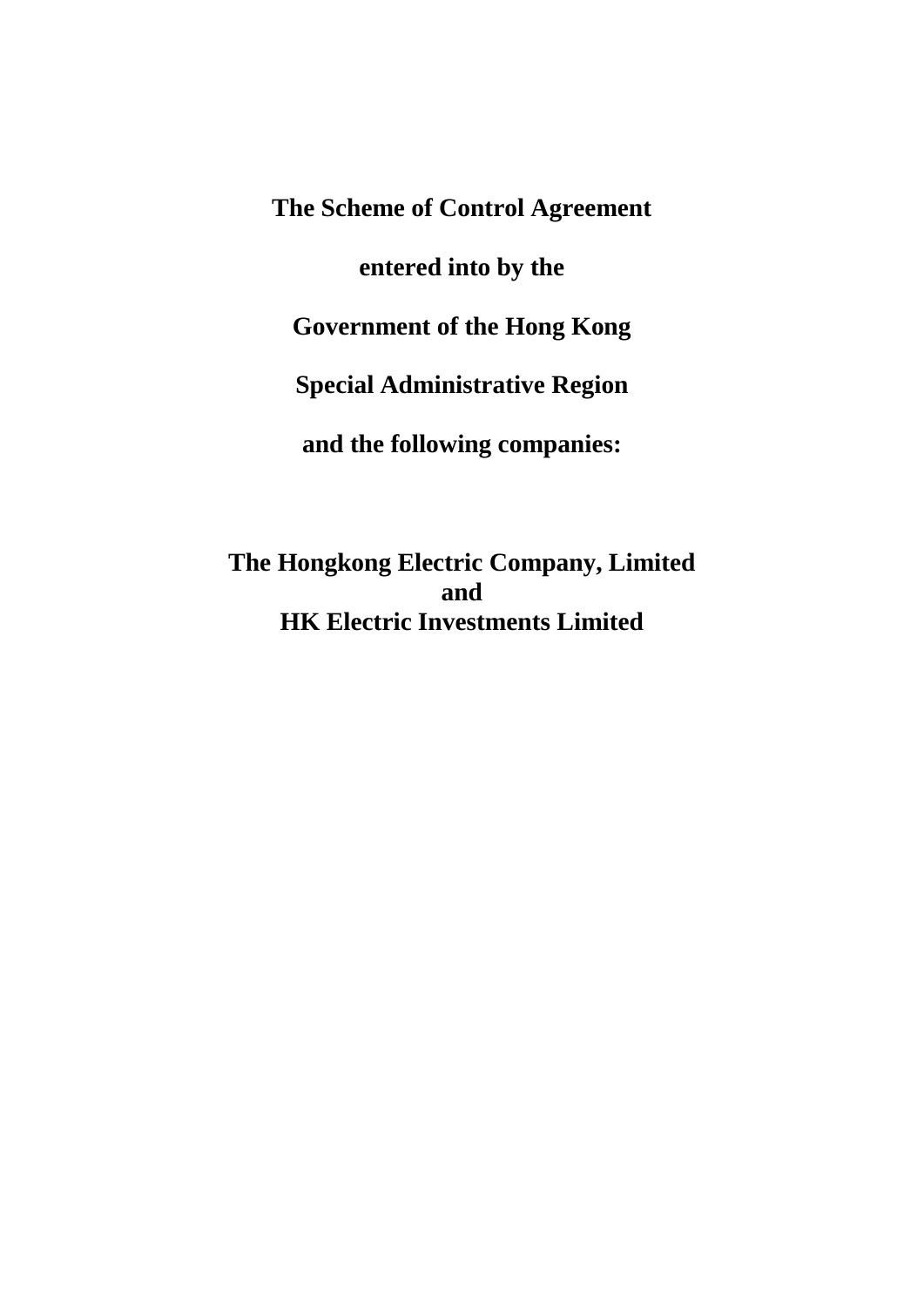#### **SCHEME OF CONTROL AGREEMENT**

THIS AGREEMENT is executed as a Deed the  $25<sup>th</sup>$  day of April Two Thousand Seventeen.

BETWEEN:-

- (1) THE GOVERNMENT OF THE HONG KONG SPECIAL ADMINISTRATIVE REGION OF THE PEOPLE'S REPUBLIC OF CHINA ("**the Government**")
- (2) THE HONGKONG ELECTRIC COMPANY, LIMITED 香港電燈有限公司, a company incorporated and existing under the laws of Hong Kong ("**HEC**")
- (3) HK ELECTRIC INVESTMENTS LIMITED 港燈電力投資有限公司, a company incorporated and existing under the laws of the Cayman Islands and registered as a non-Hong Kong company under the former Companies Ordinance (Chapter 32 of the laws of Hong Kong), the predecessor ordinance to the Companies Ordinance (Chapter 622 of the laws of Hong Kong) ("**HKEIL**")

#### WHEREAS:-

- (A) The parties hereto are parties to a Scheme of Control Agreement dated  $7<sup>th</sup>$ January 2008 (as amended) which will expire on  $31<sup>st</sup>$  December 2018. The parties have agreed on the terms of the Scheme Of Control as contained in this Agreement which shall commence on  $1<sup>st</sup>$  January 2019.
- (B) HEC recognises its continuing obligation to contribute to the development of Hong Kong Special Administrative Region ("**Hong Kong**") by providing, operating and maintaining sufficient Electricity-Related facilities and supplying electricity to meet the demand for electricity over the Term of this Agreement, and in pursuit of this objective, with the approval of the Government, will construct additional generation, transmission and distribution facilities for the sale of electricity to its consumers. HEC will conduct its business in compliance with applicable laws and regulations of Hong Kong and in a manner that is compatible with the environmental and economic needs of the community in Hong Kong. HEC will make continuing efforts to improve its environmental performance and to promote efficient use of energy. To this end, HEC recognises the Government's efforts in (i) combating climate change and achieving carbon emissions reduction targets and (ii) reducing emissions in order to improve regional air quality. On the former, among other initiatives, the Government is committed to promoting the use of cleaner energy sources, energy efficiency and conservation, the further development of renewable energy to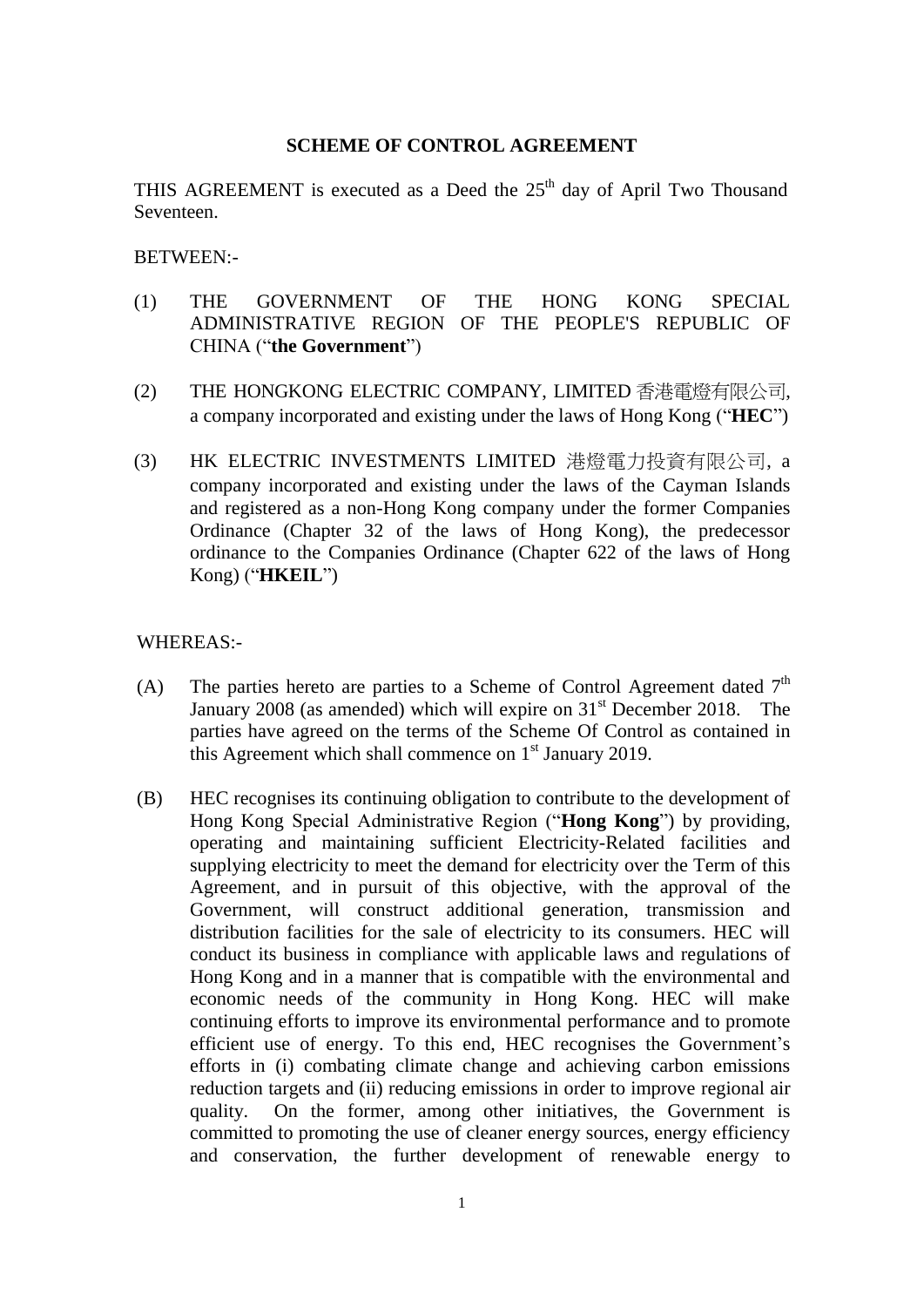supplement conventional power generation as well as public awareness and public participation. HEC will make continuing efforts to work closely with the Government in these endeavours.

- (C) The Government recognises that HEC and its shareholders are entitled to earn a return which is reasonable in relation to the risks involved and the capital invested in and retained in its business, and in return, the Government has to be assured that service to the consuming public continues to be adequate to meet demand, to be efficient and of high quality in, inter alia, supply reliability, operational efficiency and customer services, and consistent with this objective, is provided at the lowest cost which is reasonable in the light of financial and other considerations.
- (D) The Government may introduce changes to the electricity supply regulatory framework after  $31<sup>st</sup>$  December 2033, after consideration of market readiness and other relevant factors. The Government recognises that HEC has made and may make during the schemes of control long-term investments and contractual commitments to meet the demand for electricity.
- (E) HKEIL is the holding company of HEC.
- (F) In recognition of the above, HEC, HKEIL and the Government have jointly developed the procedures set out in this Agreement to govern the financial affairs of HEC and HKEIL so far as they are Electricity-Related in Hong Kong.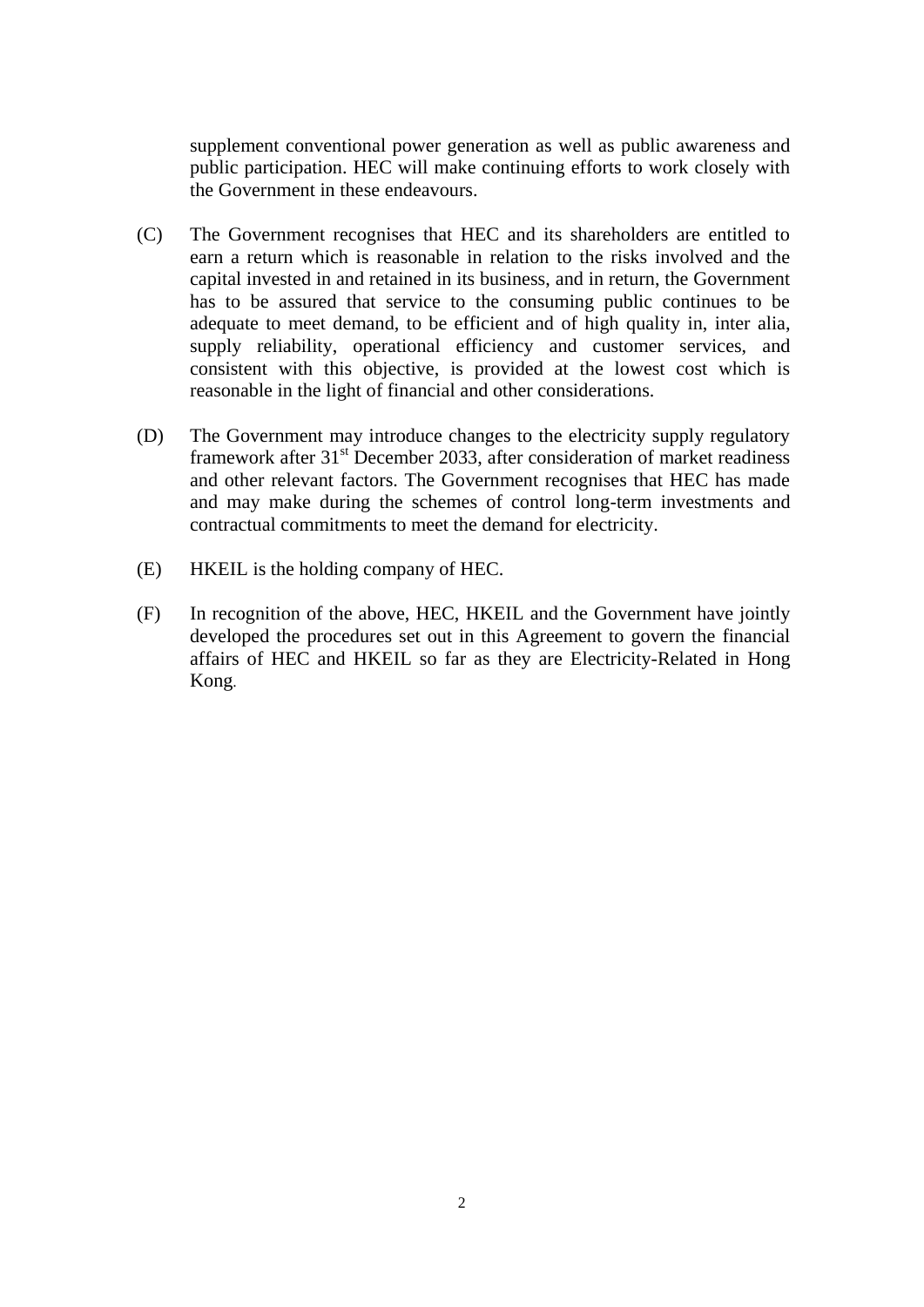#### NOW IT IS HEREBY AGREED as follows:-

#### **1. DEFINITIONS AND INTERPRETATION**

- (1) In this Agreement except where the context otherwise requires the words and expressions set out in Schedule 1 and other parts of this Agreement shall have the respective meanings thereby assigned to them.
- (2) This Agreement shall include the Schedules hereto and references to the Schedules mean these Schedules.
- (3) References to clauses mean the clauses of the principal parts of this Agreement. References to Sections and paragraphs mean the Sections and paragraphs of the Schedules to this Agreement.

## **2. APPLICATION OF THE SCHEME**

The parties hereto agree that this Agreement shall govern and apply to the financial affairs of HEC and the manner in which it is responsible for providing, operating and maintaining its facilities and managing the supply of electricity and other matters specified in this Agreement so far as they are Electricity-Related in Hong Kong excluding those associated with or in relation to export sales of electricity in accordance with the separate arrangements between the Government and HEC, unless otherwise expressly stated.

## **3. TARIFF ADJUSTMENTS**

- (1) (a) Projected levels of Basic Tariff Rate shall be determined by periodic Development Plan Reviews and shall be subject to the approval of the Executive Council. Development Plan Reviews shall be conducted in accordance with clause 6 and Section A of Schedule 3.
	- (b) Implementation of adjustments to the Basic Tariff Rate shall be subject to the provisions of Sections B and C of Schedule 3. Annual Tariff Reviews shall be conducted in accordance with Section B of Schedule 3.
- (2) In accordance with the requirements specified in clause  $3(1)(b)$ , HEC may adjust tariffs through periodic changes to the Basic Tariff Rate. Such adjustments may take into account sub-paragraphs (a), (b) and (c) below and sub-clause (1).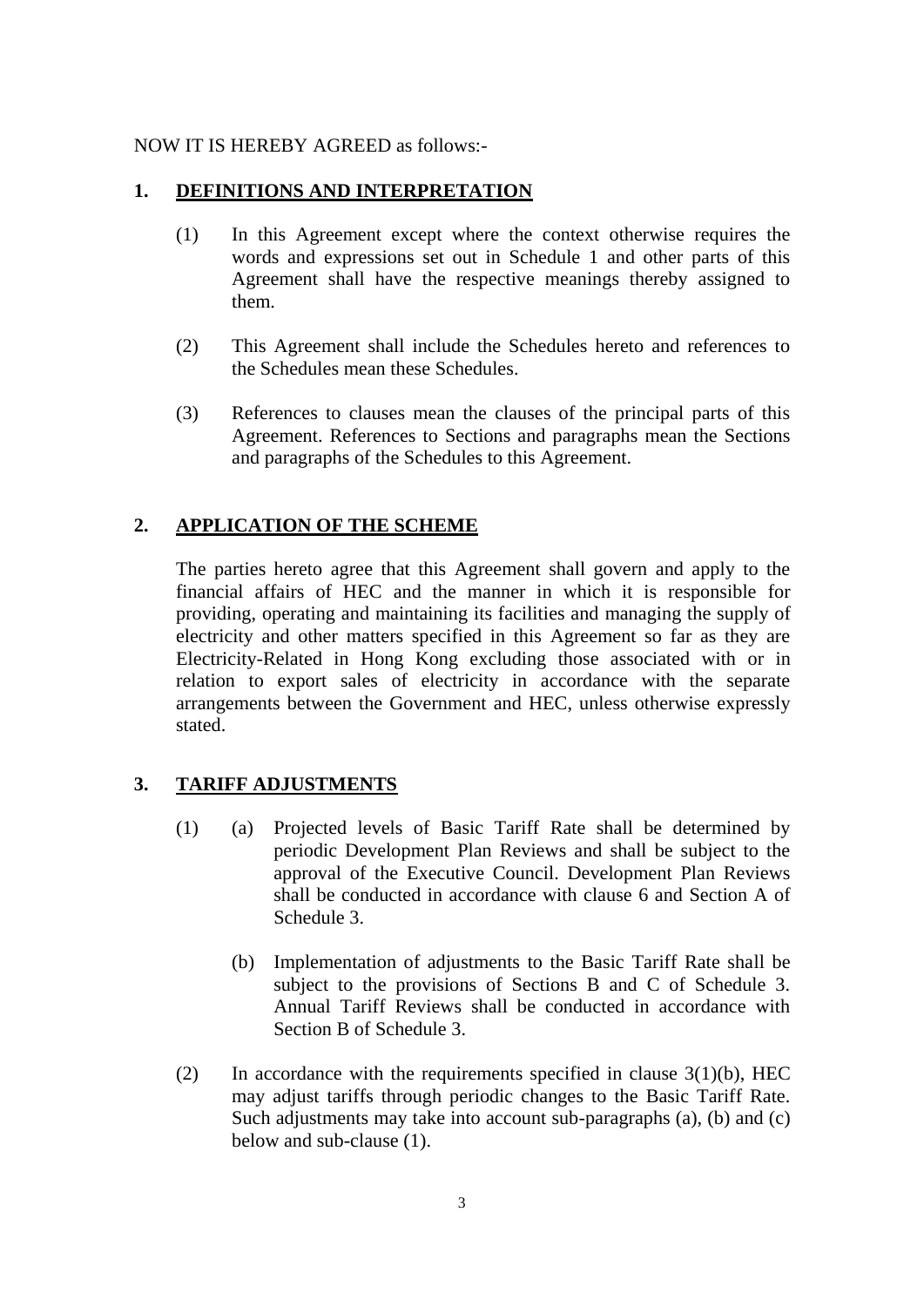- (a) Benefits to consumers derived from economies of scale and improvement in efficiency.
- (b) Repayment by HEC of loans in accordance with financing requirements.
- (c) Changes in HEC's Total Operating Costs including, inter alia, cost of labour, materials, supervision, Depreciation, provision for Asset Decommissioning Obligation, approved electricity purchase from third parties (excluding any electricity to be purchased as part of fuel costs as agreed between the Government and HEC), promotion and implementation of energy efficiency and conservation, demand response, promotion of the development of renewable energy, interest, foreign exchange differences and taxes but excluding changes in the cost of fuels which are covered in sub-clause (3).
- (3) HEC may adjust tariffs through the Fuel Clause Recovery Account from time to time, including on a basis more frequent than annually, to reflect changes in the cost of fuels consumed by HEC for the generation of electricity.
- (4) HEC shall adjust tariffs through rebates from the Tariff Stabilisation Fund in accordance with clause 5(3) and paragraph (1)(a) of Section B of Schedule 3.

## **4. NET RETURN AND PERMITTED RETURN**

- (1) The Net Return accruing to the shareholders of HEC for any Year, in respect of its Electricity-Related operations, shall be an amount calculated by deducting from the Permitted Return as specified in clause  $4(2)$ , the items specified in clauses  $4(3)(a)$  to (d), which are interest incurred by HEC, and subject further to the adjustments specified in clauses  $4(3)(e)$  to (g) (and where that Year is the last year of a 5-year Period, in clauses 4(3)(e) to (h)), which are excess capacity-related or performance-related, and also adjustment specified in clause 4(3)(i) which is an amount representing the contribution by HEC to the HEC Community Energy Saving Fund.
- (2) The Permitted Return of HEC for each Year in respect of its Electricity-Related operations shall be 8% of the total value of its Average Net Fixed Assets for that Year.
- (3) The deductions from or adjustments to the amount of Permitted Return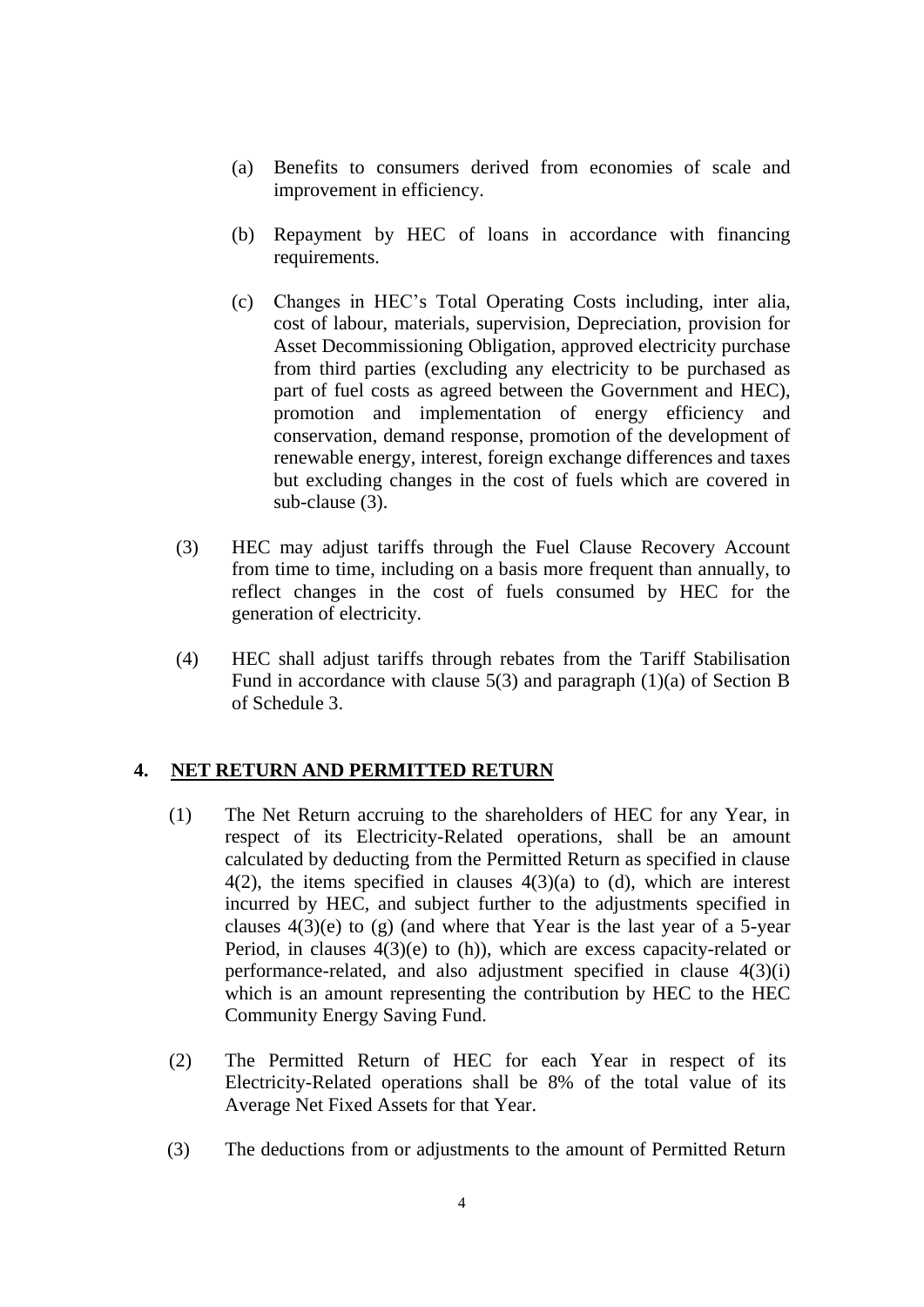in respect of a Year for the purpose of the calculation of the Net Return for that Year required by clause 4(1) shall be the following in respect of that Year:-

- (a) deduction of interest on Borrowed Capital, which has been capitalised or charged to Total Operating Costs (and if denominated in foreign currency calculated at the historical rates of exchange), provided that the amount so deducted in respect of each loan shall not exceed an amount corresponding to interest calculated at 7% per annum on the loan principal outstanding from time to time;
- (b) deduction of interest on Borrowed Capital swapped into another currency calculated at the swap exchange rate and swap interest rate, provided that the amount so deducted in respect of each swapped loan shall not exceed an amount corresponding to interest calculated at 7% per annum on the swapped loan principal outstanding from time to time;
- (c) deduction of the amount representing the charge on the Tariff Stabilisation Fund to be calculated in accordance with clause 5(4);
- (d) deduction of interest on the increase in consumers' deposits which represents the average of the opening and closing balances of consumers' deposits for that Year in excess of the balance as at  $31<sup>st</sup>$  December 1998 up to a rate of 7% per annum;
- (e) deduction of Excess Capacity Adjustment;
- (f) adjustment in the form of the Customer Performance Incentive / Penalty Amount for that Year calculated in accordance with Schedule 4;
- (g) adjustment in the form of the Energy Efficiency, Demand Response and Renewables Incentive Amount for that Year calculated in accordance with paragraph 23 of Schedule 5 plus the RE Certificate Sales Incentive Amount in Schedule 5 for that Year; any upward adjustment under this clause attributable to the three amounts calculated in accordance with paragraphs 23(a) to (c) of Schedule 5 (if any) shall be known as "**Energy Efficiency Incentive Amount**";
- (h) where that Year is the last year of a 5-year Period, adjustment in the form of the Five-Year Energy Saving Incentive Amount and Five-Year Renewable Energy Connections Incentive Amount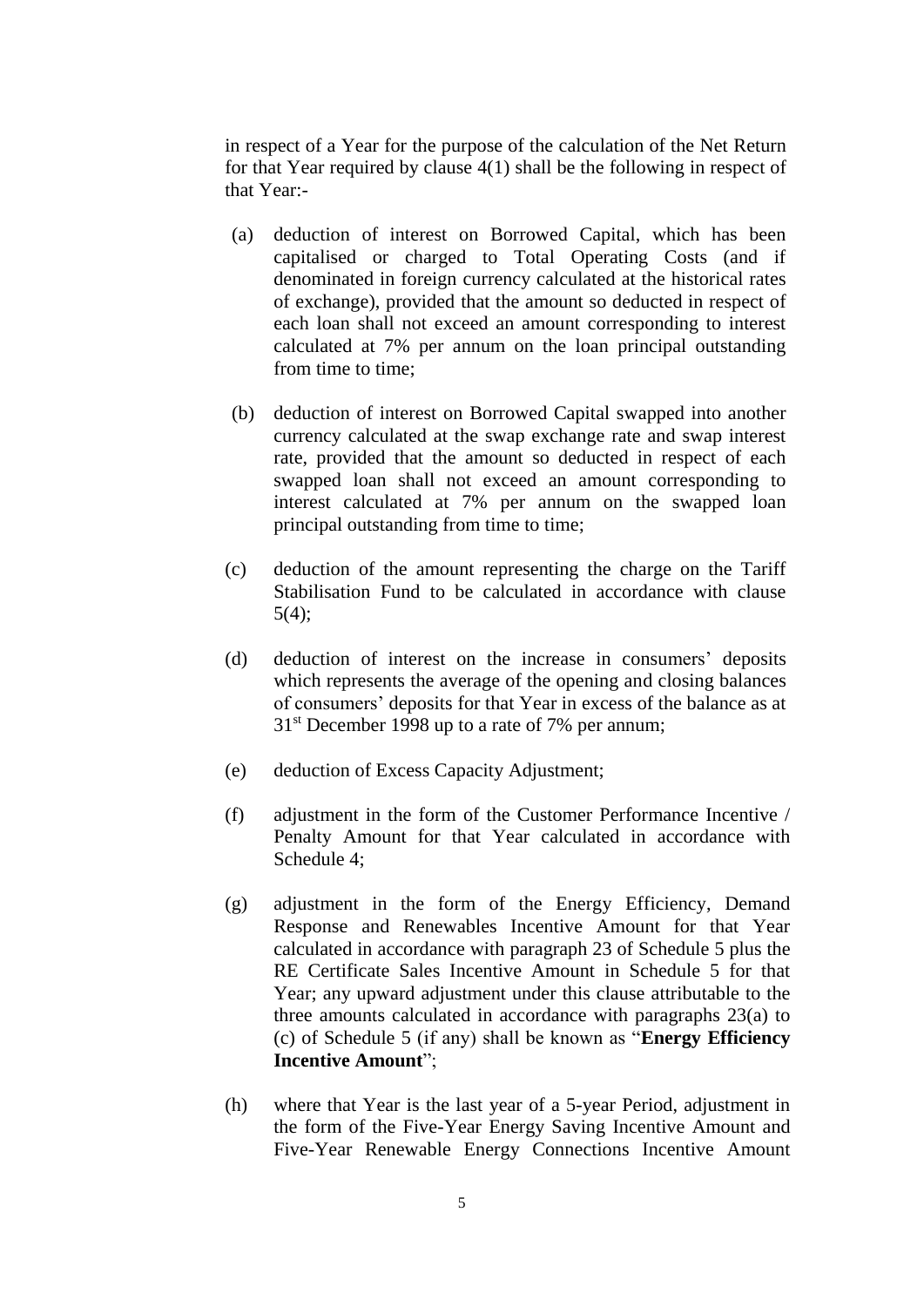calculated in accordance with paragraph 25 of Schedule 5; and

(i) deduction of an amount equal to 65% of the Energy Efficiency Incentive Amount in respect of that Year (if any). The deduction shall be for funding the contribution to the HEC Community Energy Saving Fund by HEC in accordance with paragraphs 7.1 to 7.5 of Schedule 5. Such deduction shall be made in respect of each Year during the period from  $1<sup>st</sup>$  January 2019 to 31 $<sup>st</sup>$ </sup> December 2033 provided that there is an Energy Efficiency Incentive Amount in respect of that Year.

#### **5. TARIFF STABILISATION FUND**

- (1) A Tariff Stabilisation Fund shall be maintained in the accounts of HEC.
- (2) If the Gross Tariff Revenues of HEC for any Year shall exceed or be less than the total for HEC for that Year of:-
	- (a) the Total Operating Costs;
	- (b) the Permitted Return after the adjustment for interest on Borrowed Capital calculated in accordance with clauses 4(3)(a) and (b), interest on consumers' deposits calculated in accordance with clause 4(3)(d), the Excess Capacity Adjustment in accordance with clause  $4(3)(e)$ , and the performance adjustments in accordance with clauses  $4(3)(f)$  and (g)(and where that Year is the last year of a 5-year Period, the performance adjustments in accordance with clauses  $4(3)(f)$  to (h)); and
	- (c) the Scheme Of Control taxation charges as set out in Section F of Schedule 2,

such excess shall be added to or such deficiency shall be deducted from the Tariff Stabilisation Fund, provided always that in case of a deficiency, the said amount so transferred shall not exceed the balance of the Tariff Stabilisation Fund.

- (3) The main purpose of the Tariff Stabilisation Fund is to accumulate and provide funds to ameliorate tariff increases or facilitate tariff reduction where appropriate.
- (4) A Rate Reduction Reserve shall be maintained in the accounts of HEC. In each Year, a charge equal to the Rate Reduction Reserve Interest Rate times the average of the opening and closing balances of the Tariff Stabilisation Fund for that Year, shall be credited to the Rate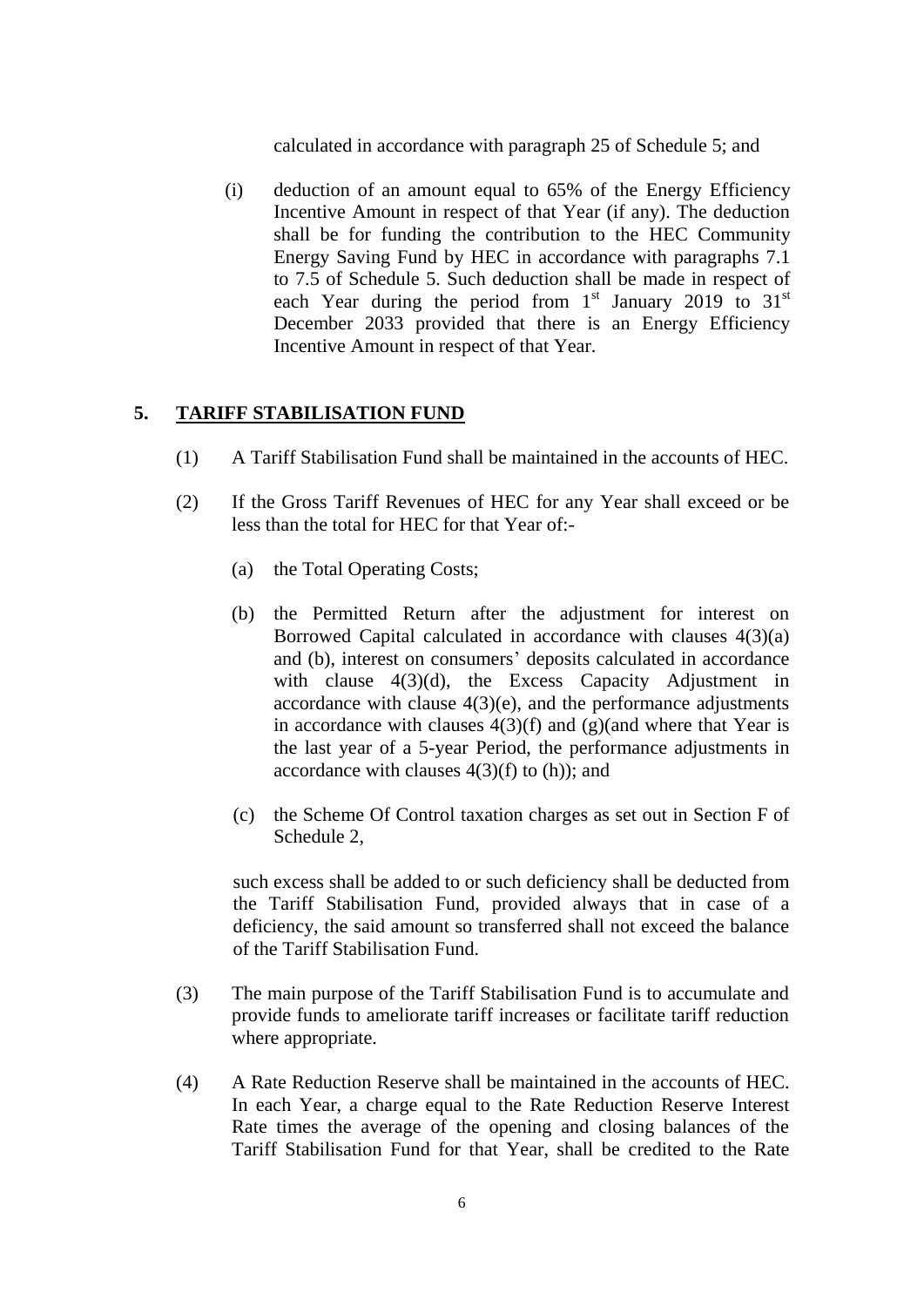Reduction Reserve. HEC shall transfer the balance of the Rate Reduction Reserve as at the end of each Year to the Tariff Stabilisation Fund within one month after the end of that Year except that in relation to the balance as at the end of the last Year of the Term, the balance shall be dealt with in accordance with clause 5(6).

- (5) The balances in the Tariff Stabilisation Fund and the Rate Reduction Reserve shall represent liabilities in the accounts of HEC and shall not accrue to the benefit of its shareholders save as provided for by this Agreement.
- (6) In the absence of any agreement to the contrary, HEC shall discharge its liabilities in respect of the balances in the Tariff Stabilisation Fund and the Rate Reduction Reserve after the expiry of this Agreement. Such agreement could include the handling and/or the continued maintenance of the balances in the Tariff Stabilisation Fund and/or the Rate Reduction Reserve after the expiry of this Agreement. In the absence of any agreement, the Government and HEC shall at least twelve months before the expiry of the Term institute specific discussions regarding the way HEC shall discharge these liabilities.

## **6. DEVELOPMENT PLAN**

HEC shall submit to the Government in accordance with Section A of Schedule 3 Development Plans relating to the provision and future expansion of the electricity supply system of HEC. Each Development Plan shall be subject to review and approval by the Executive Council in accordance with the provisions set out in Schedule 3.

#### **7. TERM**

(1) This Agreement shall come into operation on  $1<sup>st</sup>$  January 2019 and subject to sub-clauses (2) to (4) hereof shall continue in effect until  $31<sup>st</sup>$ December 2033 ("Term"). The Scheme of Control Agreement dated 7<sup>th</sup> January 2008 between the Government and HEC and HKEIL as further revised on 2<sup>nd</sup> July 2014 and 19<sup>th</sup> December 2014 ("Old Agreement") shall, save for antecedent rights and obligations of any party, cease to have effect from  $1<sup>st</sup>$  January 2019. The  $31<sup>st</sup>$  December 2018 closing balances of the Tariff Stabilisation Fund, Rate Reduction Reserve and Fuel Clause Recovery Account maintained under the Old Agreement, if any, shall be transferred, respectively, to the Tariff Stabilisation Fund, Rate Reduction Reserve and Fuel Clause Recovery Account as their 1<sup>st</sup> January 2019 opening balances. Such transfers shall discharge all obligations and liabilities of HEC under the Old Agreement in relation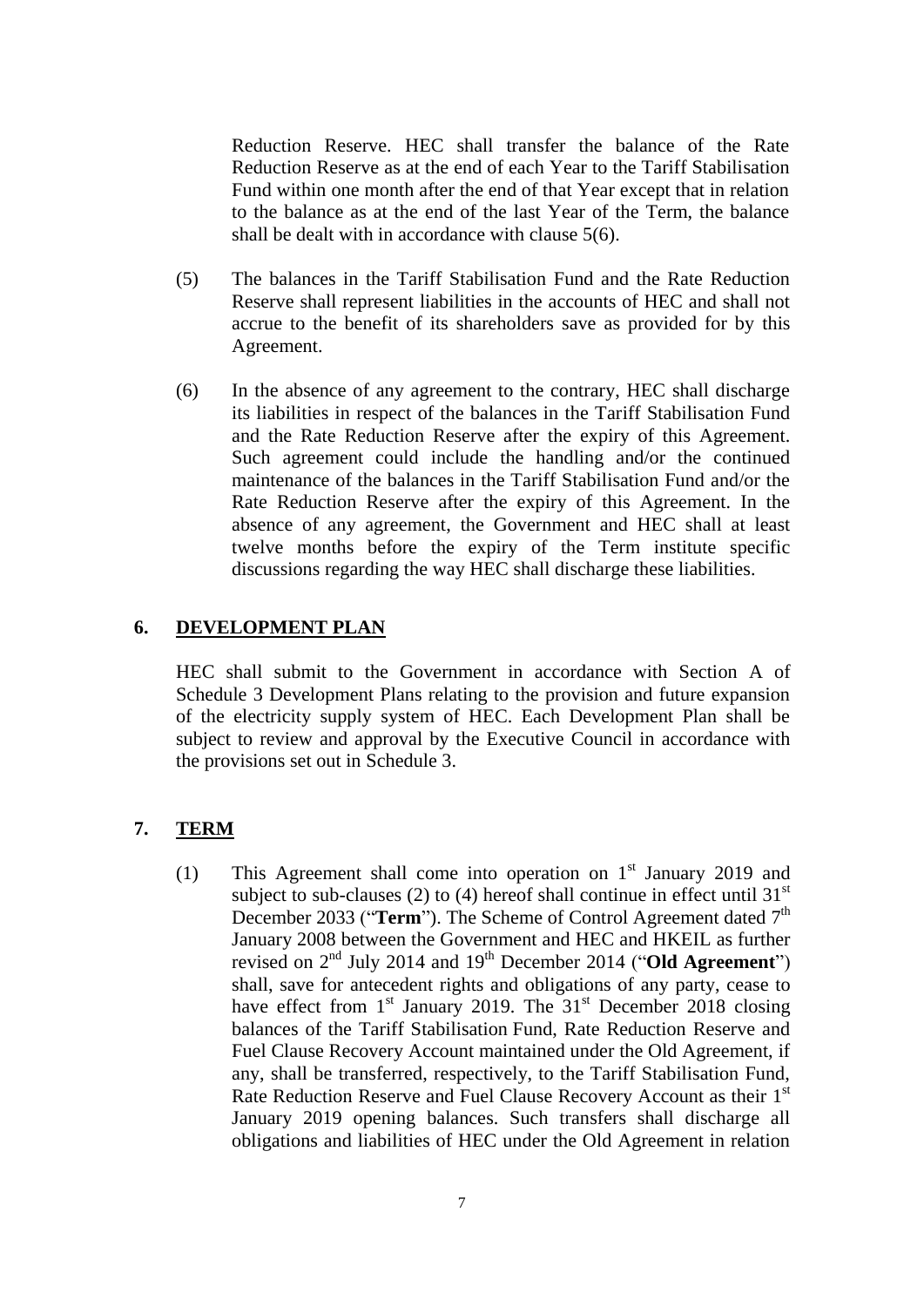to the closing balances in these accounts as at  $31<sup>st</sup>$  December 2018. The Auditing Review in respect of the period commencing from  $1<sup>st</sup>$  January  $2018$  to  $31<sup>st</sup>$  December 2018 shall remain to be conducted within 3 months after expiry of that period in accordance with Section D of Schedule 3 of this Agreement.

- (2) Before implementing any changes to the electricity supply regulatory framework, the Government will take into account all relevant factors including the availability of new reliable and environmentally sound supply sources, safety, reliability and efficiency, and compatibility with the environmental and economic needs of the community. Prior to  $1<sup>st</sup>$ January 2031, the Government will discuss with HEC market readiness, potential future changes to the electricity supply regulatory framework and transition issues.
- (3) Each of the Government and HEC shall have the right during the Year ending  $31<sup>st</sup>$  December 2023 and during the Year ending  $31<sup>st</sup>$  December 2028, to request modification of any part of this Agreement. Until a written agreement as to the requested modification is entered into by all parties hereto and comes into effect in accordance with its terms, the provisions as set out in this Agreement shall remain in full force and effect.
- (4) Provisions in this Agreement which are expressed to or by implication survive this Agreement shall continue in full force and effect notwithstanding the expiry of the Term.

## **8. STRANDED COSTS**

- (1) In the event that any of the parties considers that Stranded Costs may arise as a result of a Specified Market Change or a proposed Specified Market Change, the Government and HEC shall in good faith discuss, and HEC shall implement, such measures as are reasonably required by the Government to mitigate the amount of such Stranded Costs.
- (2) HEC shall recover from the market Stranded Costs that cannot be mitigated by the measures referred to in sub-clause (1) ("**Residual Stranded Costs**"), in the amount and with the mechanism as determined and agreed under sub-clause (3) or, in the absence of such agreement, in the amount determined under clause 9.
- (3) No less than thirty-six months prior to the effective date of a Specified Market Change and in any event no later than  $31<sup>st</sup>$  December 2030, the Government shall institute discussions with HEC for the purpose of:-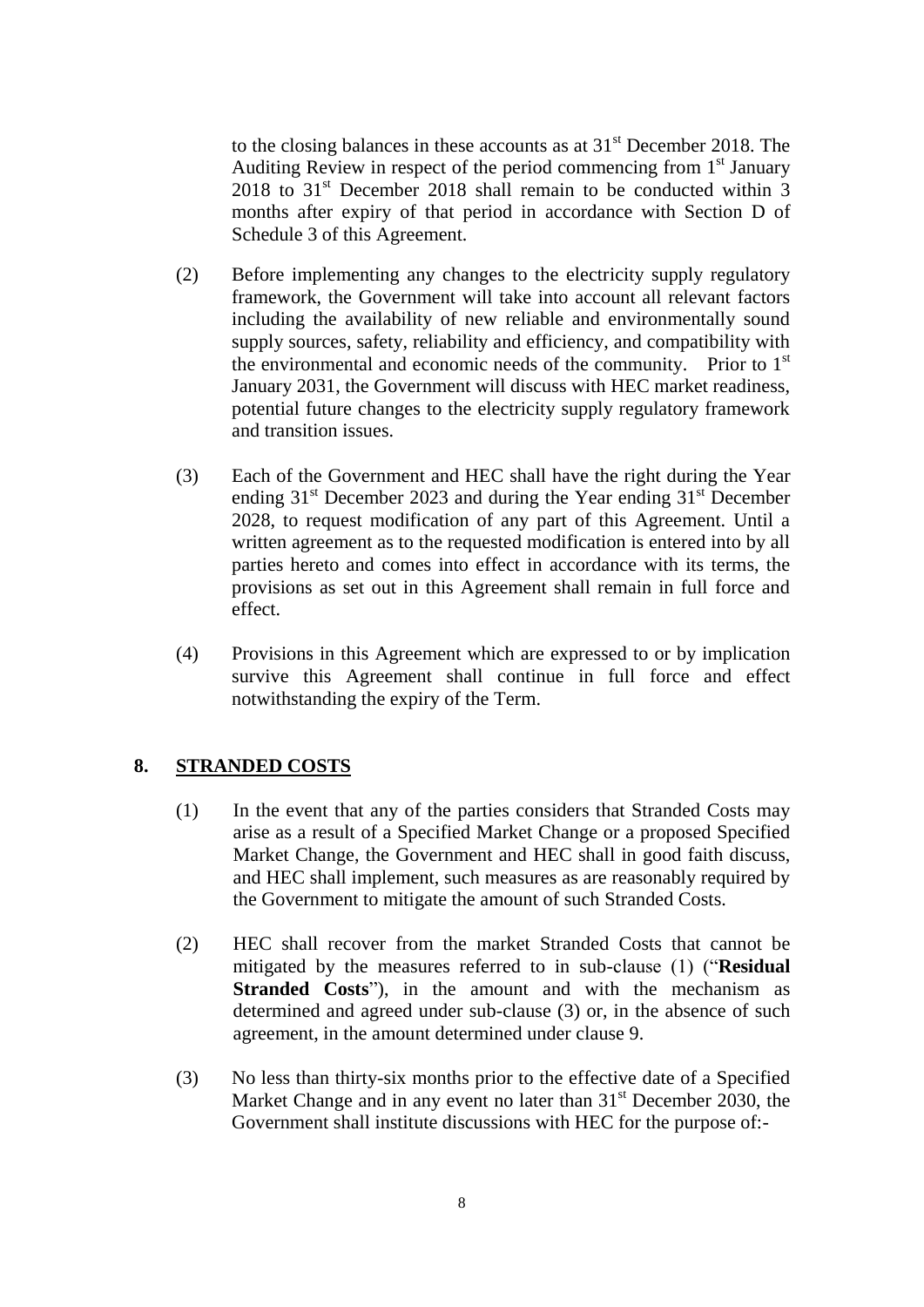- (a) determining whether Stranded Costs are likely to arise from a Specified Market Change or a proposed Specified Market Change;
- (b) agreeing on the amount of the Residual Stranded Costs, if any, that may arise or has arisen; and
- (c) having regard to international practices, agreeing on the mechanism for the recovery from the market of the Residual Stranded Costs.

## **9. ARBITRATION**

- (1) Any dispute, controversy or claim arising out of or relating to this Agreement, or the breach, termination or invalidity thereof, during or after the Term, including in relation to the determination of the amount of any Residual Stranded Costs under clause 8 but excluding any dispute, controversy or claim arising out of or relating to deductions or adjustments specified in clause 4(3), any adjustment to the Basic Tariff Rate or any reviews to be conducted pursuant to Schedule 3, shall be settled by arbitration in accordance with the UNCITRAL Arbitration Rules as at present in force and subject to the following:
	- (a) The appointing authority shall be Hong Kong International Arbitration Centre;
	- (b) the number of arbitrators shall be three;
	- (c) the place of arbitration shall be Hong Kong;
	- (d) the language to be used in the arbitral proceedings shall be English;
	- (e) sections 3, 4, 5, 6 and 7 of Schedule 2 to the Arbitration Ordinance (Cap. 609) shall apply to any arbitration commenced pursuant to this clause; and
	- (f) the governing law of this arbitration clause shall be the laws of Hong Kong.
- (2) The arbitration proceedings are private and confidential between the parties and the arbitrators. No information relating to the arbitration shall be disclosed by any person without written consent of each and every party to the arbitration. Disclosures are permissible where disclosures:-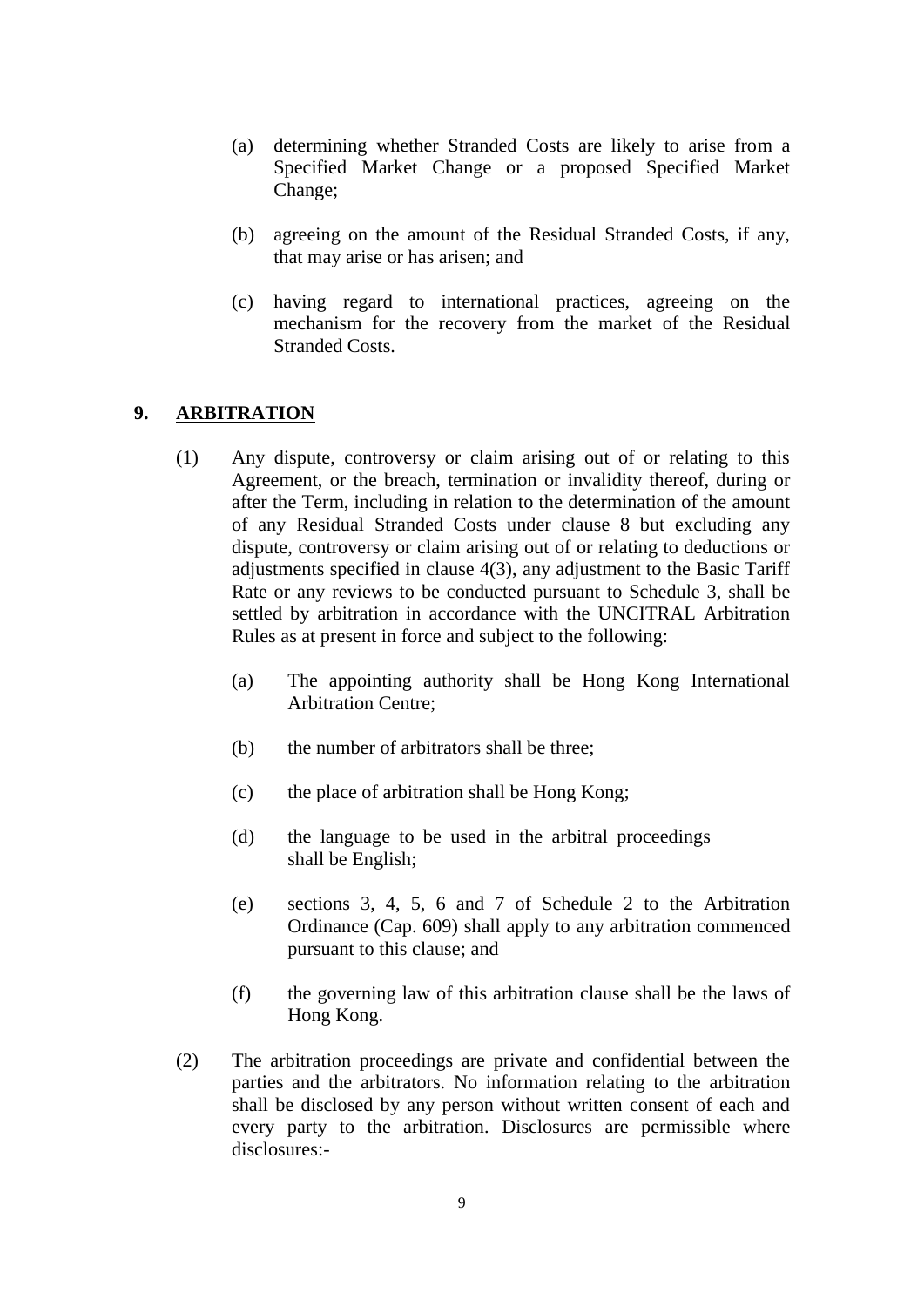- (a) are necessary for implementation or enforcement of any right or power under this Agreement or under the arbitration award;
- (b) are required by the disclosing parties' auditors, legal or financial advisor or other professional advisor or consultant or for some other legitimate regulatory or business reason;
- (c) are made to the Executive Council;
- (d) are required by any law, or by any order of the courts of Hong Kong or other judicial tribunal;
- (e) are necessary for making of claims against any person or to defend a claim brought by any person;
- (f) relate to information which is already in the public domain other than as a result of disclosure by the disclosing party; or
- (g) are necessary with a view to the institution of, or otherwise for the purposes of, any criminal proceedings, or any investigation carried out under the laws of Hong Kong.
- (3) Notwithstanding sub-clause (2) above, and subject to the following provisions, the Government may disclose the outline of any dispute with HEC and the outcome of the arbitration to the Legislative Council upon its request. Before disclosures are made to the said Council, the Government shall inform HEC. HEC may, if considered necessary to protect the sensitive nature of certain information, request the Government to disclose such sensitive information to the said Council strictly on a confidential basis. If the Government considers that there are legitimate grounds to accede to HEC's request, the Government shall convey the request to the said Council for its consideration.

#### **10. CONTRACTS (RIGHTS OF THIRD PARTIES) ORDINANCE**

Nothing in this Agreement confers, or purports to confer, on any third party any benefit or any right to enforce any term of this Agreement pursuant to the Contracts (Rights of Third Parties) Ordinance (Cap. 623).

#### **11. GOVERNING LAW**

This Agreement shall be governed by and interpreted in accordance with the laws of Hong Kong.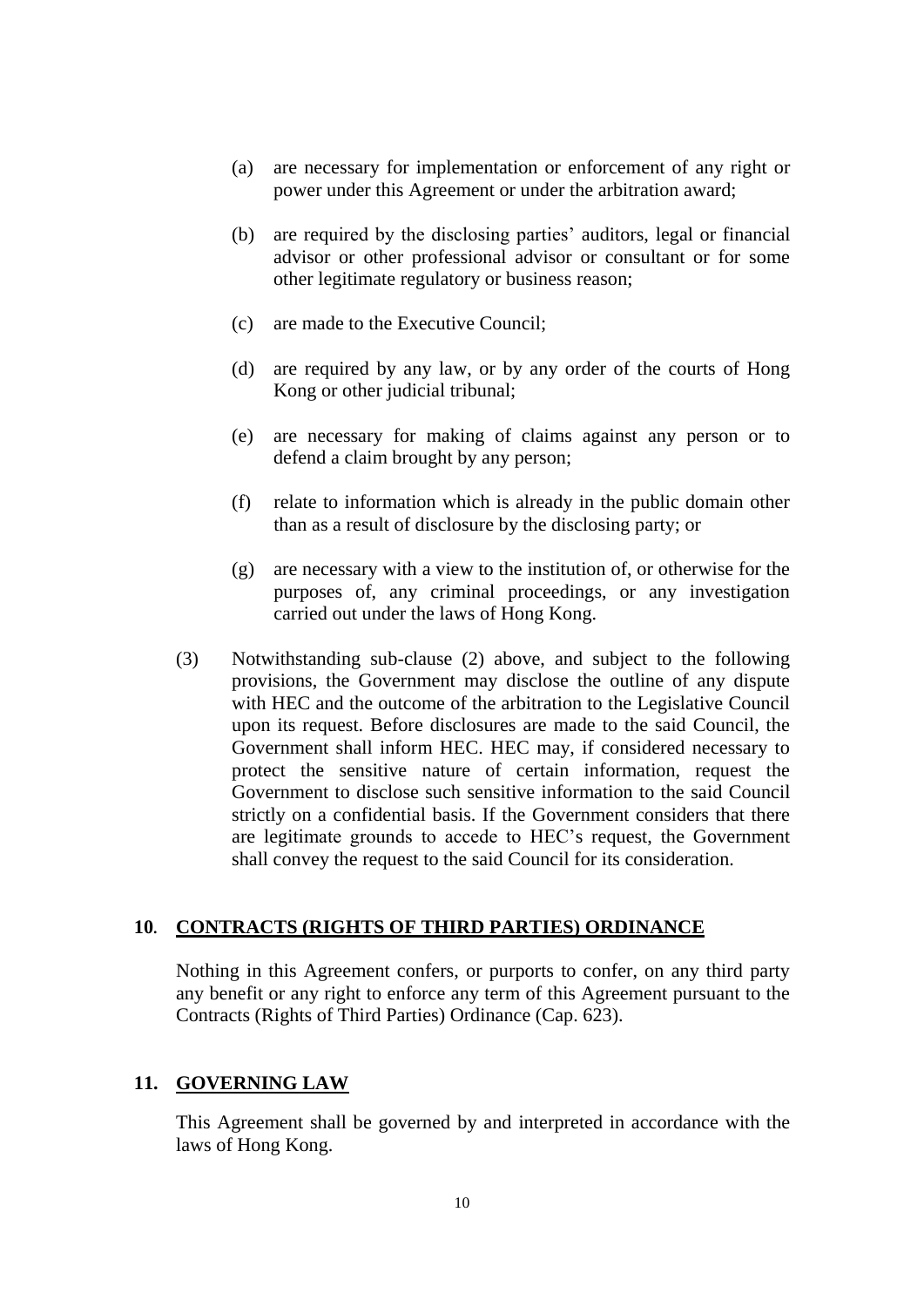## **12. NEWCO**

If at any time during the Term, a NewCo is to carry on any Electricity-Related activities for satisfying the demand for electricity in Hong Kong as delegated, assigned, authorised or otherwise prompted by HEC, HKEIL and/or any of their respective Affiliated Companies, unless otherwise agreed by the Government, HEC and/or HKEIL (as the case may be) shall, as soon as NewCo becomes so engaged, procure that NewCo become a party to this Agreement subject to the same rights and obligations as HEC and HKEIL or such other rights and obligations as may be mutually agreed among the then parties to this Agreement.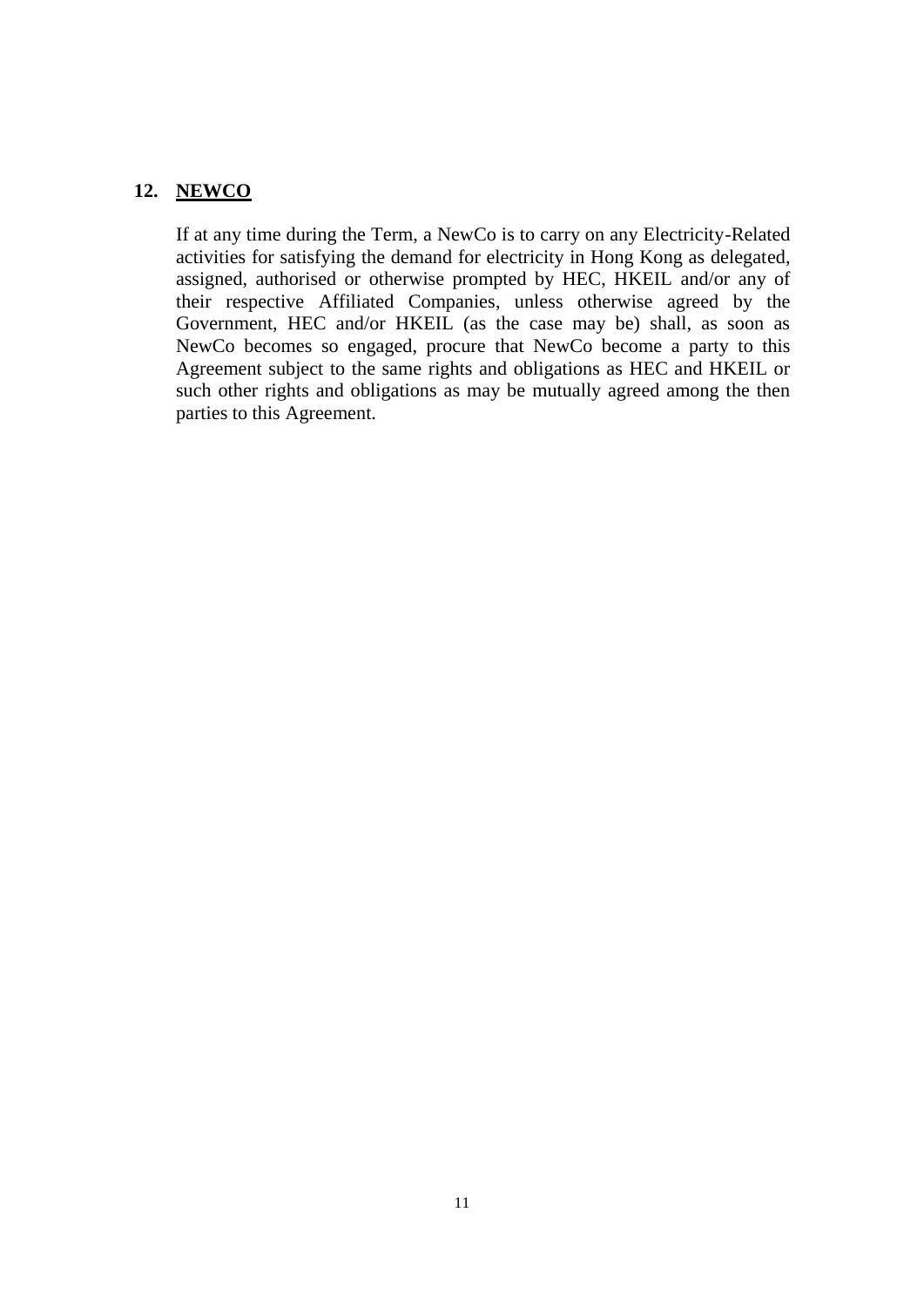IN WITNESS whereof the parties hereto have hereunto set their hands and affixed their seals on the date first above written.

| SIGNED SEALED AND DELIVERED<br>as a deed by Wong Kam Sing<br>Secretary for the Environment<br>for and on behalf of the Government<br>of the Hong Kong Special Administrative<br>Region in the presence of a witness:-                                                |                                         |
|----------------------------------------------------------------------------------------------------------------------------------------------------------------------------------------------------------------------------------------------------------------------|-----------------------------------------|
|                                                                                                                                                                                                                                                                      | Wong Kam Sing                           |
| Vincent Liu                                                                                                                                                                                                                                                          |                                         |
| <b>Executed and delivered</b><br>as a deed and the Common Seal of<br>The Hongkong Electric Company, Limited<br>香港電燈有限公司<br>was affixed in the presence of<br>Fok Kin Ning, Canning, Chairman and<br>Wan Chi Tin, Managing Director<br>in the presence of a witness:- | Fok Kin Ning, Canning<br>Chairman       |
| Alex Ng                                                                                                                                                                                                                                                              | Wan Chi Tin<br><b>Managing Director</b> |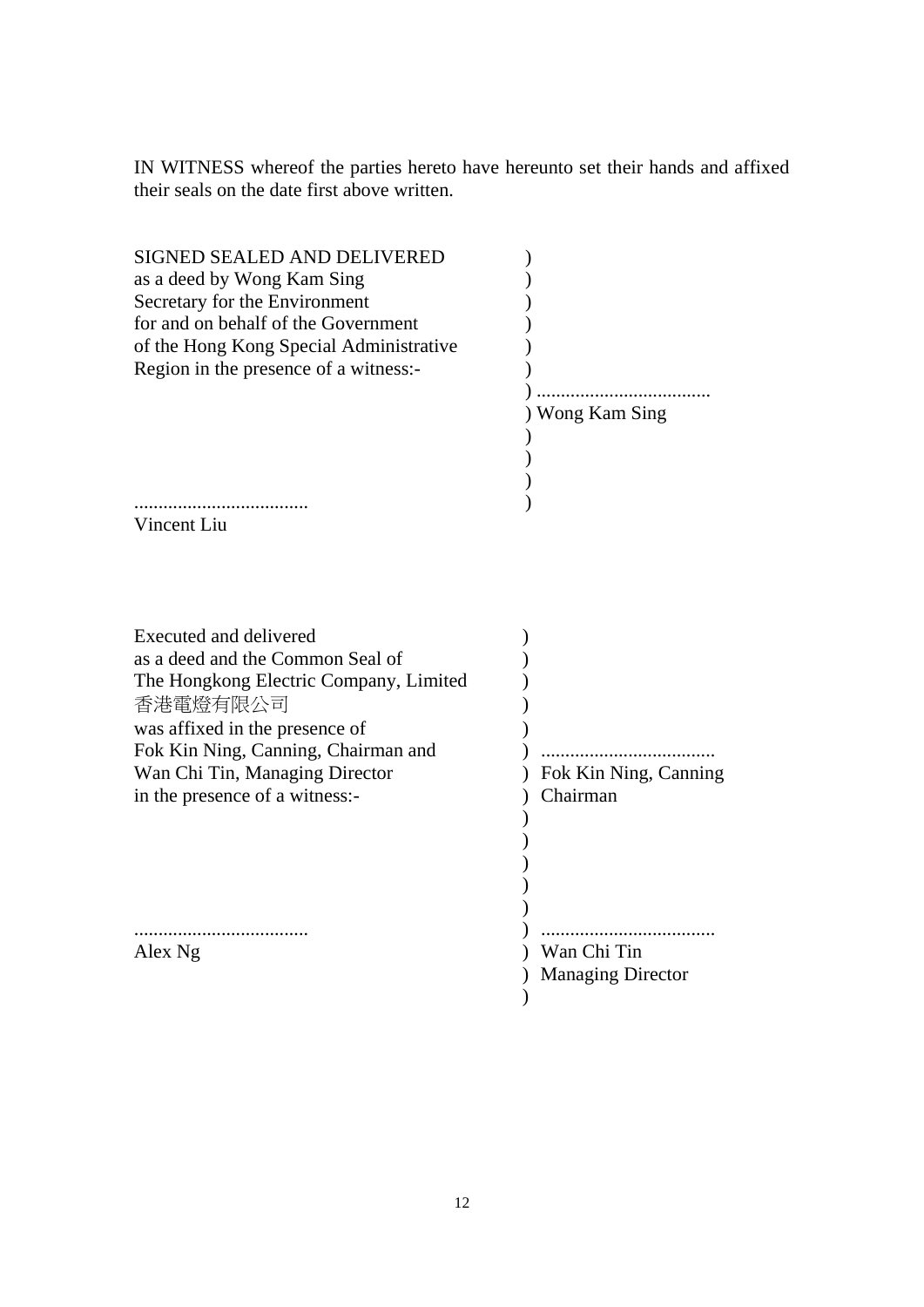| Executed and delivered<br>as a deed and the Common Seal of<br><b>HK Electric Investments Limited</b><br>港燈電力投資有限公司<br>was affixed in the presence of<br>Fok Kin Ning, Canning, Chairman and<br>Wan Chi Tin, Chief Executive Officer<br>and Executive Director<br>in the presence of a witness:- | Fok Kin Ning, Canning<br>Chairman          |
|-------------------------------------------------------------------------------------------------------------------------------------------------------------------------------------------------------------------------------------------------------------------------------------------------|--------------------------------------------|
| Alex Ng                                                                                                                                                                                                                                                                                         | Wan Chi Tin<br>Chief Executive Officer and |

) Executive Director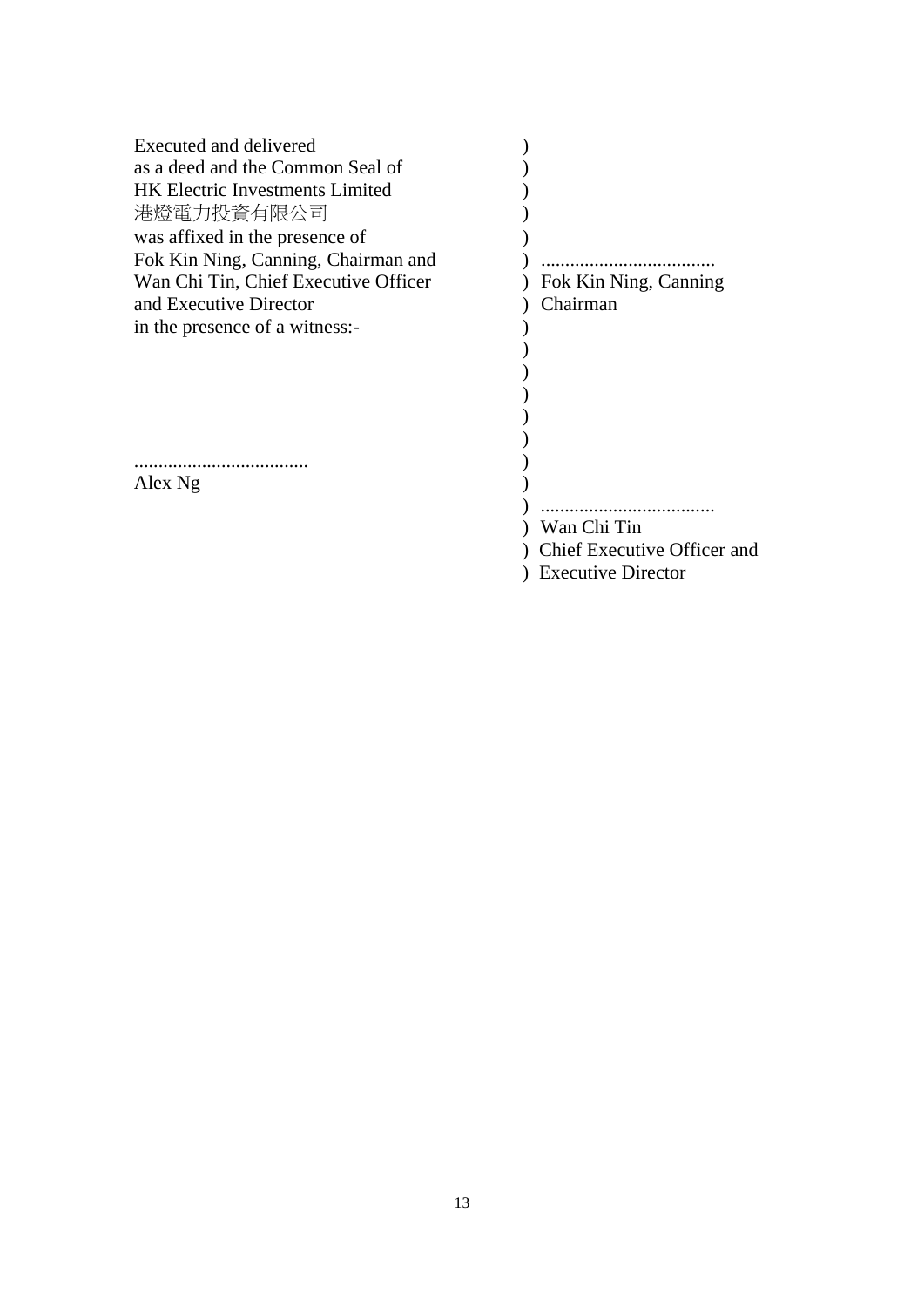# **Schedule 1**

## **DEFINITIONS**

#### (1) "5-year Period"

means any one of the consecutive five-year-periods during the period from  $1<sup>st</sup>$  January 2019 to 31<sup>st</sup> December 2033, i.e. 1<sup>st</sup> January 2019 to 31<sup>st</sup> December 2023;  $1^{st}$  January 2024 to  $31^{st}$  December 2028; and  $1^{st}$  January  $2029$  to  $31<sup>st</sup>$  December  $2033$ .

(2) "Affiliated Company"

means any parent, subsidiary, fellow subsidiary, associated company or joint venture (as defined in the Hong Kong Financial Reporting Standards issued by the Hong Kong Institute of Certified Public Accountants) of HEC or HKEIL.

(3) "Average Net Fixed Assets" for any Year

means the average for that Year of the opening and closing balances of Net Fixed Assets.

(4) "Basic Tariff Rate"

means, for any Year, the figure in cents per kWh obtained by dividing the total revenues of HEC from sales of electricity to consumers in Hong Kong excluding rebates and Fuel Cost Account Adjustment by the number of units sold for the Year.

(5) "Best Estimation Of Expenditure Required To Settle Asset Decommissioning Obligation"

means the estimated amount that HEC will reasonably pay to settle the obligation referred to in Section G of Schedule 2 at the end of each Year.

(6) "Borrowed Capital"

means commercial paper, suppliers' credits, amounts payable on leasehold land purchased on instalment terms from the Government, loans, bank overdrafts, finance leases and other borrowings arranged for the financing of Fixed Assets.

(7) "Commissioning"

means the taking into service of a Fixed Asset upon its acceptance by HEC.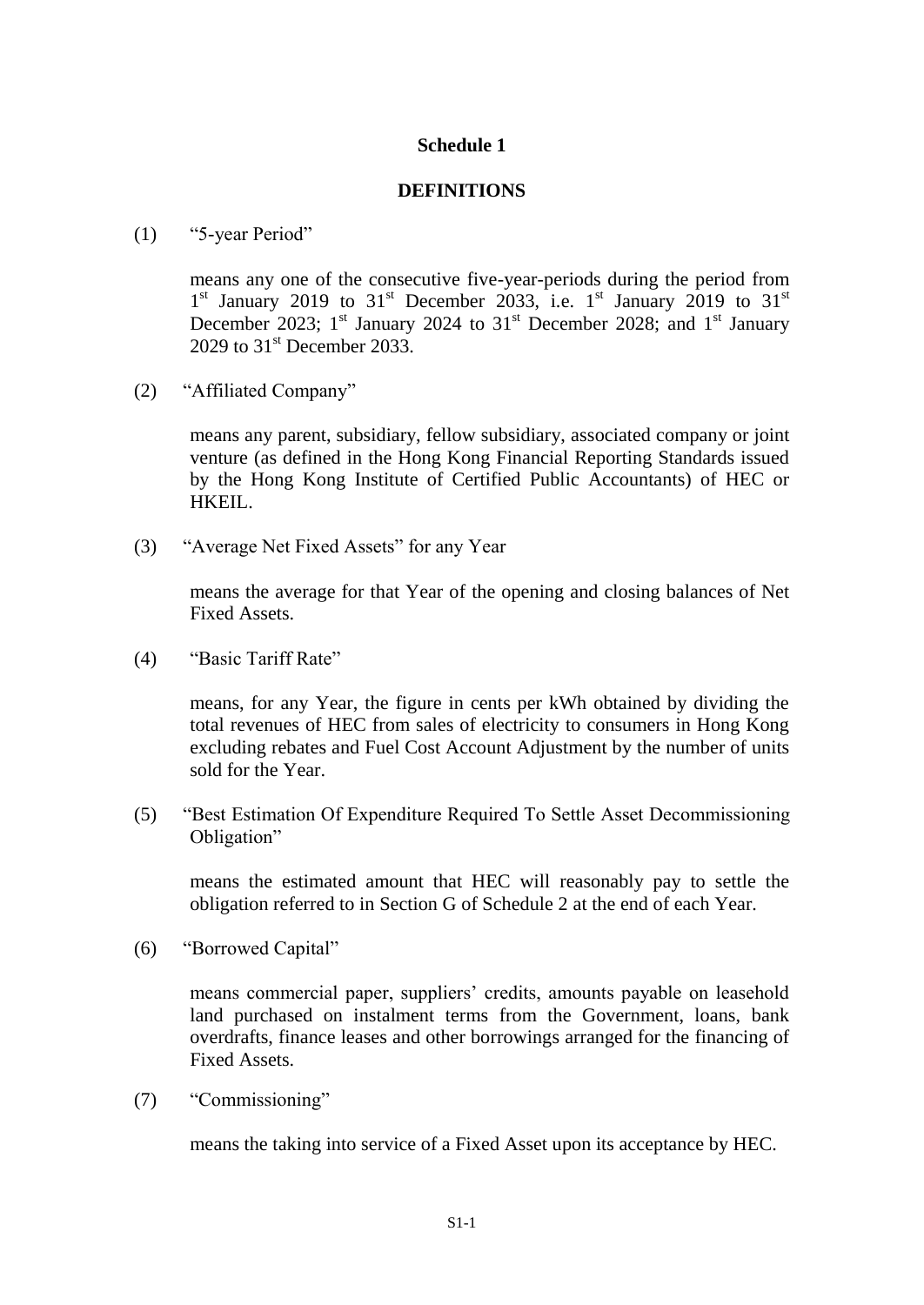(8) "Depreciation"

means depreciation charged in accordance with Section B of Schedule 2.

(9) "Development Plan"

has the meaning given to it in clause 6.

(10) "Electricity-Related"

means directly or indirectly appertaining to the generation, transmission, distribution, sale of electricity, demand response, energy efficiency and conservation, emissions reduction or promotion and development of renewable energy.

(11) "Excess Capacity Adjustment"

means the amount to be deducted from the Permitted Return as calculated in accordance with Section 2 of Schedule 6 on the Mechanism For Treatment Of Excess Generating Capacity.

(12) "Executive Council"

means the Executive Council of Hong Kong.

(13) "Fair Value Of A Fixed Asset Acquired Through Finance Lease"

means the price at which the asset could be acquired in arm's length transactions between unrelated parties through finance lease agreements.

(14) "Fixed Assets"

means HEC's Electricity-Related investments in land, buildings, plant, equipment, and capitalised refurbishment and improvement works and, subject to Section A of Schedule 2, includes assets in the course of construction, payments on account, goods in transit and capital stores.

(15) "Fuel Clause Recovery Account"

means the account maintained by HEC through which the difference between the standard cost of fuels as agreed between the Government and HEC and the actual cost of fuels to HEC ("**Fuel Cost Account Adjustment**") is captured and passed on to the consumers by way of rebates or charges.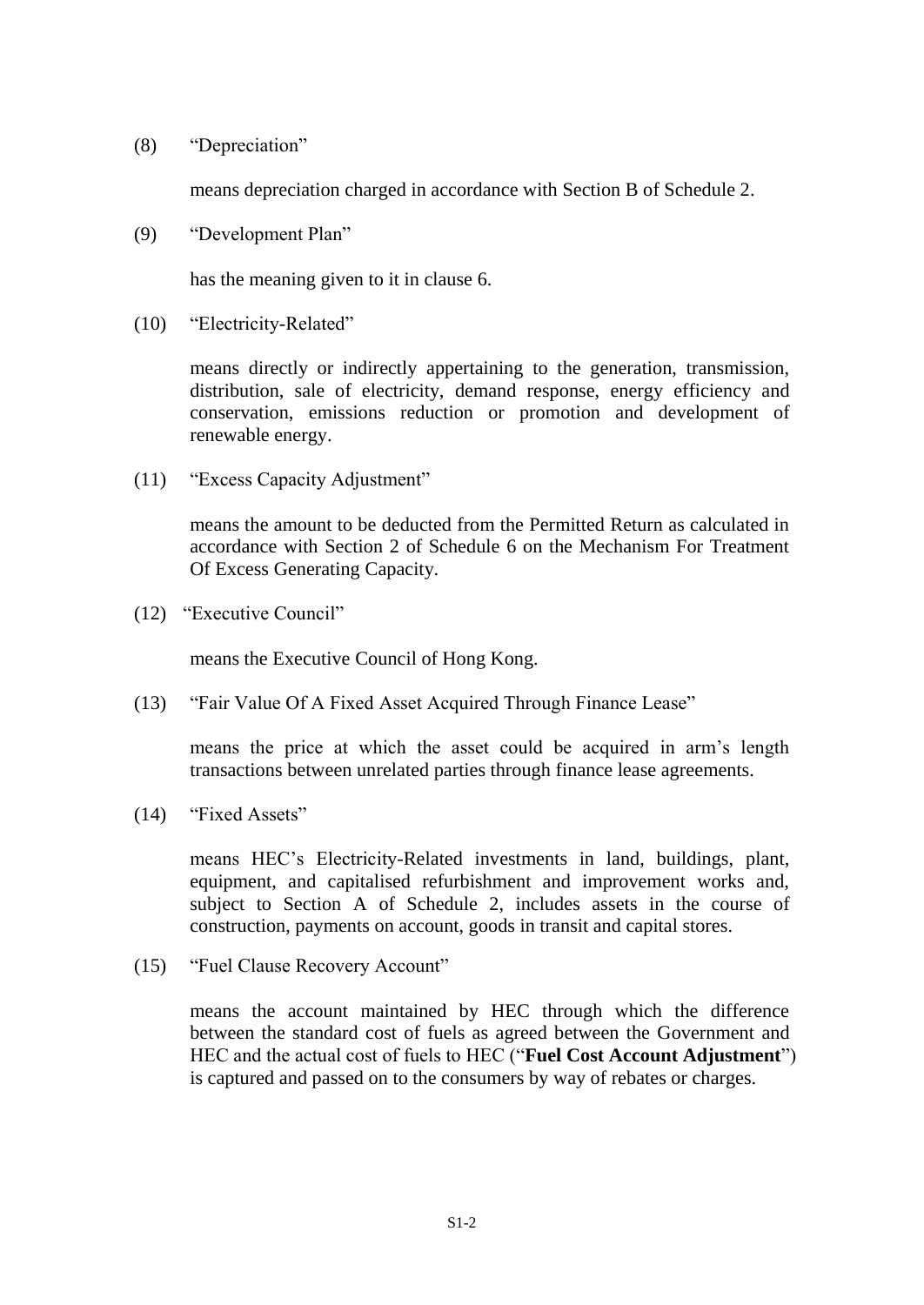(16) "the Government"

means the Government of the Hong Kong Special Administrative Region.

(17) "Gross Tariff Revenues" for any Year

means the total of the following:-

- (a) revenues of HEC from sales of electricity to consumers in Hong Kong in that Year including Fuel Cost Account Adjustment, but without taking into account rebates;
- (b) the amounts benefiting consumers in Hong Kong in that Year specified by and calculated in accordance with the agreement or agreements from time to time entered into between the Government and HEC in relation to sales of electricity outside Hong Kong;
- (c) Electricity-Related fees and other revenues derived from the use of HEC's Fixed Assets; and
- (d) unclaimed deposits from electricity consumers.
- (18) "Mechanism For Treatment Of Excess Generating Capacity"

means the mechanism for the treatment of excess generating capacity as set out in Schedule 6 to this Agreement or such other mechanism as may be agreed from time to time in writing by all parties.

(19) "Net Fixed Assets"

means cost of Fixed Assets less Depreciation calculated in accordance with Section B of Schedule 2.

(20) "Net Return"

means the amount specified in clause 4(1).

 $(21)$  "NewCo"

means any company, joint venture or partnership (other than the parties to this Agreement) alone or in conjunction with others that carries on Electricity-Related activities for satisfying the demand for electricity in Hong Kong.

(22) "Permitted Return"

means the amount specified in clause 4(2).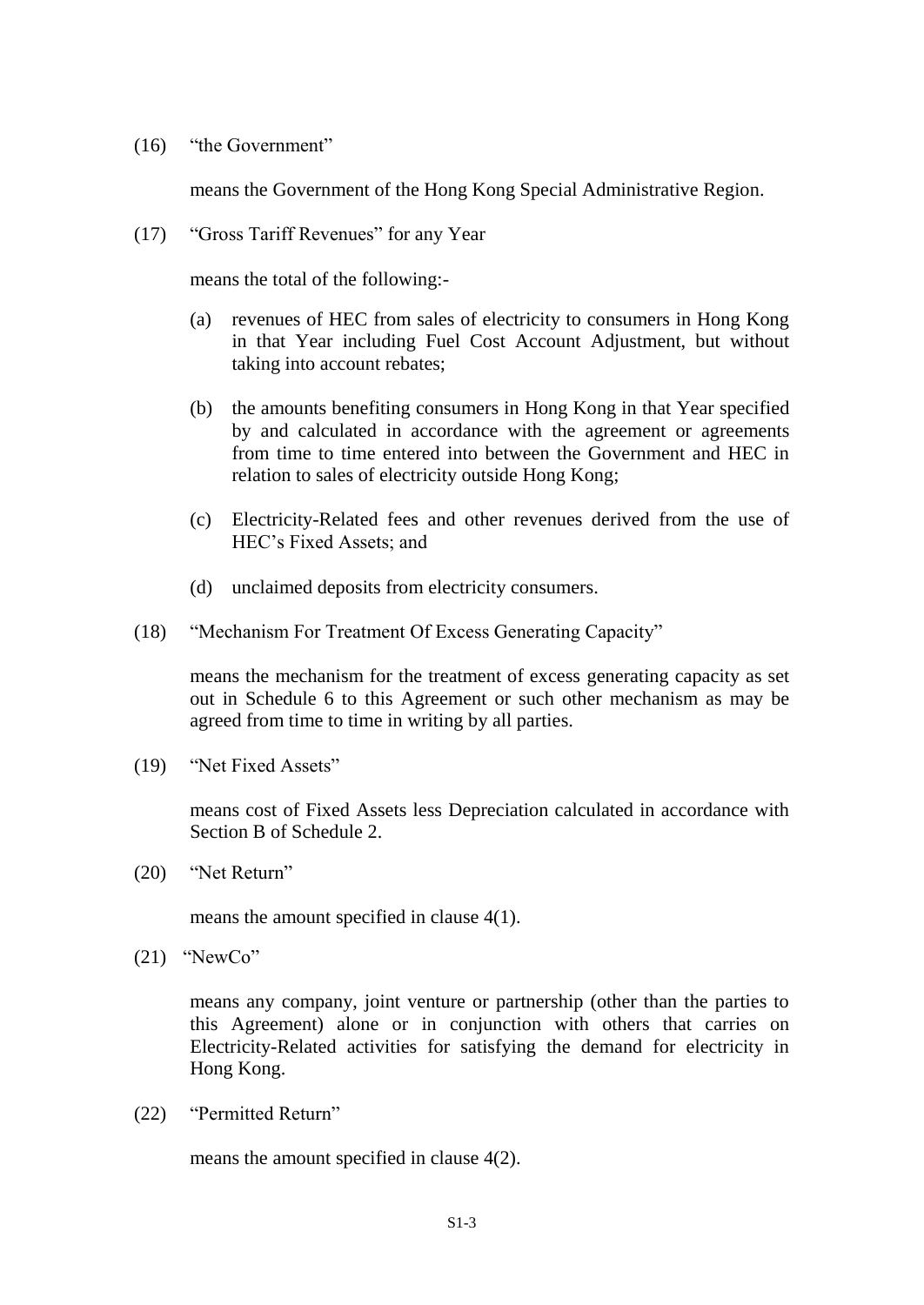(23) "Rate Reduction Reserve"

means the account established pursuant to clause 5(4).

(24) "Rate Reduction Reserve Interest Rate" in respect of a Year

means the average of one-month Hong Kong Interbank Offered Rate (HIBOR) quoted by the Moneyline Telerate Service or other financial services providers on the first business day (other than Saturday) of each calendar month of that Year.

(25) "Renewable Energy System"

means an electricity generation system employing solar, wind, biomass, hydro, tidal, wave, geothermal, energy from waste (including landfill gas or sewage gas) or such other energy sources that are secure and inexhaustible (in the sense that there is no problem of reserve being depleted) as may be mutually agreed by the Government and HEC in the future.

(26) "Scheme Of Control"

means the electricity regulatory framework, procedures and policies set out in this Agreement for the period until the expiry of the Term pursuant to clause 7.

(27) "Specified Process Licence"

means a specified process licence issued under the Air Pollution Control Ordinance (Cap. 311) in respect of a power plant owned and operated by HEC.

(28) "Stranded Costs"

means costs incurred by HEC in relation to investments made or agreements entered into under the schemes of control in respect of its Electricity-Related activities (including, inter alia, costs of investments and of fuel and power purchase agreements, which have been approved by the Government):-

- (a) to the extent that they have not already been recovered and cannot in future be recovered in the market as a result of a change implemented by the Government, or by a requirement by a court or a settlement of proceedings, to the electricity supply market structure causing material impact to HEC in respect of its Electricity-Related activities ("**Specified Market Change**");
- (b) which may include a return on the aforementioned costs which is fair and reasonable taking into account all circumstances; and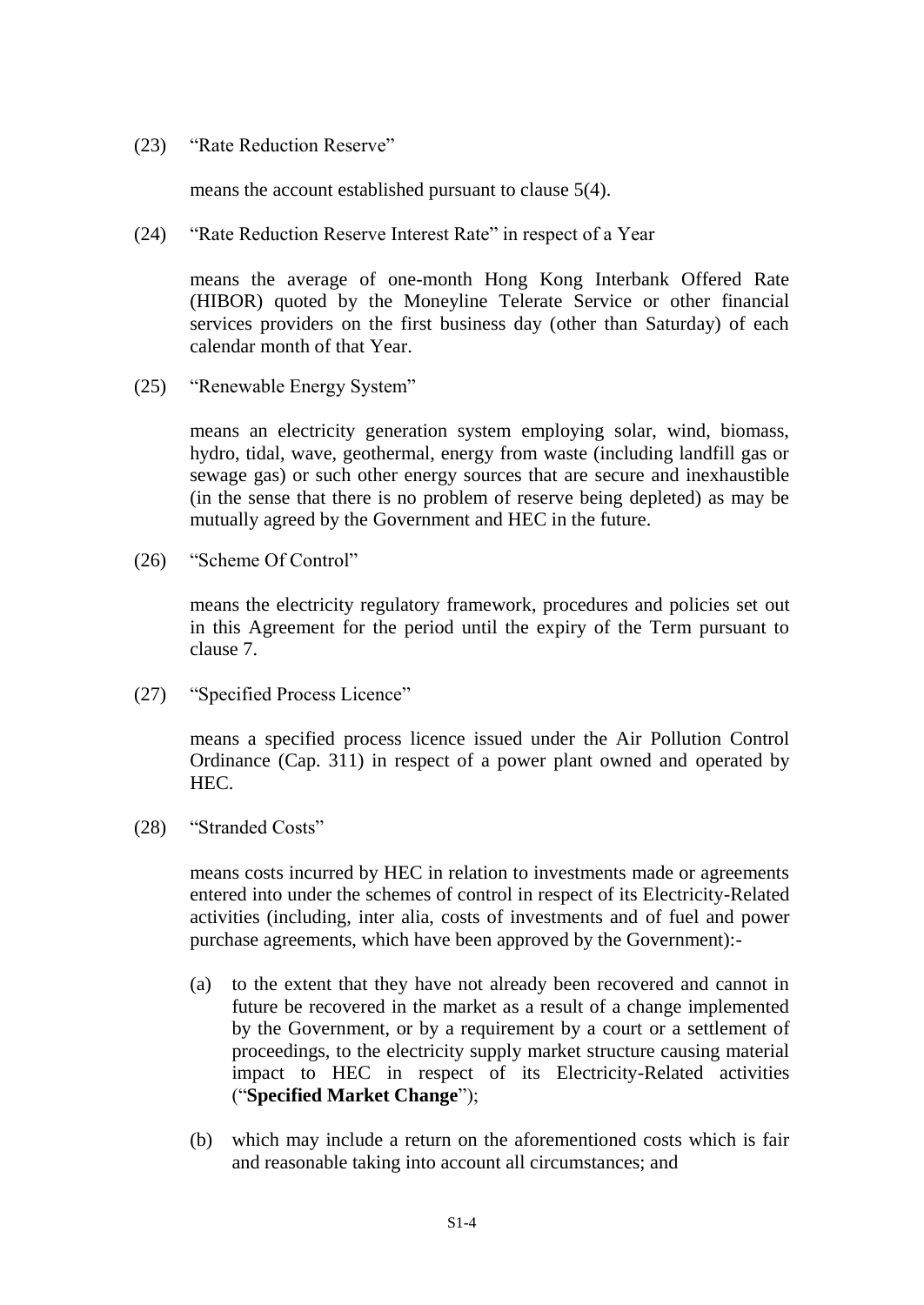- (c) net of the aggregate appreciation in value of all capital investments as a result of the Specified Market Change.
- (29) "Tariff Stabilisation Fund"

means the fund established pursuant to clause 5.

(30) "Term"

has the meaning given to it in clause 7(1).

(31) "Total Operating Costs" for any Year

means the aggregate of HEC's Electricity-Related operating costs calculated in accordance with Schedule 2 in that Year, and inter alia includes the following in that Year:-

- (a) Depreciation;
- (b) interest payable on consumers' deposits, loans and bank overdrafts (other than interest incurred on Borrowed Capital up to Commissioning) less interest receivable on bank deposits;
- (c) recurrent expenditure incurred in promoting and implementing demand response, energy efficiency and conservation; and in promoting the development of renewable energy;
- (d) expenditure incurred in reducing emissions of the pollutants controlled by Specified Process Licences;
- (e) cost of labour, materials and supervision;
- (f) approved electricity purchases from third parties within or outside Hong Kong;
- (g) the amount as specified in Section  $C(2)$  of Schedule 2 relating to Fixed Assets disposal;
- (h) fair value changes in financial instruments and foreign exchange differences as specified in Section D of Schedule 2; and
- (i) provision for Asset Decommissioning Obligation as specified in Section G of Schedule 2.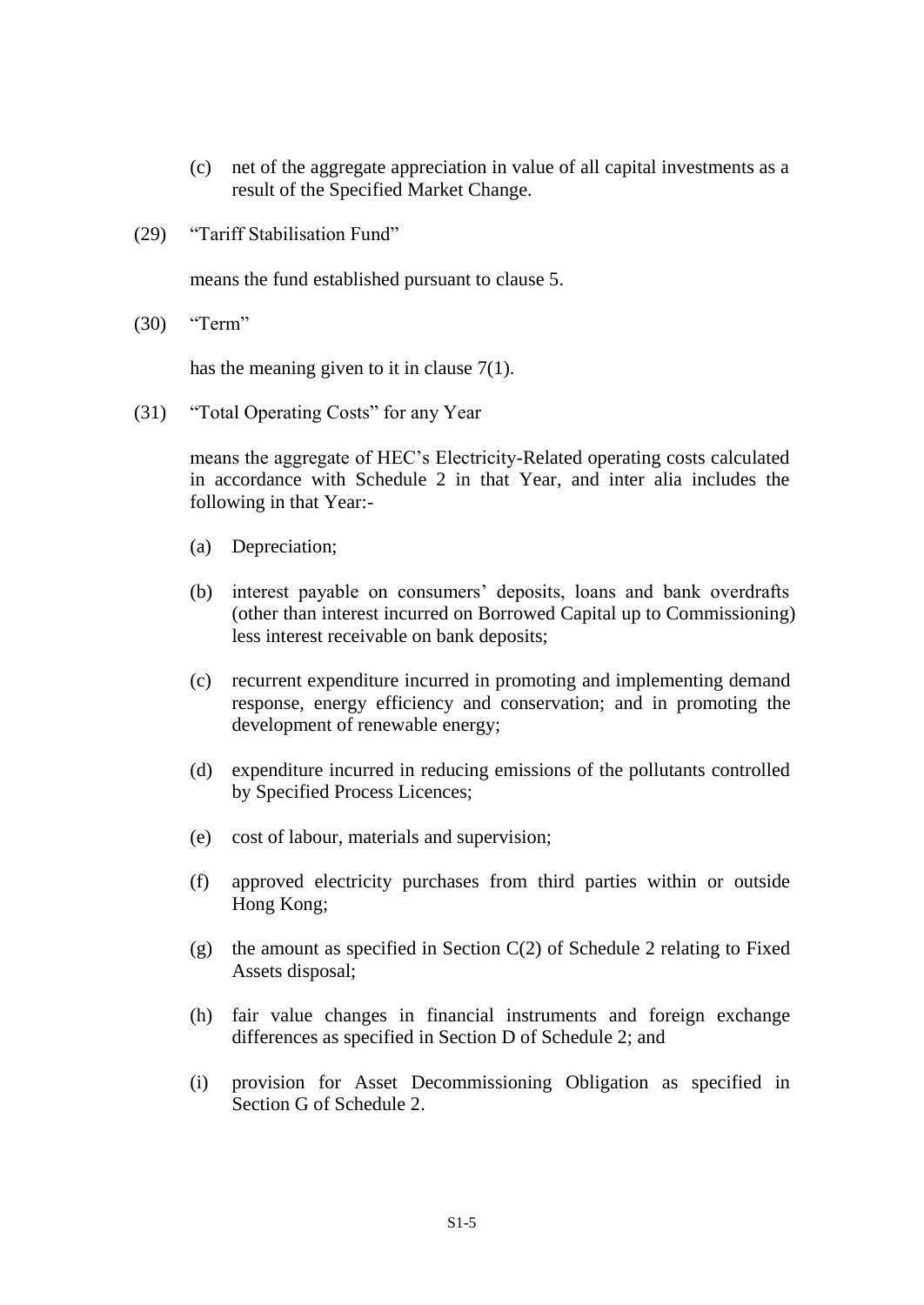# (32) "Year"

means the financial year of HEC ending 31<sup>st</sup> December.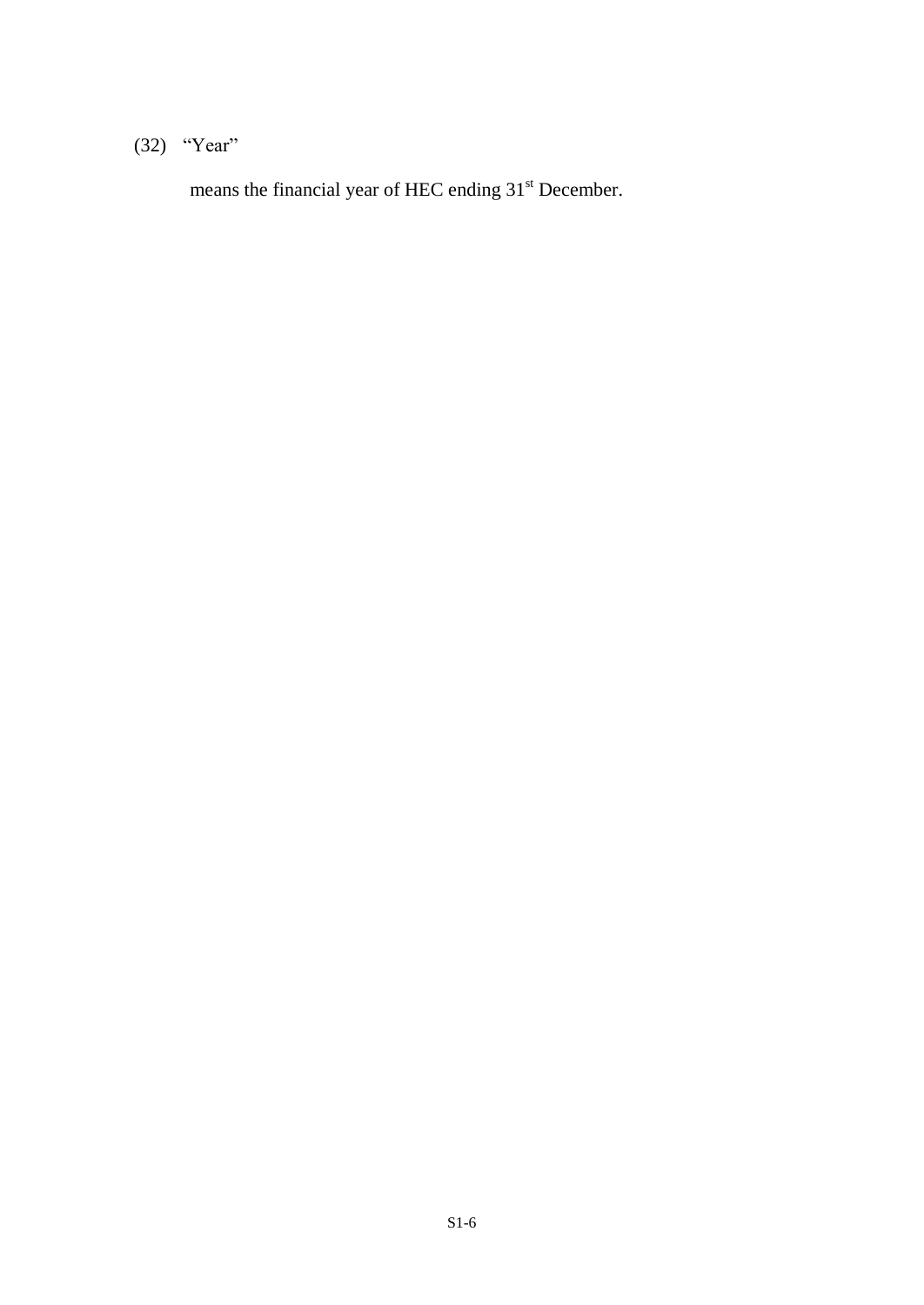## **Schedule 2**

## **ACCOUNTING POLICIES TO BE APPLIED IN THE INTERPRETATION OF THIS AGREEMENT**

The accounting policies to be applied in the interpretation of this Agreement in general follow the prevailing generally accepted accounting principles in Hong Kong as applicable to HEC at the time this Agreement is made. Specific accounting policies which will be applied in the interpretation of this Agreement are set out hereunder. For items not specifically listed below, the generally accepted accounting principles prevailing in Hong Kong and applicable to HEC at the time this Agreement is made will be applied (these generally accepted accounting principles are referred to as "**Relevant Principles**").

# **A. CAPITAL EXPENDITURE**

(1) All capital expenditure will be incorporated in Fixed Assets accounts at the dates shown hereunder and in the case of assets purchased in foreign currencies will be brought into account at the exchange rates ruling at the time of the transaction, or at the foreign currency contract rates if foreign currency contracts are arranged for their payments:-

| (a) | Advance / progress<br>payment(s)                                                                         |                           | : when payment(s) is / are actually<br>made;                              |
|-----|----------------------------------------------------------------------------------------------------------|---------------------------|---------------------------------------------------------------------------|
| (b) | Work in progress                                                                                         |                           | : when cost is incurred in<br>accordance with the Relevant<br>Principles; |
| (c) | Delivery of goods<br>(other than covered by<br>(a) above)                                                |                           | when title passes to HEC;                                                 |
| (d) | Interest due in<br>accordance with sub-<br>paragraph $(4)(a)$ of<br>Section E hereof                     |                           | $:$ when incurred up to<br>Commissioning;                                 |
| (e) | Fair Value Of A Fixed<br><b>Asset Acquired</b><br><b>Through Finance Lease</b>                           | $\mathbb{R}^{\mathbb{Z}}$ | at inception of the lease;                                                |
| (f) | Other charge(s) made<br>in respect of Fixed<br>Assets, e.g. salaries,<br>wages and insurance<br>premiums |                           | : when incurred.                                                          |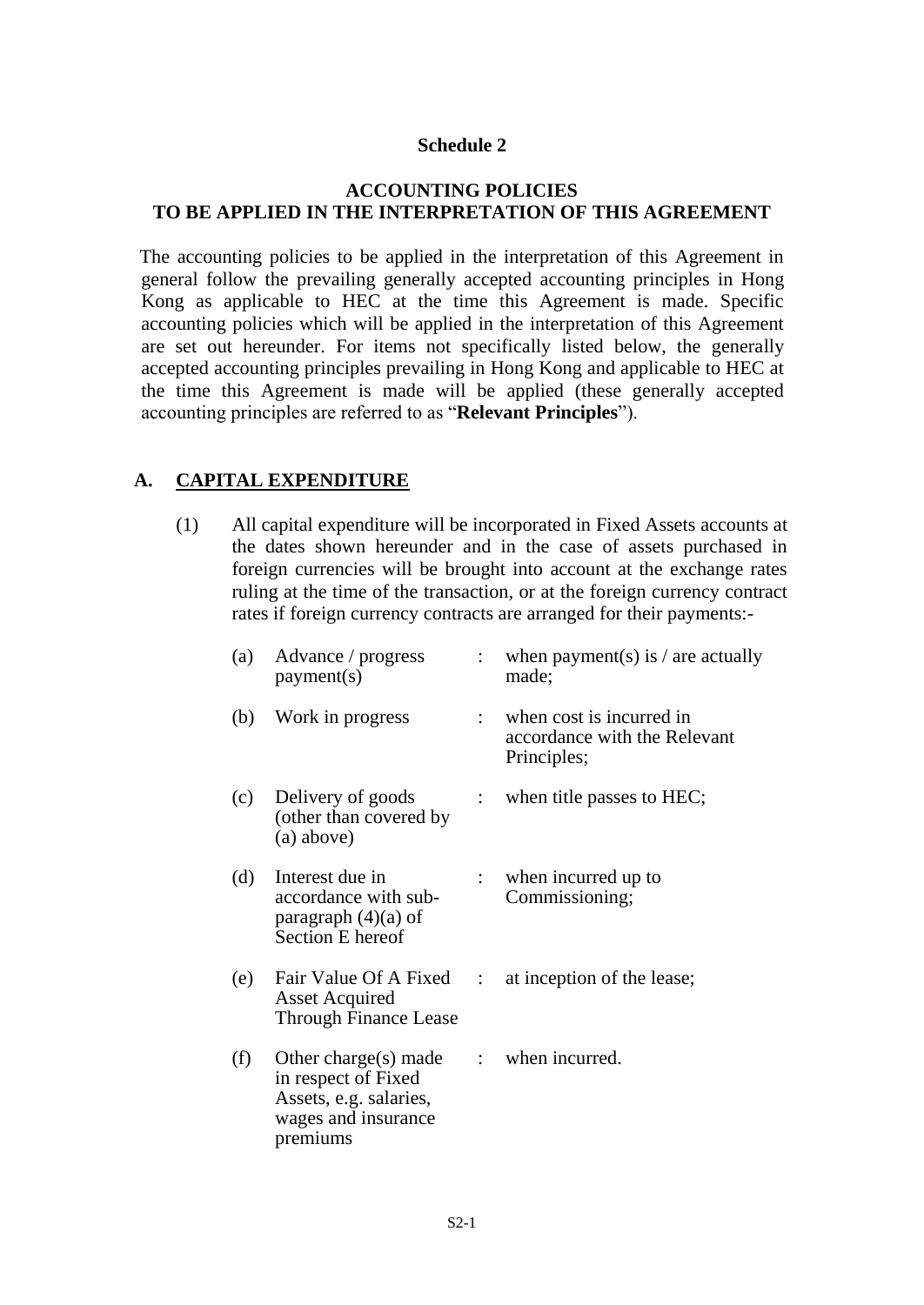- (2) Fixed Assets representing major construction projects not completed will be separately shown in the balance sheet concerned as "assets" under construction".
- (3) (a) Equipment not included under paragraph (2) but acquired for specific capital projects will, until installed, be classified as capital stores.
	- (b) General stock items of a capital nature will be classified as capital stores.
	- (c) The aggregate of the said capital stores will form part of the Fixed Assets for the purposes of this Agreement and will be shown separately as "equipment awaiting installation" in the balance sheet concerned.
- (4) Expenditure on the refurbishment and/or improvement of Fixed Assets will be capitalised in accordance with the Relevant Principles.
- (5) Provision for Asset Decommissioning Obligation as set out in Section G will not be accounted for as capital expenditure.
- (6) Capital expenditure, arising from pre-project studies and assessments in relation to a proposed capital project, incurred shall be placed in a suspense account and will not be accounted for as Fixed Assets until the project is approved by the Government for implementation.

# **B. DEPRECIATION**

- (1) Depreciation on Fixed Assets will be charged on a straight line basis in accordance with the schedule set out in paragraph (2).
- (2) (a) Fixed Assets commissioned before  $1<sup>st</sup>$  January 2009

In respect of each such commissioned asset, the net book value as at  $31<sup>st</sup>$  December 2008 will be written off uniformly over the remainder of the useful life as set out in sub-paragraph (2)(c).

(b) Fixed Assets commissioned on or after  $1<sup>st</sup>$  January 2009

In respect of each such asset, the cost will be written off uniformly over the useful life as set out in sub-paragraph (2)(c), beginning on the first day of the month of Commissioning.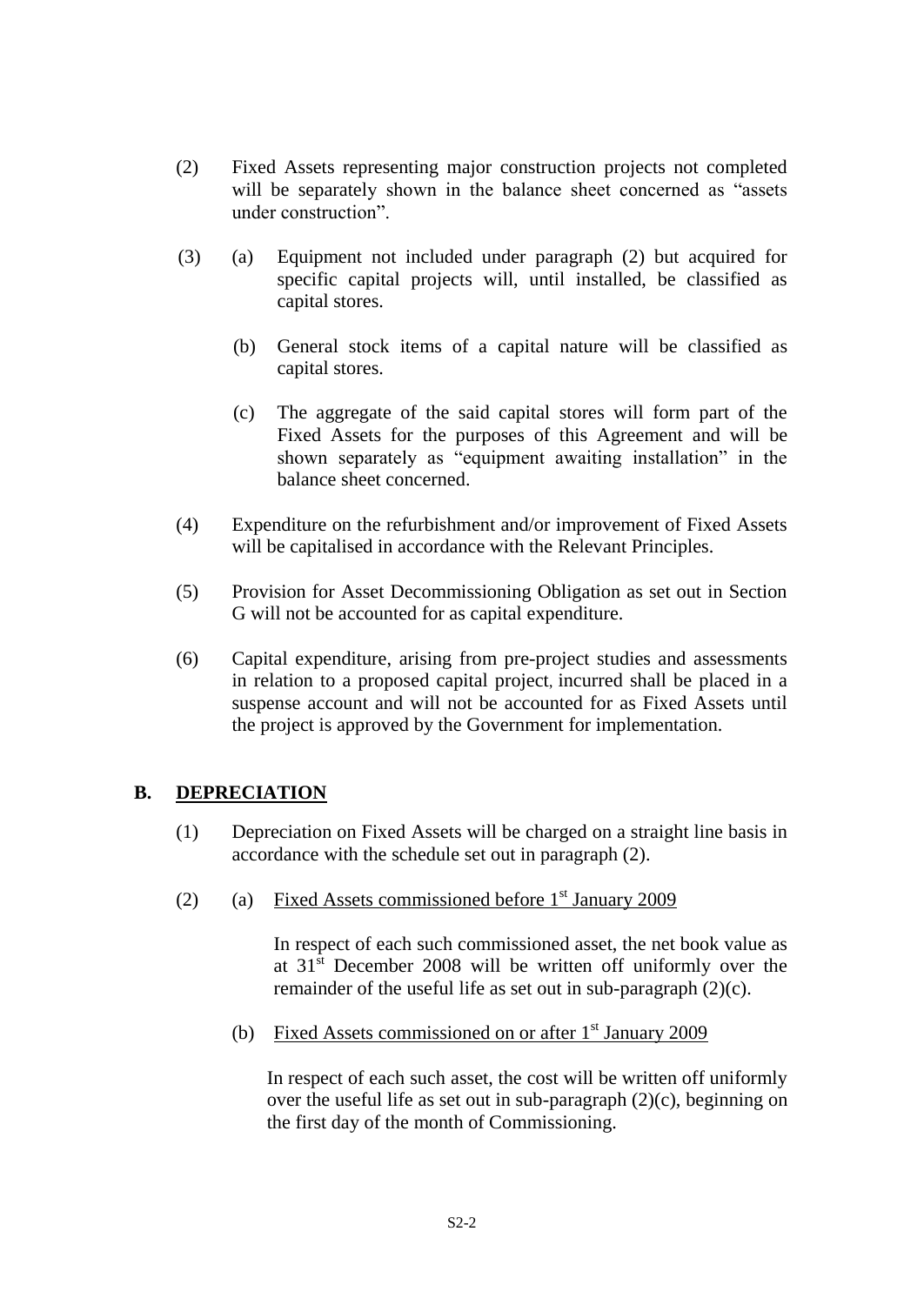| (c) | <b>Type of Asset</b>            |                | <b>Useful Life</b>                                  |
|-----|---------------------------------|----------------|-----------------------------------------------------|
|     | Land                            |                | Unexpired terms of the                              |
|     |                                 |                | leases                                              |
|     | Cable tunnels                   |                | 100 years                                           |
|     | <b>Buildings</b>                |                | 60 years                                            |
|     | Ash lagoon                      |                | 60 years                                            |
|     | Gas pipeline                    |                | 60 years                                            |
|     | <b>Overhead lines</b>           |                | 60 years                                            |
|     | Cables                          |                | 60 years                                            |
|     | Transmission and distribution   |                | 60 years                                            |
|     | equipment                       |                |                                                     |
|     | Generating plant and machinery  | $\vdots$       | 35 years                                            |
|     | Gas turbines and gas turbine    | $\ddot{\cdot}$ | 30 years                                            |
|     | combined cycle                  |                |                                                     |
|     | <b>Mechanical meters</b>        |                | 30 years                                            |
|     | Wind turbines                   |                | 20 years                                            |
|     | Electronic meters; microwave    | $\ddot{\cdot}$ | 15 years                                            |
|     | and optical fibre equipment and |                |                                                     |
|     | trunk radio system              |                |                                                     |
|     | Furniture and fixture; sundry   |                | 10 years                                            |
|     | plant and equipment             |                |                                                     |
|     | Engineering and general         |                | 10 years                                            |
|     | purpose computers               |                |                                                     |
|     | Commercial motor vehicles and   | $\ddot{\cdot}$ | 6 years                                             |
|     | marine craft                    |                |                                                     |
|     | Personal computers; office      | $\ddot{\cdot}$ | 5 years                                             |
|     | equipment; workshop tools       |                |                                                     |
|     | Motor vehicles                  | $\vdots$       | 5 years                                             |
|     | Refurbished or improved assets  | $\ddot{\cdot}$ | Remaining original life<br>plus any life extension. |

- (3) The Fair Value Of A Fixed Asset Acquired Through Finance Lease, if no option to purchase, will be depreciated on a straight-line basis over the shorter of the lease term and its useful life as set out in paragraph (2).
- (4) For the determination of profits tax for the purposes of this Agreement, depreciation will be calculated in accordance with the Inland Revenue Ordinance (Cap. 112).

## **C. FIXED ASSETS DISPOSAL**

(1) Fixed Assets ceased to be used for Electricity-Related activities under this Agreement shall be written off from the year end balance of Net Fixed Assets and treated as disposal of Fixed Assets as set out in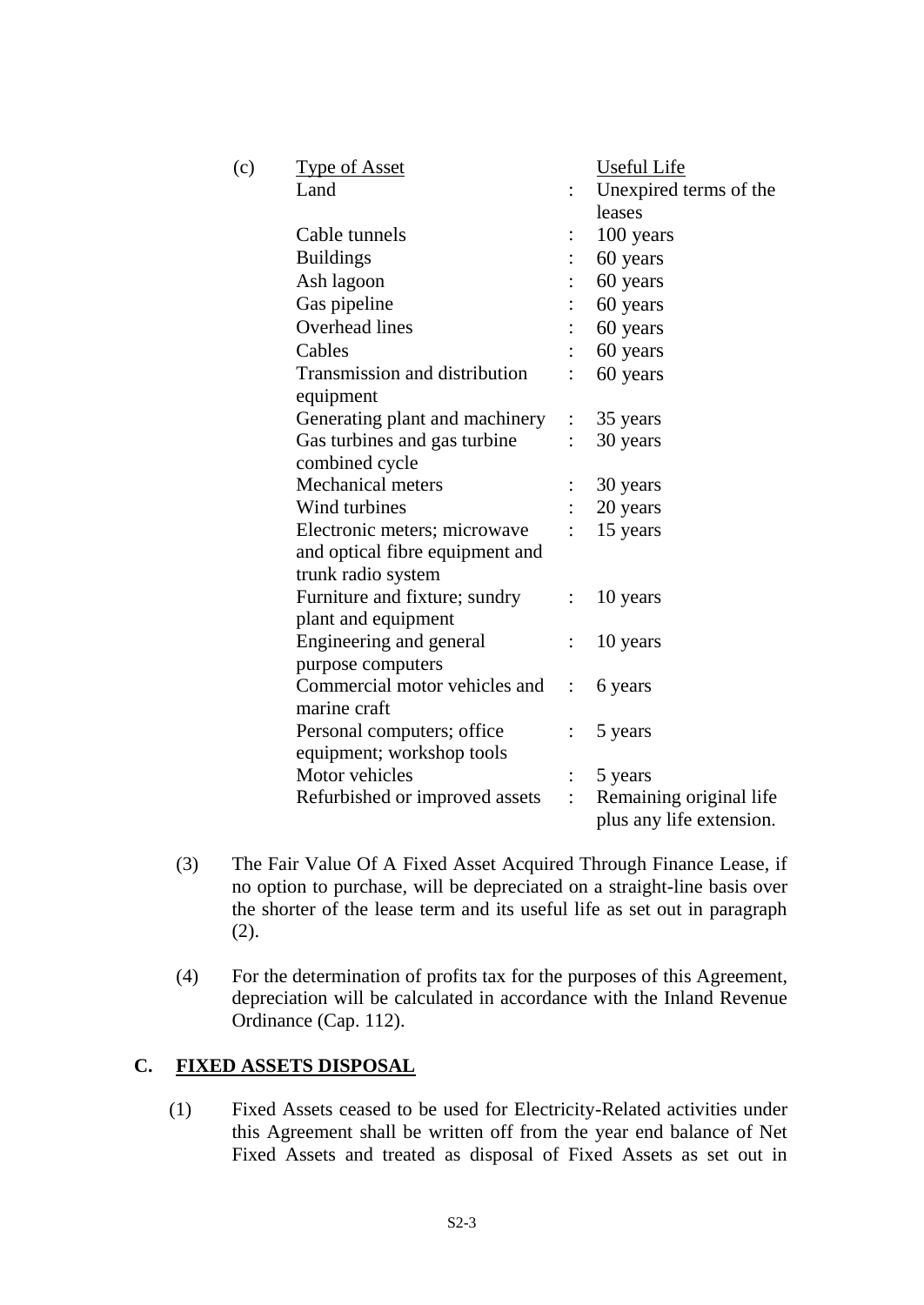paragraph (2).

- (2) When a Fixed Asset is sold or otherwise disposed of, then:-
	- (a) if the proceeds are no greater than original cost, the difference between the proceeds and net book value will be deducted from or added to Total Operating Costs;
	- (b) if the proceeds exceed original cost, such excess will be treated as capital profit and will not be deducted from Total Operating Costs. The difference between original cost and net book value will be deducted from Total Operating Costs.
- (3) When compensation is received from insurers in respect of damage to or loss of a Fixed Asset in a Year, all amount of such compensation shall be deducted from the Total Operating Costs for the Year in which the compensation payment is received.

## **D. FINANCIAL INSTRUMENTS FAIR VALUE CHANGES AND FOREIGN EXCHANGE DIFFERENCES**

The fair value changes in financial instruments and foreign exchange differences will follow the Relevant Principles.

# **E. INTEREST**

- (1) Interest payable on consumers' deposits, loans and bank overdrafts (other than interest as set out in sub-paragraph  $(4)(a)$ ) will be charged to Total Operating Costs.
- (2) Interest receivable on bank deposits, including amounts not subject to taxation in Hong Kong, will be offset against Total Operating Costs.
- (3) The finance charges incurred in relation to the outstanding Fair Value Of A Fixed Asset Acquired Through Finance Lease will be treated as interest on Borrowed Capital.
- (4) Interest on Borrowed Capital will be:-
	- (a) incorporated in capital expenditure if incurred up to Commissioning;
	- (b) charged to Total Operating Costs if incurred after Commissioning.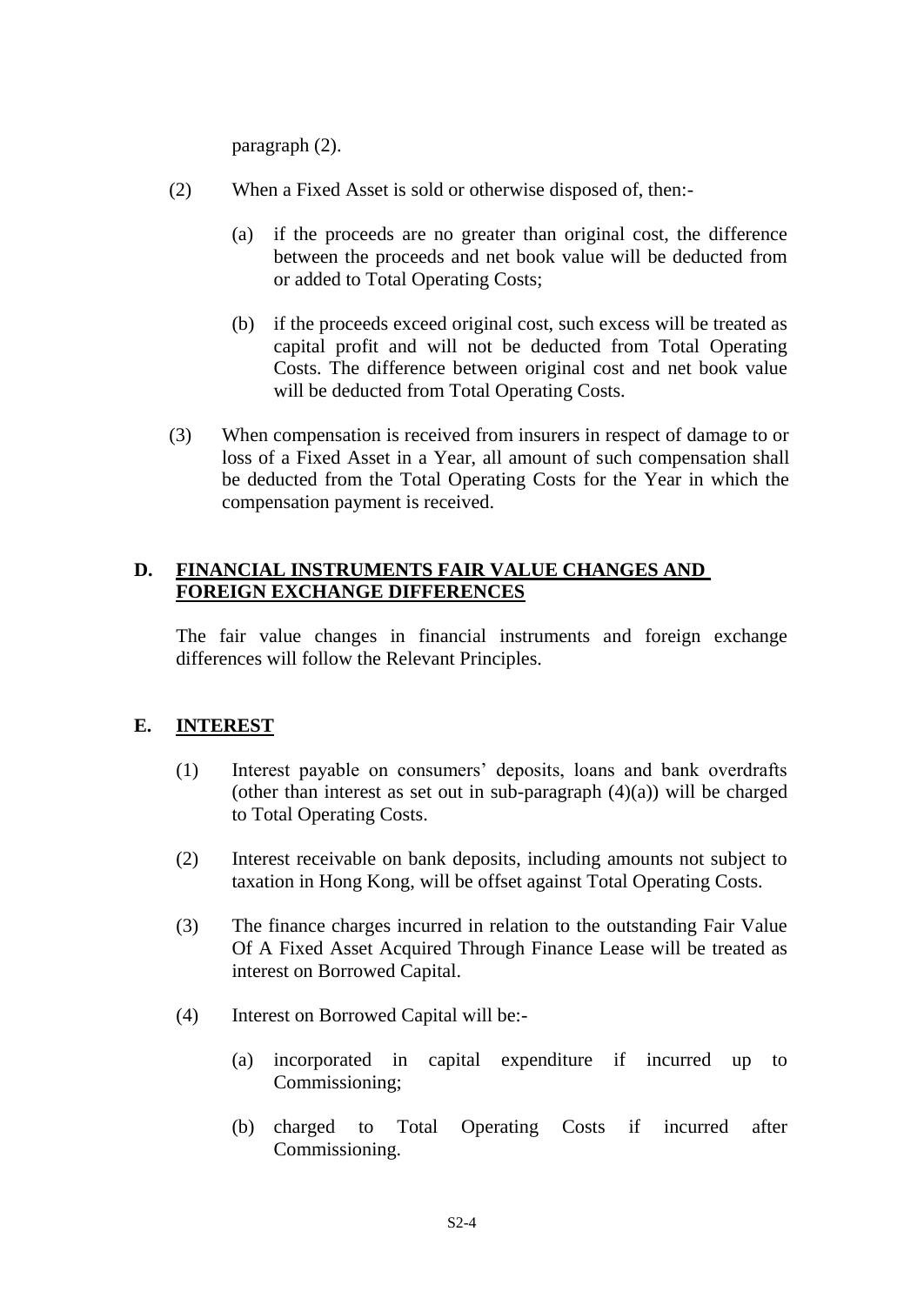# **F. TAXATION**

For any Year, the Scheme Of Control taxation charge will be the total of:-

- (1) the total profits tax liability of HEC in respect of its Electricity-Related business as assessed by the Inland Revenue Department of Hong Kong in respect of that Year; and
- (2) an amount representing deferred taxation calculated by applying the prevailing rate of profits tax in respect of a corporation to the difference between Scheme Of Control Depreciation and Inland Revenue tax allowances for Fixed Assets for that Year.

Except as permitted under paragraph (2) above, all other provisions for deferred taxation required in the statutory accounts will not be charged as expense of the Scheme Of Control to ensure no double charging of tax to the consumers.

The deferred taxation liability account balance calculated in accordance to paragraph (2) above shall be maintained in the books of accounts of HEC for the settlement of future profits tax liability.

# **G. ASSET DECOMMISSIONING OBLIGATION**

To the extent that HEC incurs an obligation for the costs of dismantling and removing Fixed Assets and restoring the sites on which they are located either when the assets are acquired or as a consequence of having used them during a particular period for Electricity-Related activities ("**Asset Decommissioning Obligation**"), the costs shall be treated in the following manner:-

- (1) The initial Best Estimation Of Expenditure Required To Settle Asset Decommissioning Obligation is to be accrued uniformly over the period being:-
	- (a) the remainder of the useful life, as set out in sub-paragraph  $(2)(c)$ of Section B above, of the related Fixed Asset which was commissioned before 1<sup>st</sup> January 2009; or
	- (b) the useful life, as set out in sub-paragraph (2)(c) of Section B above, of the related Fixed Asset which will be commissioned on or after  $1<sup>st</sup>$  January 2009, beginning on the first day of the month of Commissioning of such Fixed Asset.
- (2) The periodic accrued charges will form part of the Total Operating Costs with a corresponding provision being recognised as deferred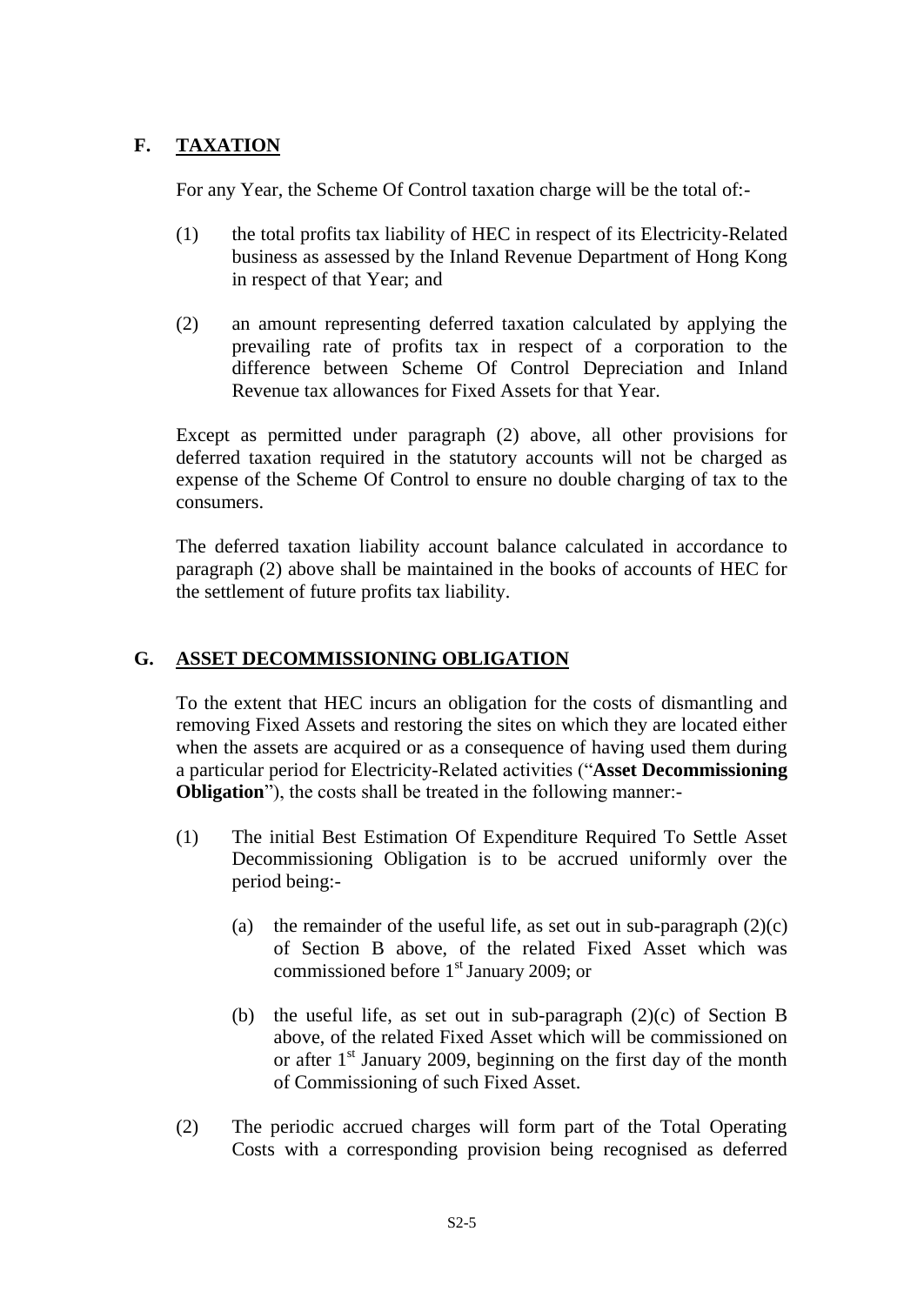liabilities in the balance sheet.

- (3) At each Year end the Best Estimation Of Expenditure Required To Settle Asset Decommissioning Obligation shall be reviewed. Any required changes made to the provision for Asset Decommissioning Obligation, shall correspondingly form part of Total Operating Costs in the period of review.
- (4) The actual expenditure incurred for settling Asset Decommissioning Obligation shall be charged against the related provision in the Year in which settlement is effected. Any necessary adjustments on actual settlement of the Asset Decommissioning Obligation will be made to Total Operating Costs in the Year in which settlement is effected.

# **H. FINANCIAL STATEMENTS**

For each Year governed under the Scheme Of Control, HEC shall prepare and submit to the Government Scheme Of Control financial statements within three months after the end of its financial year showing the results and financial positions of HEC. These Scheme Of Control financial statements shall be audited by HEC's statutory Certified Public Accountants (Practising) registered under the Professional Accountants Ordinance (Cap. 50). The audit of the Scheme Of Control financial statements shall be performed to form an opinion as to whether the Scheme Of Control financial statements have been properly prepared, in all material respects, in accordance with the provisions of this Agreement and the audit report should be submitted by HEC to the Government.

# **I. PUBLISHED ACCOUNTS**

The published annual report of HKEIL shall include a Scheme Of Control statement showing the results of HEC for each Year under the Scheme Of Control.

## **J. SUBSEQUENT CHANGES IN ACCOUNTING POLICIES**

If at any time during the Term, there are any changes in the generally accepted accounting principles prevailing in Hong Kong which may be applicable to the Scheme Of Control operation, the parties may, by mutual agreement, adopt any such new or revised accounting policies. Otherwise, the application of accounting policies as specified in this Agreement shall continue.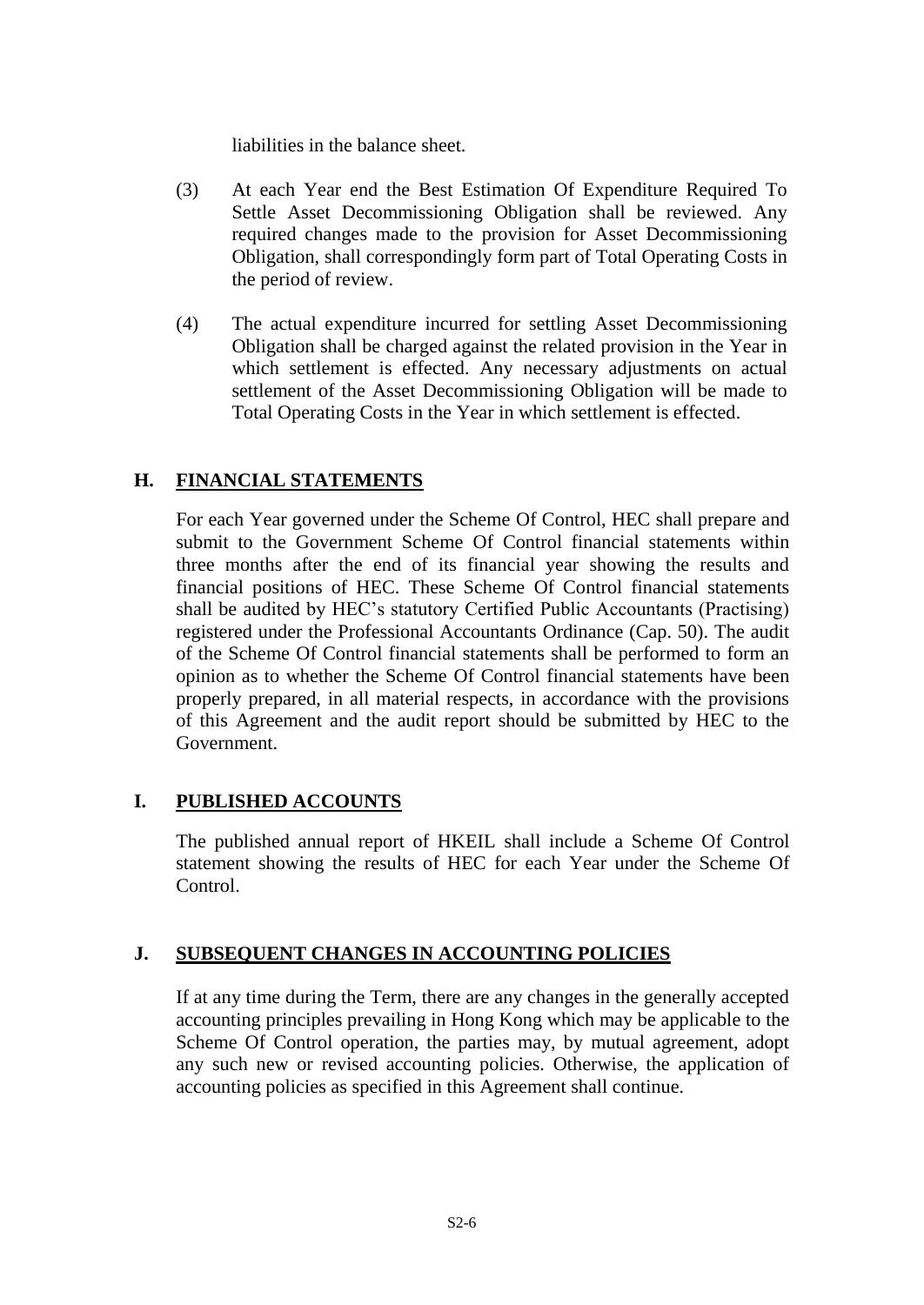#### **Schedule 3**

## **PROCEDURES FOR DEVELOPMENT PLAN REVIEW, TARIFF REVIEW AND AUDITING REVIEW**

#### **A. DEVELOPMENT PLAN REVIEW**

- (1) In order to establish agreement concerning HEC's levels of projected Basic Tariff Rate, a Development Plan Review will be conducted jointly by the Government and HEC ("**Development Plan Review**"):-
	- (a) whenever Development Plans for major additions to HEC's electricity generation, transmission and distribution system ("**System**") have been finalised;
	- (b) whenever Development Plans have been finalised for major variations to HEC's System and where such major variations would increase the projected Basic Tariff Rates significantly above those previously approved;
	- (c) six months before the period covered by the previous Development Plan expires; and/or
	- (d) when required in accordance with sub-paragraph  $(2)(c)$  of Section B,

following which the Development Plan shall be submitted to the Executive Council for approval. Unless otherwise agreed between the Government and HEC, the Development Plan shall cover, after the then current Year, a period of at least five successive Years or for the remaining term of this Agreement, whichever is shorter.

- (2) For each Development Plan Review, HEC will make available:-
	- (a) its revenue and capital budgets, as well as financial models covering the preceding and the current Years, and the period covered by the Development Plan; and
	- (b) details of any major changes in HEC's insurance policies, procurement policies, procedures or practices for fuel, major equipment and services.
- (3) In each Development Plan Review, the following components of the Development Plan shall be examined:-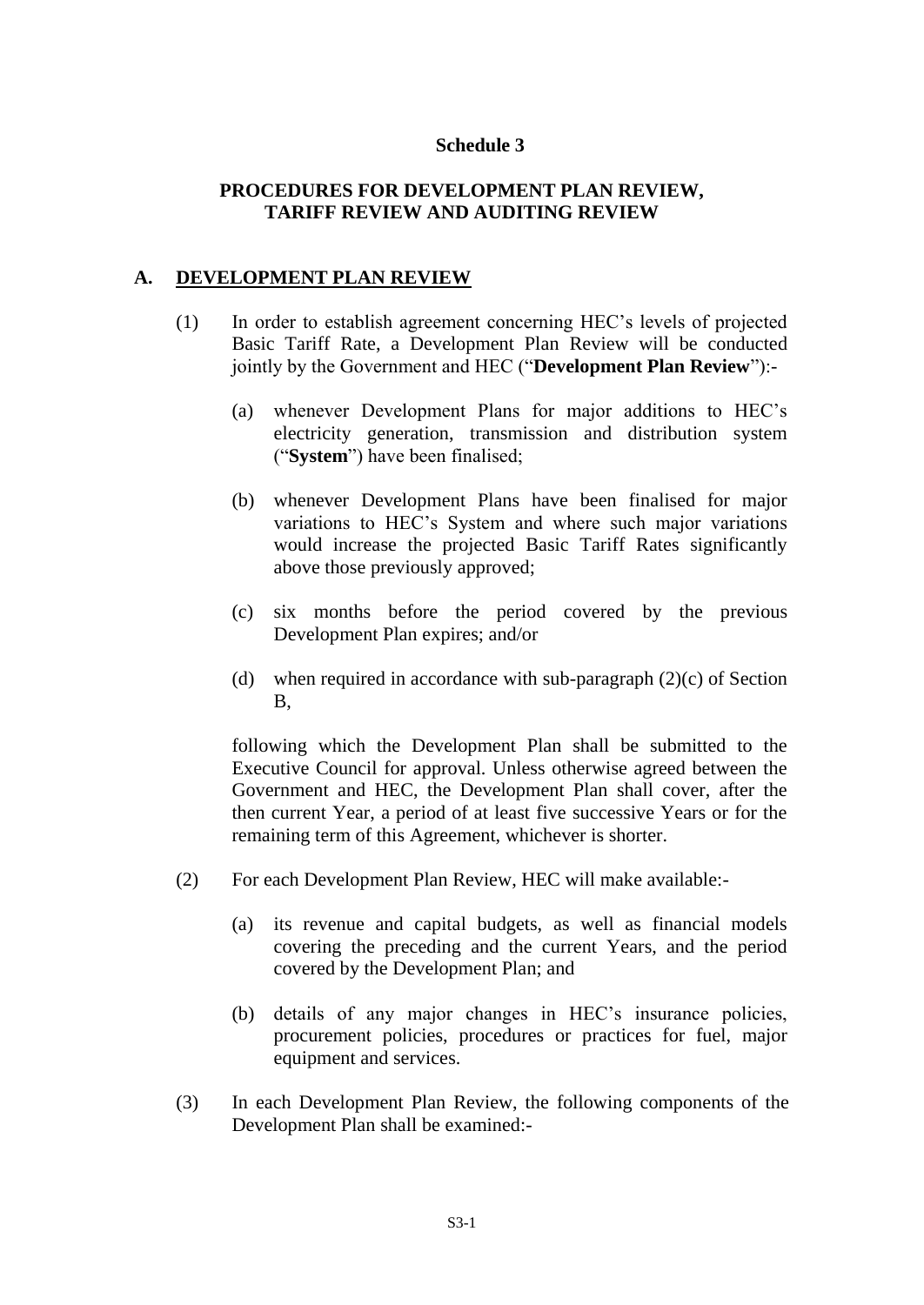- (a) the pattern of demand and sales of electricity with breakdown of local sales and sales to third parties outside Hong Kong covering at least the next 10 years or up to the expiry of the Term whichever is the shorter;
- (b) details of demand response, energy efficiency and conservation programmes and if relevant, proposals on alternative fuel and energy sources;
- (c) all operating and capital expenditures, estimated in accordance with the most probable escalation values available, as well as appropriate tax items;
- (d) breakdown of capital expenditure accompanied by a project control list, together with separate projected fixed assets movement for renewable energy generation, other generation, and transmission and distribution facilities;
- (e) the amount and cost of approved electricity to be purchased from third parties (excluding any electricity to be purchased as part of fuel costs as agreed between the Government and HEC) within or outside Hong Kong;
- (f) the amount of new capital, if any, including retained earnings to be re-invested and the method of financing acquisition of Fixed Assets;
- (g) the amount and terms of export credit arranged or to be arranged in respect of generation or other equipment or loans from Affiliated Companies or other long term debt, and the corresponding repayment figures covering both principal and interest;
- (h) projected Scheme Of Control balance sheets and movement of the Tariff Stabilisation Fund, Rate Reduction Reserve and Fuel Clause Recovery Account of HEC;
- (i) projection of performance against the performance indicators and incentive/penalty amounts calculated in accordance with Schedules 4 and 5 of this Agreement;
- (j) projected annual Basic Tariff Rate adjustments, to be so calculated that they are spread fairly evenly over the whole period referred to in paragraph  $(2)(a)$ ;
- (k) the estimated Fuel Cost Account Adjustment and the projected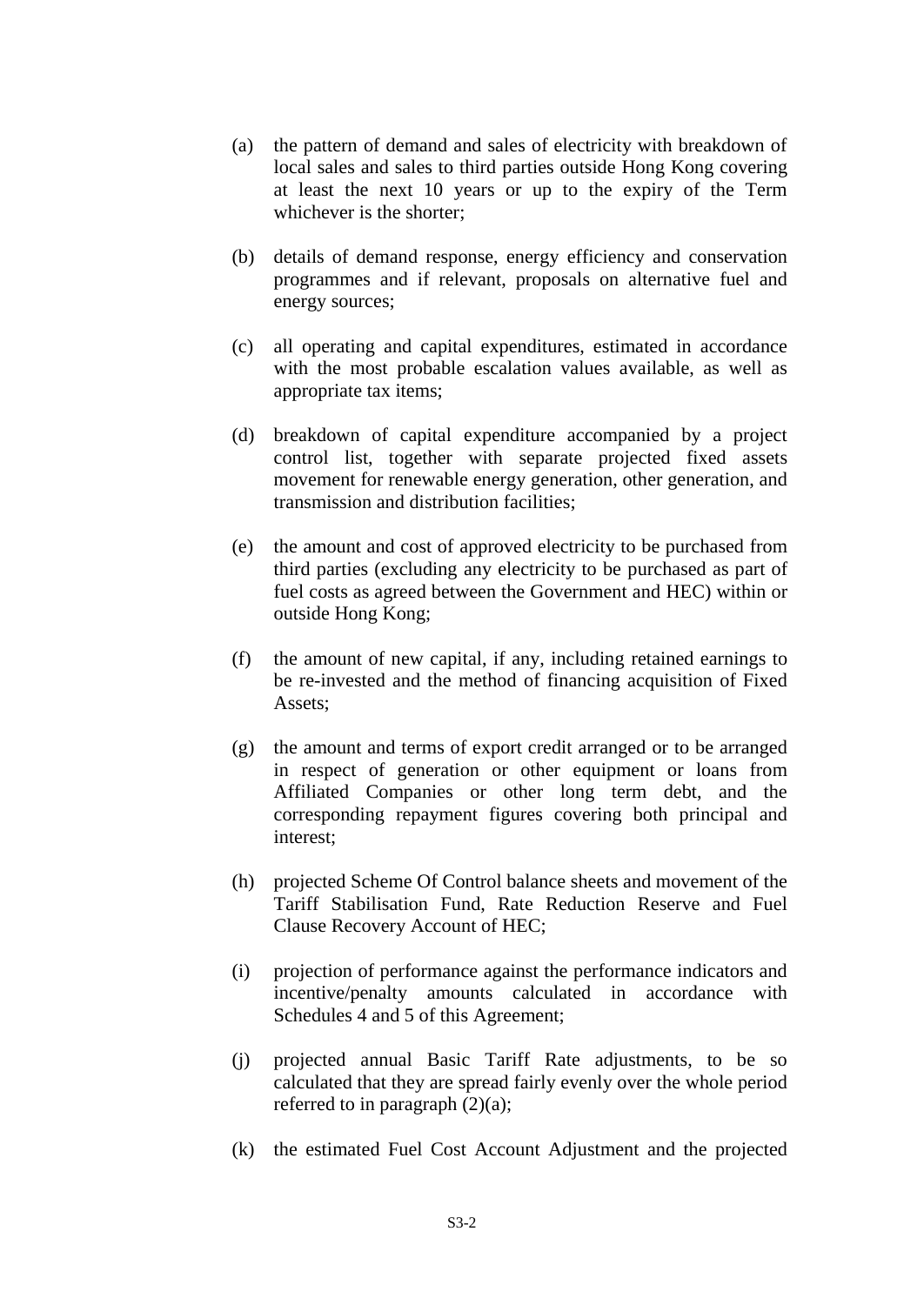fuel clause rebates or charges in each Year (without prejudice to HEC's right to make adjustments to offset changes in the cost of fuels consumed by HEC through the Fuel Clause Recovery Account);

- (l) for each Year in the period under review, the estimated excess of the Scheme Of Control net revenue over the Permitted Return, arising from the assumptions in sub-paragraphs (a) to (i) and following from the calculation in sub-paragraph (j) will represent the "**budgeted Tariff Stabilisation Fund transfer**". Such budgeted Tariff Stabilisation Fund transfers, which together with all other available funds, shall at all times be sufficient to meet HEC's full financial commitments;
- (m) the basis of allocating overheads between HEC and Affiliated Companies and the basis of determining the charges for transactions between HEC and Affiliated Companies; and
- (n) the Best Estimation Of Expenditure Required To Settle Asset Decommissioning Obligation.
- (4) In each Development Plan Review, the Government will take into account the environmental targets set by the Government from time to time.
- (5) On approval by the Executive Council, the Development Plan shall apply and remain in force until a subsequent Development Plan is approved by the Executive Council.
- (6) If a new Development Plan is not approved before the expiry of the period covered by the previous approved Development Plan, then after consultation with the Government, the Basic Tariff Rate to be charged following the expiry of the previous approved Development Plan may be adjusted if considered necessary by HEC on an interim basis provided that it shall not exceed the projected Basic Tariff Rate approved for the last Year of the previous approved Development Plan plus an increase of 5 percent.
- (7) HEC, as part of its continuing effort to increase transparency, will disclose to the Government for its information only the segregated annual cost data, which include capital and operating expenditures and Net Fixed Assets movement, pertaining to its generation and transmission and distribution systems covering the same period as the Development Plan. Without prejudice to HEC's aforementioned obligation, the scope and presentation of the disclosure to the Government shall be mutually agreed between the Government and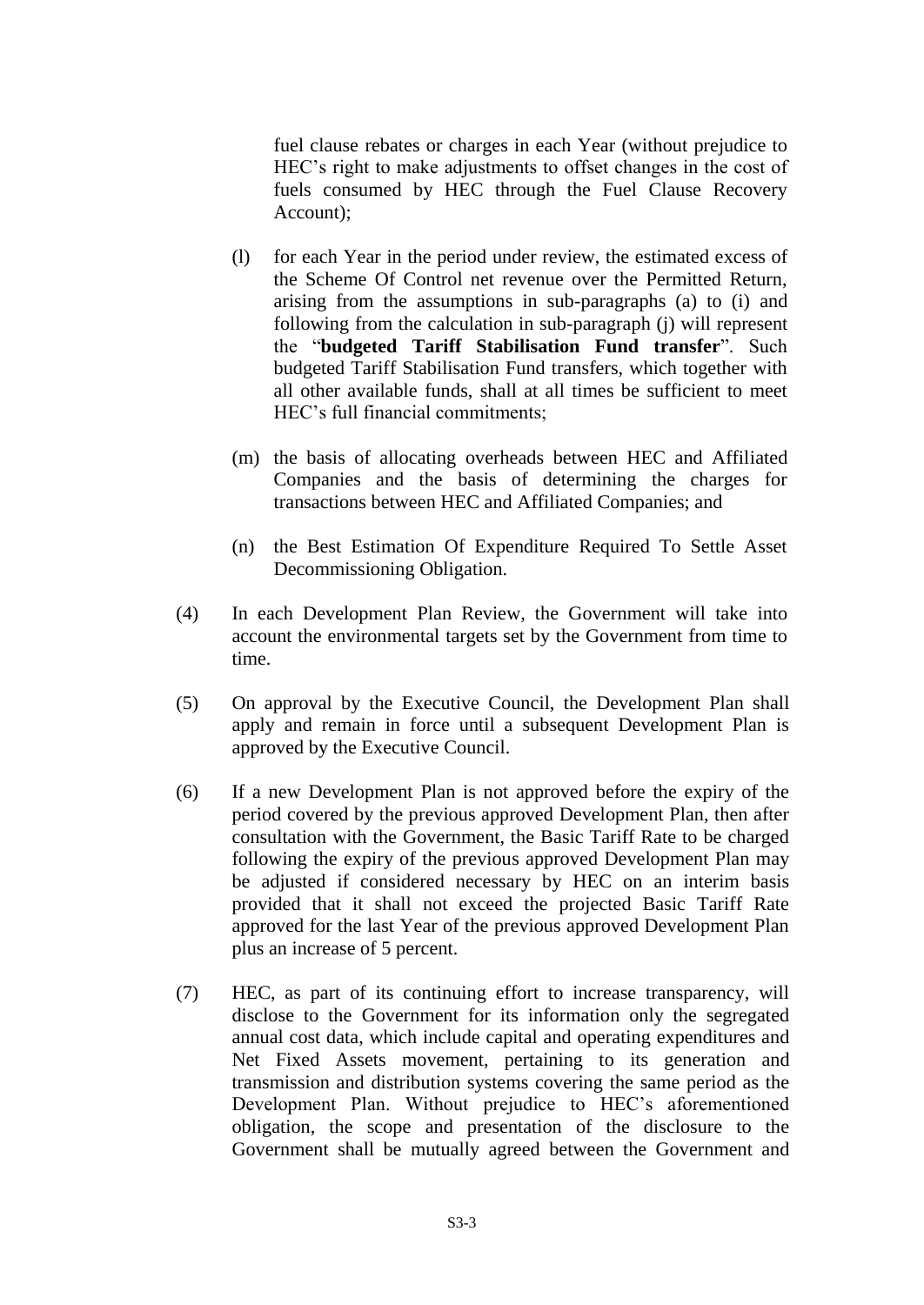HEC when a Development Plan Review is conducted jointly by the Government and HEC. HEC will also make available to the public the projected Basic Tariff Rate profile approved by the Executive Council and as necessary the supporting information covered by the Development Plan.

#### **B. TARIFF REVIEW**

- (1) (a) In October of each Year a Tariff Review shall be conducted jointly by the Government and HEC. In the Tariff Review, the Government and HEC shall agree on any revision, if necessary, of major items of the latest approved Development Plan as detailed in paragraph (3) of Section A, in respect of the then current Year and next following Year. For each Year's Tariff Review, projections for the then current Year will take into account an upper limit on the projected year-end Tariff Stabilisation Fund balance, with one-off rebate or tariff adjustment applied in the Year next following to reduce any excess to or below the upper limit. The upper limit shall be 5% of the annual total revenues of HEC from sales of electricity to consumers in Hong Kong including Fuel Cost Account Adjustment and excluding rebates and charges made during that Year.
	- (b) HEC will make available to the Government for the purpose of the Tariff Review its forecast on the following specific items in respect of the second Year following the then current Year (provided that such second Year is within the Term):-
		- (a) local maximum demand and system maximum demand for electricity;
		- (b) local electricity sales and electricity sales to third parties outside Hong Kong;
		- (c) Basic Tariff Rate;
		- (d) fuel clause charge or rebate;
		- (e) year-end Tariff Stabilisation Fund balance and Rate Reduction Reserve balance;
		- (f) year-end Fuel Clause Recovery Account balance;
		- (g) closing Net Fixed Assets balance;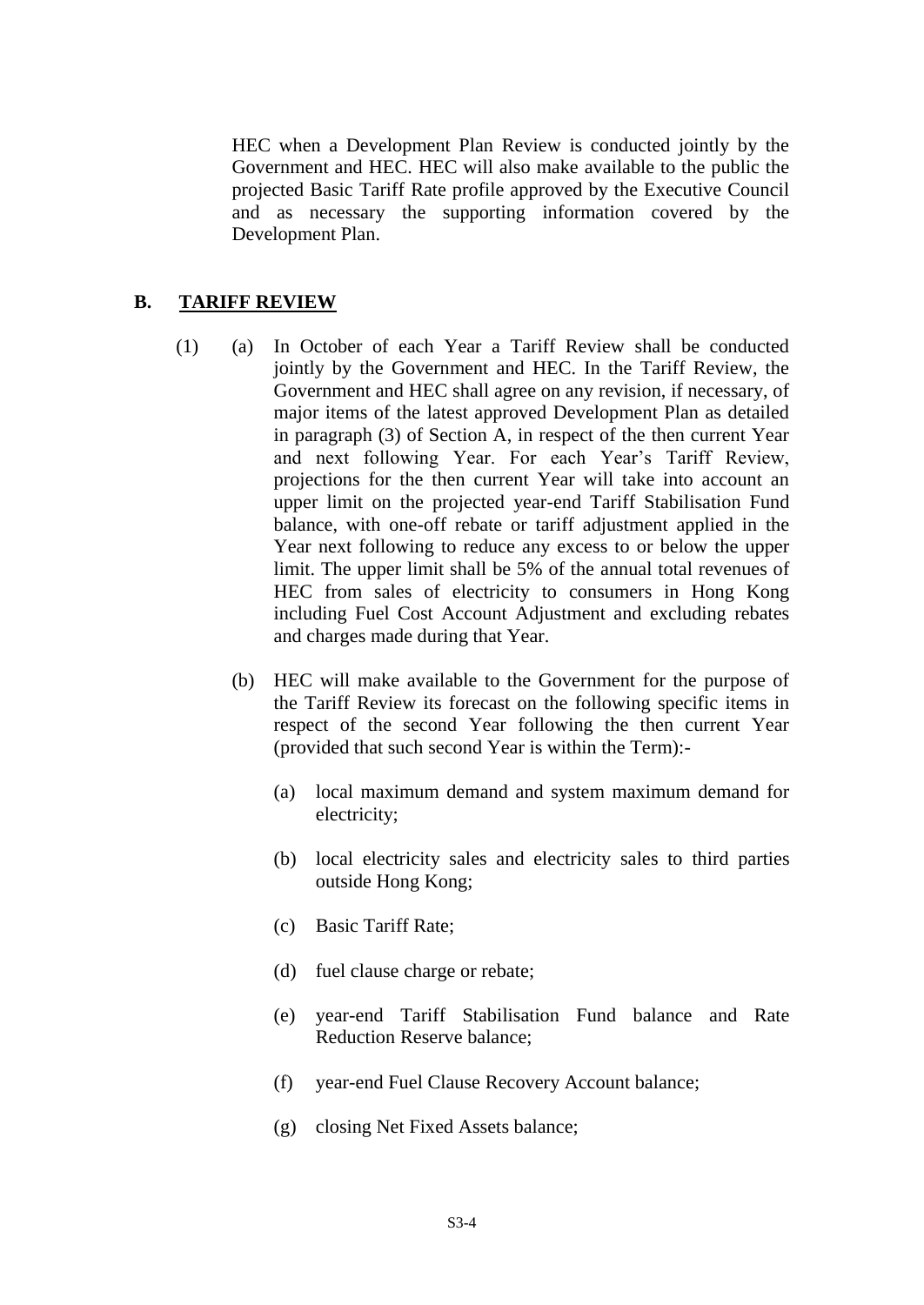- (h) total operating and total capital expenditures;
- (i) Tariff Stabilisation Fund transfer;
- (j) amount and cost of fuels to be consumed, including any costs of FiT to be incurred less the proceeds from the sale of RE Certificates pursuant to paragraph 14 of Schedule 5; and
- (k) amount and cost of approved electricity to be purchased from third parties (excluding any electricity to be purchased as part of fuel costs as agreed between the Government and HEC) within or outside Hong Kong.

This forecast is made in addition to the 2-year rolling forecast as stipulated in paragraph  $(1)(a)$ . The forecast is made in good faith and is provided to the Government for its information only.

- (2) As a result of the Tariff Review,
	- (a) if the projected Basic Tariff Rate for the Year next following the then current Year ("**proposed Basic Tariff Rate**") is not higher than 5 percent above the projected Basic Tariff Rate most recently approved for that Year by the Executive Council, then subject to paragraph (3) Basic Tariff Rate adjustment for that Year will be made in accordance with the revised figures pursuant to paragraph (1), no further Executive Council approval being necessary;
	- (b) if the proposed Basic Tariff Rate exceeds the limit set out in sub-paragraph  $(2)(a)$  but does not exceed the limit by more than 5 percent, subject to the Executive Council's approval, the proposed Basic Tariff Rate may be implemented by HEC and no Development Plan Review will be necessary;
	- (c) if the proposed Basic Tariff Rate exceeds the limit stated in sub-paragraph (2)(a) by more than 5 percent, a further Development Plan Review will be conducted as soon as possible.
- (3) In the event of the Government and HEC failing to agree on the revision referred to in paragraph (1) or of Executive Council's approval being required in accordance with sub-paragraph  $(2)(b)$  or  $(2)(c)$ , the Basic Tariff Rate as from  $1<sup>st</sup>$  January next following may be adjusted if considered necessary by HEC on an interim basis provided that the limit stated in sub-paragraph (2)(a) will not be exceeded.
- (4) HEC, as part of its continuing effort to increase transparency, will make available to the public as necessary the supporting information to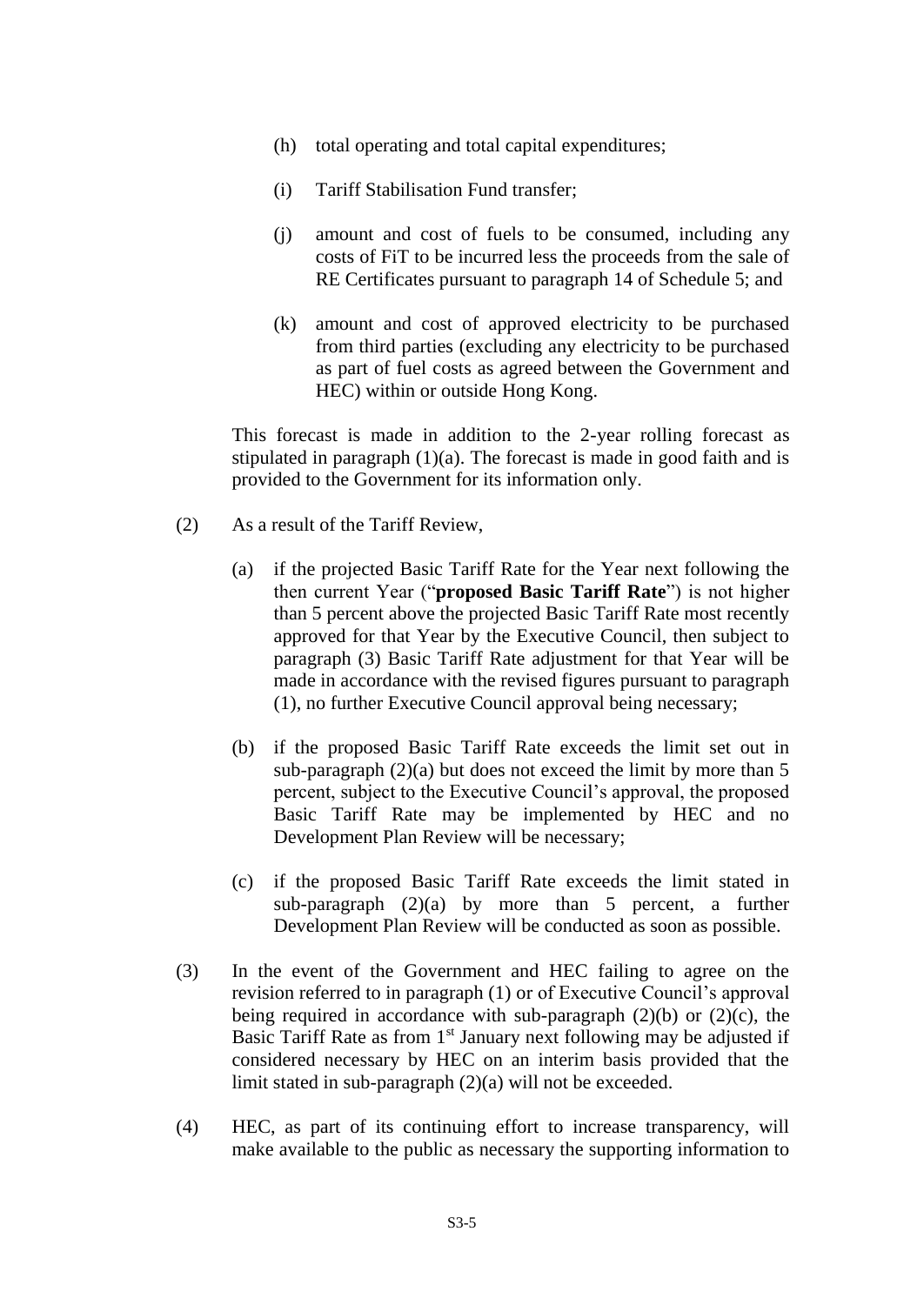explain the tariff adjustment following the completion of each Tariff Review. The content, scope and presentation of such disclosure to the public shall be mutually agreed between the Government and HEC prior to each disclosure.

## **C. TARIFF ADJUSTMENTS**

At each Tariff Review the proposed Basic Tariff Rate determined according to the provisions of paragraph (2) or (3) of Section B above will be agreed for implementation on  $1<sup>st</sup>$  January of the Year next following or on such later date as HEC may determine after consultation with the Government except that where a later date is determined the proposed Basic Tariff Rate [will be](http://will.be/) adjusted so that the Net Return and Tariff Stabilisation Fund transfer for that Year will be the same as calculated at the Tariff Review.

# **D. AUDITING REVIEW**

- (1) HEC will submit documents for annual Auditing Review to the Government not later than three months after the close of the financial year of HEC. An Auditing Review will be conducted jointly by the Government and HEC for the following purposes:-
	- (a) to compare the actual results of the preceding Year with the corresponding estimates contained in the latest approved Development Plan and revisions made in previous Tariff Reviews and Auditing Reviews;
	- (b) at the written request of any party hereto to review the major components of the latest approved Development Plan, as detailed in paragraph (3) of Section A, the said components will be reviewed for the then current and following Years covered by the latest approved Development Plan;
	- (c) to ascertain the reasons for variance in the Tariff Stabilisation Fund transfer in the preceding Year;
	- (d) to ascertain the reasons for any variances in the revenue and expenditure of the Scheme Of Control in the preceding Year;
	- (e) if necessary to agree on any revision of major items under paragraph (3) of Section A in respect of the then current and the remaining Years covered by the latest approved Development Plan;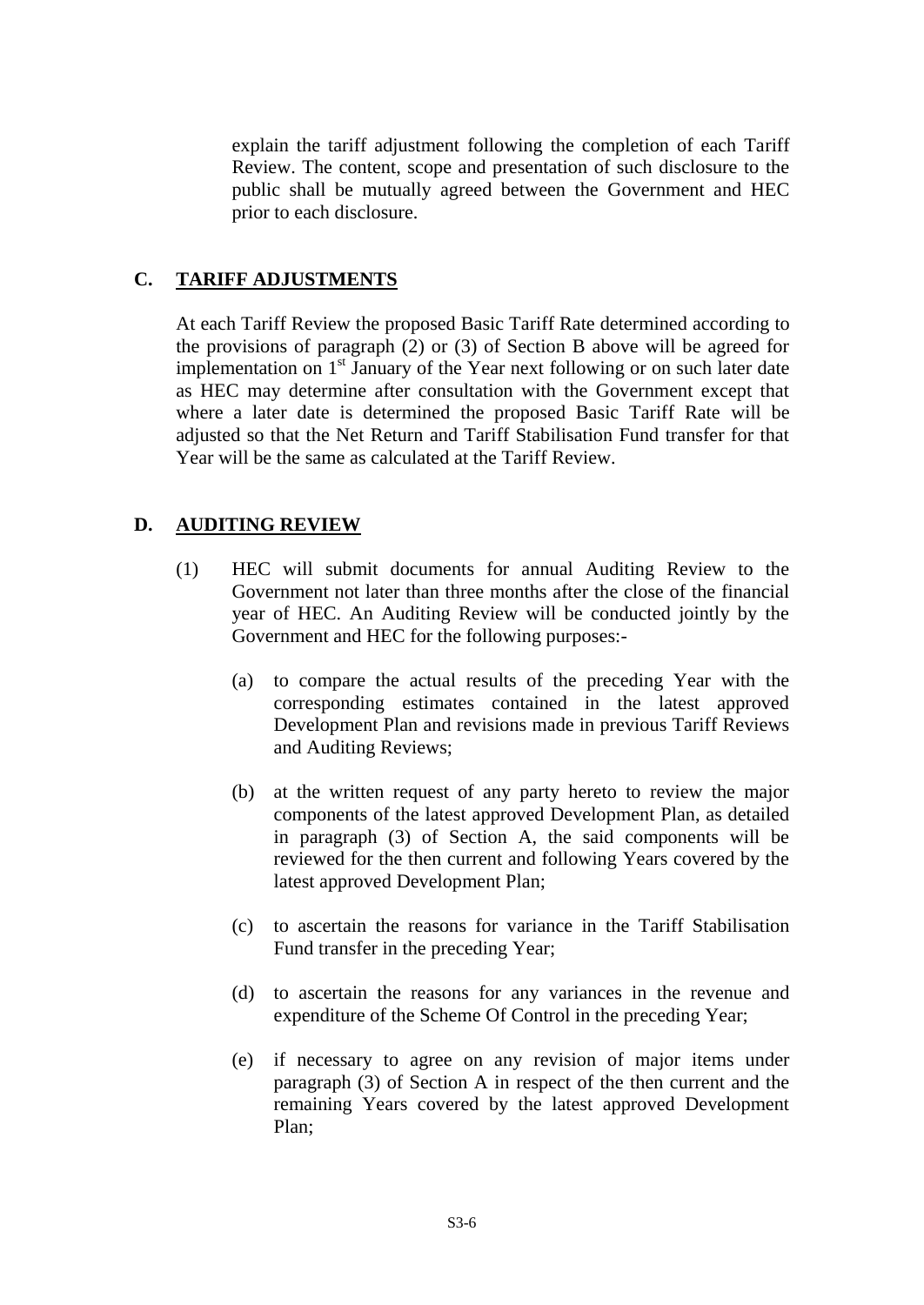- (f) to monitor the technical and environmental performance of HEC based on the agreed performance indicators and to review its energy efficiency and conservation programmes;
- (g) to review the performance of HEC under Schedules 4 and 5 of this Agreement, including its explanation and reasons for the performance reported, together with remedial action plans to improve its performance in these areas, where applicable;
- (h) to review insurance, fuel, major equipment and services and procurement policies, procedures and practices;
- (i) to review the principles or basis of any charges for any Electricity-Related transactions between HEC and any Affiliated Company and details of any planned major changes thereto; and
- (j) to review any adjustment to the Best Estimation Of Expenditure Required To Settle Asset Decommissioning Obligation and corresponding changes made to the provisions for Asset Decommissioning Obligation.
- (2) HEC, as part of its continuing effort to increase transparency, will disclose to the Government for its information only the segregated annual cost data, which include capital and operating expenditures, and Net Fixed Assets movement pertaining to its generation, and transmission and distribution systems covering the same period as the Auditing Review. Without prejudice to HEC's aforementioned obligation, the scope and presentation of the disclosure to the Government shall be mutually agreed between the Government and HEC when an Auditing Review is conducted jointly by the Government and HEC. Each Year, HEC will also compile an electronic information booklet for disclosure to the public. The content and disclosure timing of such booklet, including appropriate segregate cost data, shall be mutually agreed between the Government and HEC.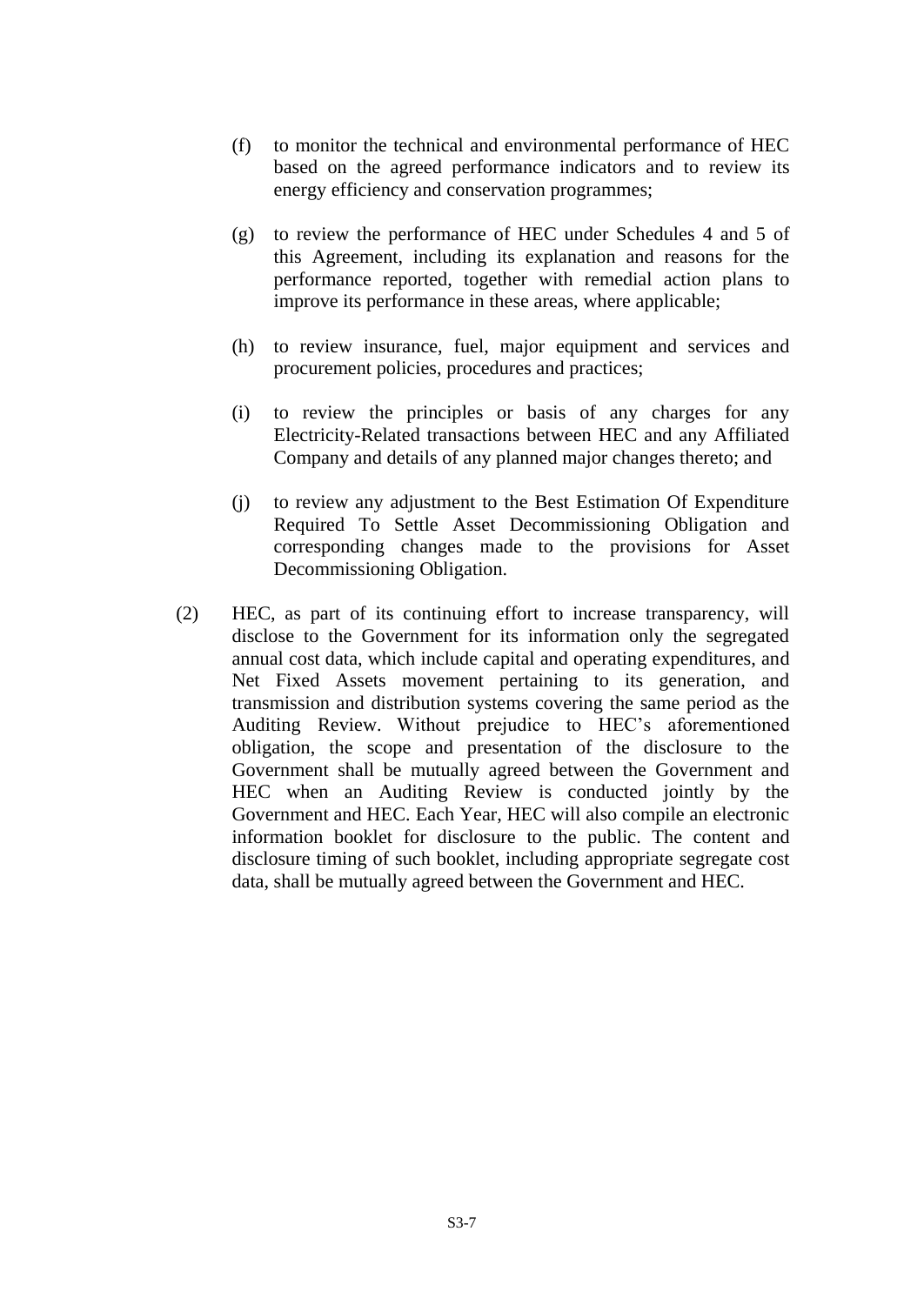# **Schedule 4**

## **CUSTOMER PERFORMANCE INCENTIVES / PENALTIES**

- l. This Schedule sets out the financial incentives and penalties in respect of HEC's performance in supply reliability, operational efficiency, customer services and supply restoration (each of these four categories being a "**Customer Performance Category**").
- 2. In respect of any Year, the Incentive Adjustment for each Customer Performance Category shall be that specified in the "Incentive Adjustment" column of the table below which corresponds with HEC's performance, determined in accordance with paragraphs 3 to 10 below, relative to targets specified in the "Target" column for each of the Performance Indices in the "Performance Index" column of the table.

| <b>Customer</b><br><b>Performance</b><br>Category | <b>Performance</b><br><b>Index</b>                     | <b>Target</b>                                                          | <b>Incentive</b><br><b>Adjustment</b> |
|---------------------------------------------------|--------------------------------------------------------|------------------------------------------------------------------------|---------------------------------------|
| Supply<br>Reliability                             | Average Service<br><b>Availability Index</b><br>(ASAI) | ASAI is greater than or<br>equal to 99.9960%                           | $+0.015%$                             |
|                                                   |                                                        | ASAI is less than<br>99.9960% but greater than<br>or equal to 99.9950% | $+0.01%$                              |
|                                                   |                                                        | ASAI is less than<br>99.9950% but greater than<br>99.9930%             | 0%                                    |
|                                                   |                                                        | ASAI is equal to or less<br>than 99.9930% but greater<br>than 99.9920% | $-0.01%$                              |
|                                                   |                                                        | ASAI is equal to or less<br>than 99.9920%                              | $-0.015%$                             |
| Operational<br>Efficiency                         | Connection $\overline{\&}$<br>Supply                   | CSPI is equal to 100%                                                  | $+0.01%$                              |
|                                                   | Performance Index<br>(CSPI)                            | CSPI is less than 100%<br>but greater than 99.98%                      | 0%                                    |
|                                                   |                                                        | CSPI is equal to or less<br>than 99.98%                                | $-0.01%$                              |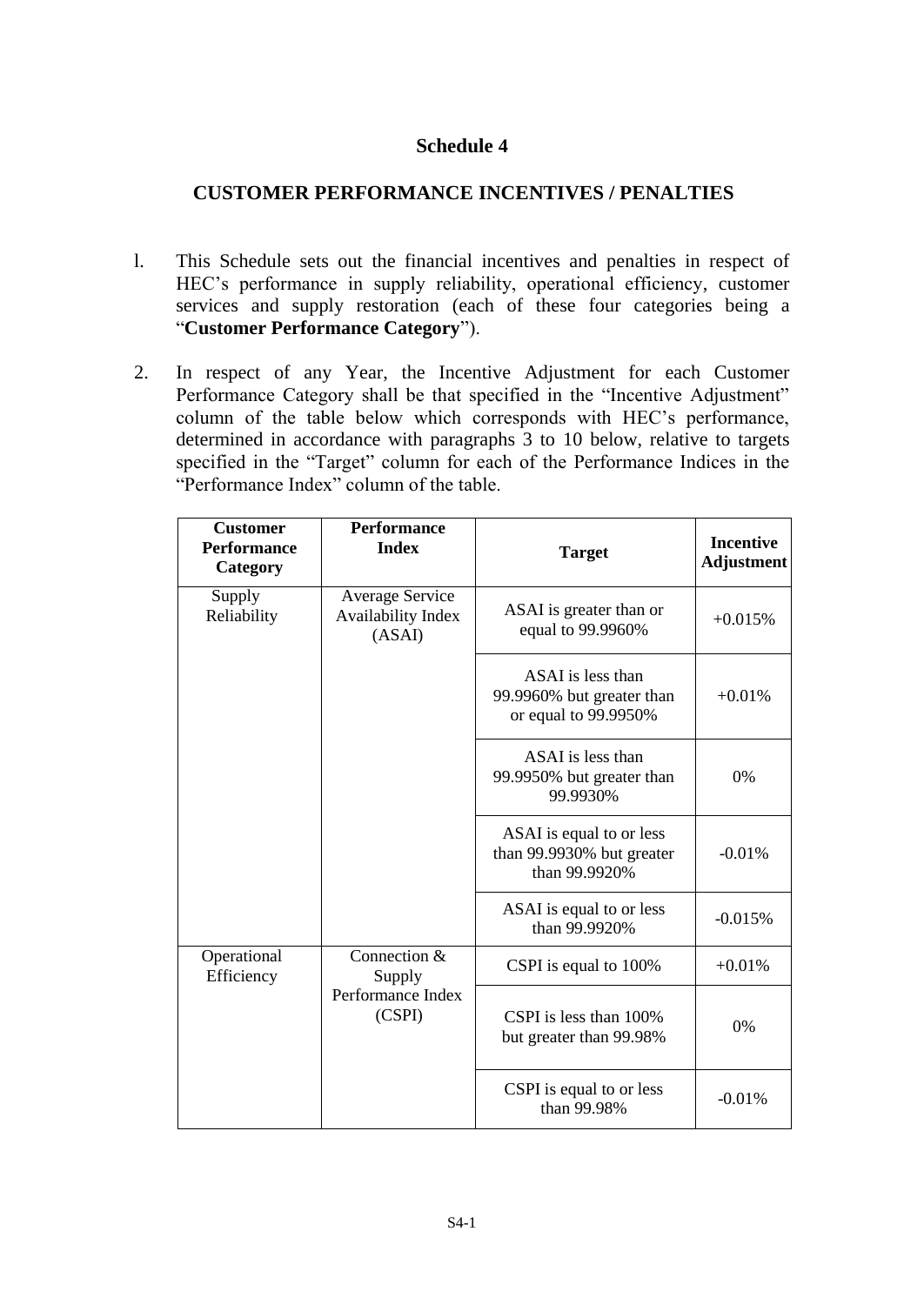| Customer<br>Services  | Appointment<br>Punctuality Index<br>(API)                  | API is greater<br>than or equal to 99.8%                                        | $+0.01%$  |
|-----------------------|------------------------------------------------------------|---------------------------------------------------------------------------------|-----------|
|                       |                                                            | API is less than 99.8% but<br>greater than or equal to<br>99.7%                 | $+0.005%$ |
|                       |                                                            | API is less<br>than 99.7% but greater<br>than 98.0%                             | 0%        |
|                       |                                                            | API is equal to or less than<br>98.0% but greater than<br>97.9%                 | $-0.005%$ |
|                       |                                                            | API is equal to or less than<br>97.9%                                           | $-0.01%$  |
| Supply<br>Restoration | Average Grid<br><b>Supply Restoration</b><br>Time (Average | Average GSRT is 65 minutes<br>or less                                           | $+0.015%$ |
|                       | GSRT)                                                      | Average GSRT is more than<br>65 minutes but equal to or<br>less than 70 minutes | $+0.01%$  |
|                       |                                                            | Average GSRT is more than<br>70 minutes but equal to or<br>less than 80 minutes | 0%        |
|                       |                                                            | Average GSRT is more than<br>80 minutes but equal to or<br>less than 85 minutes | $-0.01%$  |
|                       |                                                            | Average GSRT is more than<br>85 minutes                                         | $-0.015%$ |

3. In respect of any Year, HEC's performance in relation to the Customer Performance Category of supply reliability shall be the measure of the Average Service Availability Index ("**ASAI**") achieved by HEC in relation to that Year as determined in accordance with the following formula:-

$$
\text{ASAIn} \quad = \left(1 \quad - \quad \frac{\text{SAIDIn}}{\text{HY}_n} \quad \right) \quad \text{multiplied by 100\%}
$$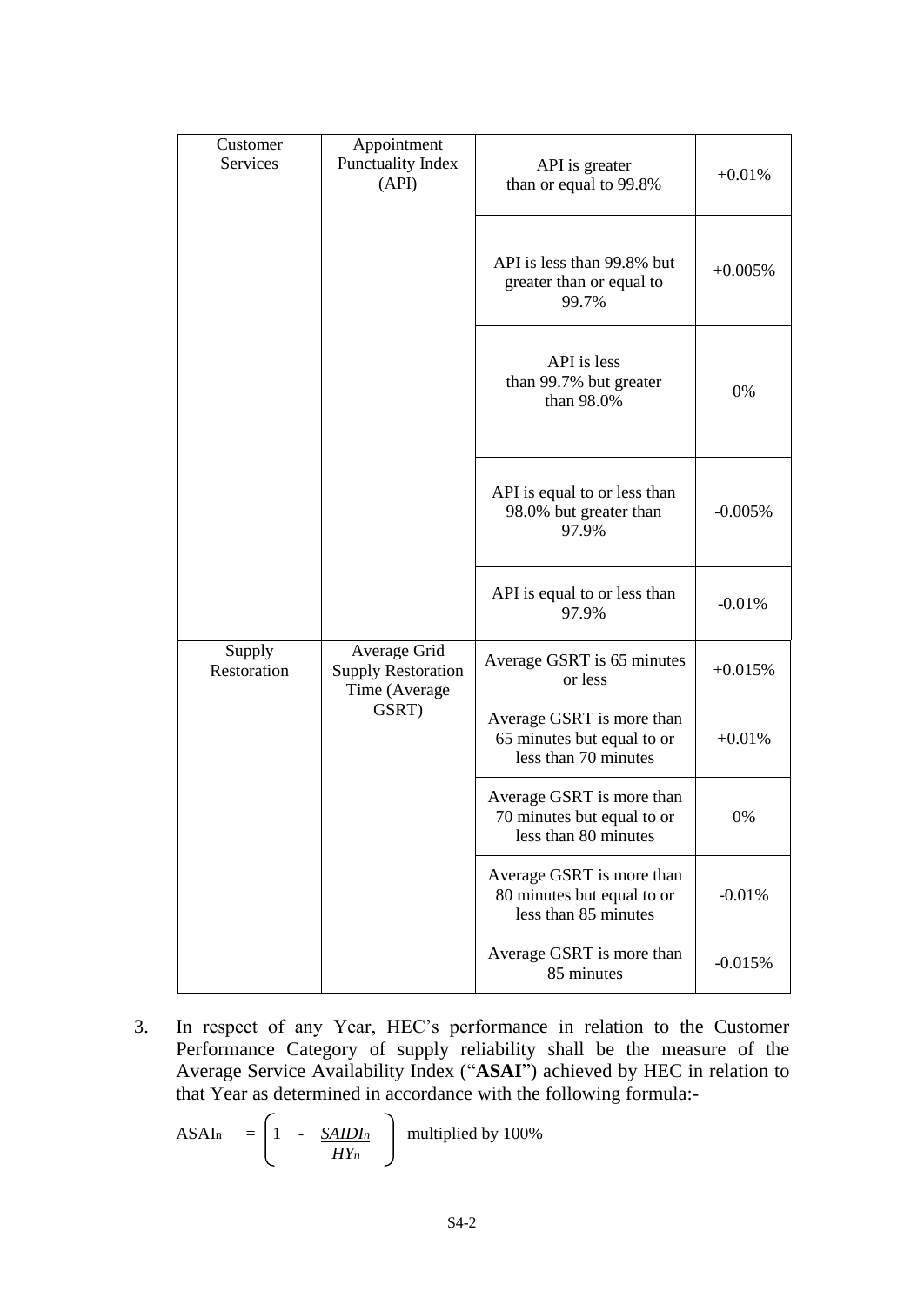Where:

- ASAIn means the Average Service Availability Index for the Year n;
- SAIDIn means the System Average Interruption Duration Index for the Year n, expressed in hours, as determined in accordance with paragraph 4 below; and
- HYn means the number of hours in the Year n.
- 4. The System Average Interruption Duration Index ("SAIDI") for any Year shall be determined in accordance with the following formula:-

SAIDIn = *CIDn NCSn*

Where:

- SAIDIn means the System Average Interruption Duration Index for the Year n;
- $CID<sub>n</sub>$  means the sum of customer supply interruption durations for the Year n, expressed in hours, determined in accordance with:-
	- (i) the principles set out in paragraph 5; and
	- (ii) to the extent not inconsistent with the aforesaid principles, IEEE 1366-2012 Standard; and
- NCSn means the total number of customers to whom electricity is supplied in the Year n, determined by calculating the average of the total number of customers of HEC in Hong Kong at the end of each calendar month falling within that Year.
- 5. In determining the sum of customer supply interruption durations for the purposes of paragraph 4, no account shall be taken of any interruption to the supply of electricity to a customer where:-
	- (i) the duration of that interruption is less than one minute;
	- (ii) the interruption was at the request of the customer concerned or agreed by the customer concerned for any improvement work on equipment owned and operated by HEC to supply this customer or caused by equipment owned or operated by any customer;
	- (iii) the interruption occurred on a Major Event Day as defined by IEEE 1366-2012 standard. The interruptions on the Major Event Day(s) shall be analysed by HEC, and a report on these interruptions and the results of the analysis shall be submitted by HEC to the Government to gather the information for determining whether there is a Major Event Day according to the IEEE 1366-2012 standard; or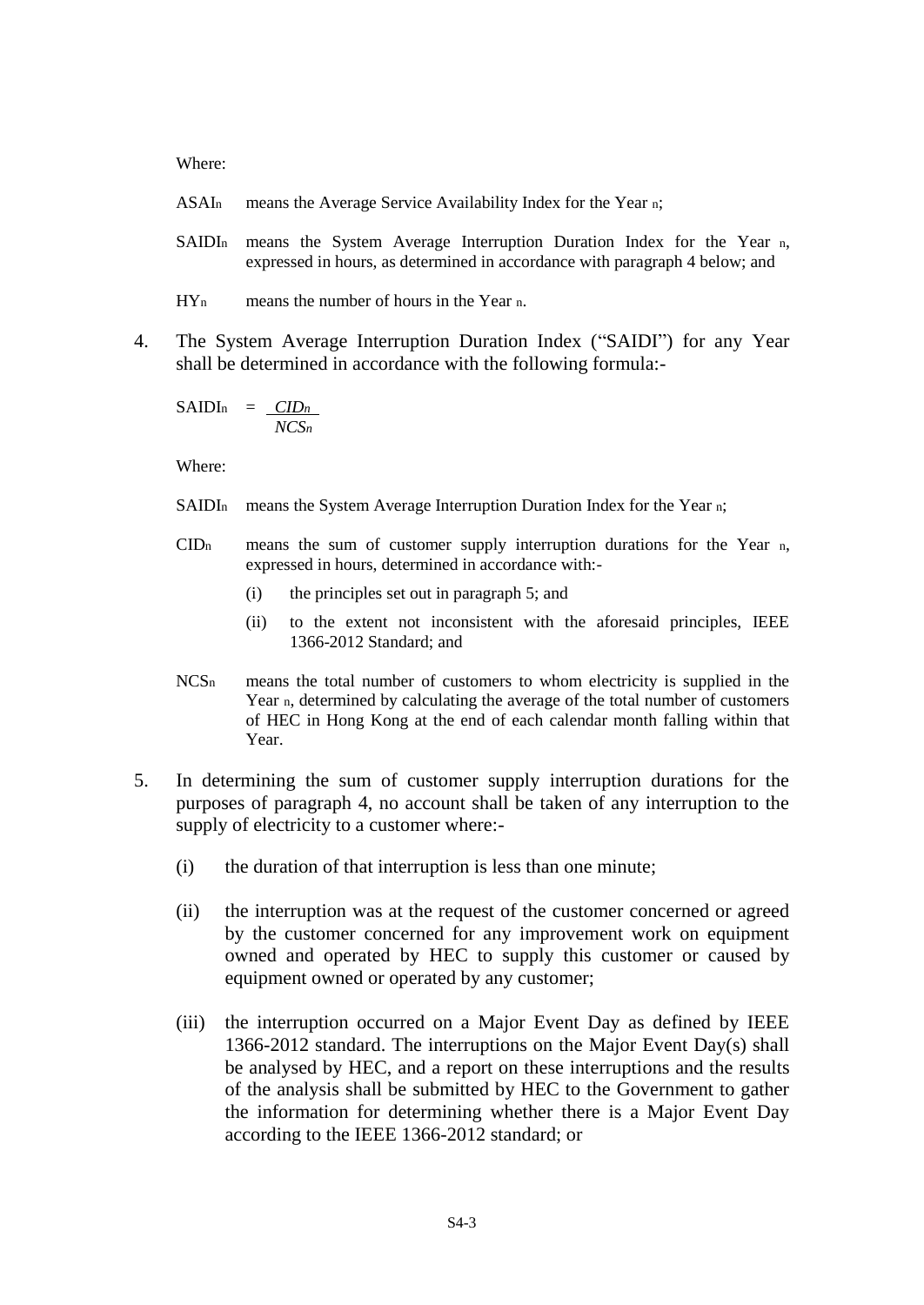- (iv) any other planned interruption to facilitate improvement of HEC's transmission and distribution facilities which the Government approves as being, or having been, fair and reasonable.
- 6. In respect of any Year, HEC's performance in relation to the Customer Performance Category of operational efficiency shall be the measure of the Connection and Supply Performance Index ("**CSPI**") achieved by HEC in relation to that Year, as determined in accordance with the following formula:-

$$
\text{CSPIn} \quad = \begin{bmatrix} 1 & - & \frac{\text{SDCS}_n}{\text{TCS}E_n} \end{bmatrix} \text{ multiplied by } 100\%
$$

Where:

- CSPIn means the Connection and Supply Performance Index achieved for the Year n;
- $SDCS<sub>n</sub>$  is the total number of occasions in the Year n in which a Satisfactory Installation Inspection of premises was completed but connection to the network was not made, and hence a supply of electricity was not available, prior to midnight on that same day. For this purpose, no account should be taken of any occasion on which connection could not be made by virtue of:-
	- (i) the request of, or withholding of access or any necessary consent by, the customer or potential customer that requested the connection and/or the owner or occupier of the premises concerned;
	- (ii) severe weather conditions, including typhoon No. 8 and Black Rain Storm;
	- (iii) industrial action by employees or contractors of HEC;
	- (iv) the act or default of any person other than an officer, employee or agent of HEC; or
	- (v) any other event(s) or circumstances beyond the control of HEC which the Government considers fair and reasonable; and
- TCSEn is the total number of occasions in the Year n in which a Satisfactory Installation Inspection of premises was completed.
- 7. In respect of any Year, HEC's performance in relation to the Customer Performance Category of customer services shall be the measure of the Appointment Punctuality Index ("**API**") achieved by HEC in relation to that Year, as determined in accordance with the following formula:-

APIn = 
$$
\begin{bmatrix} 1 & -\frac{TKA_n}{TMA_n} \end{bmatrix}
$$
 multiplied by 100%

Where: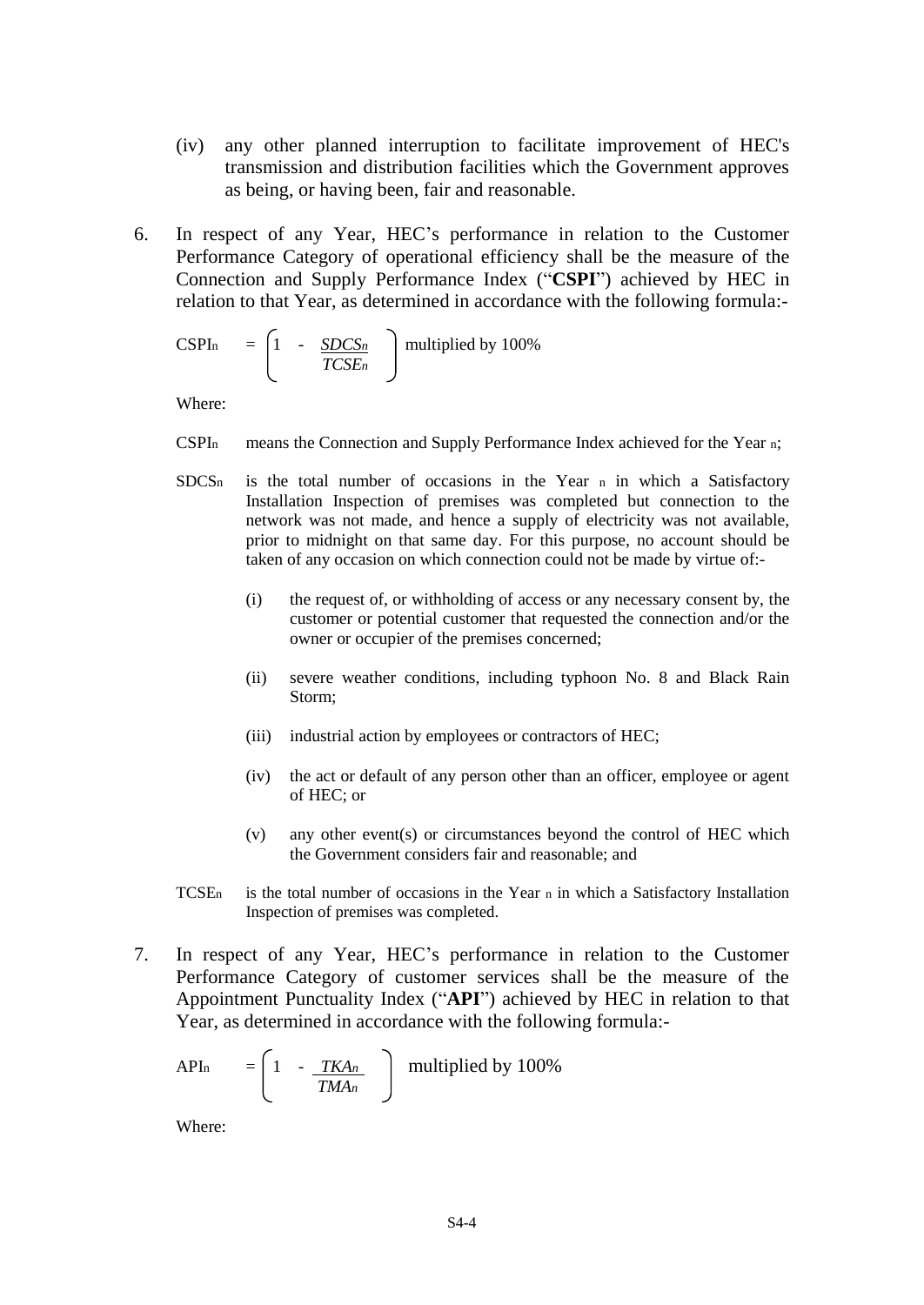- API<sub>n</sub> means the Appointment Punctuality Index achieved for the Year n;
- $TKAn$  is the total number of occasions in the Year n on which the customer has made an appointment for HEC to carry out an Installation Inspection and where HEC has not arrived at the relevant premises prior to the end of the 1.5 hour time-slot for the appointment that was allotted to the customer or potential customer concerned, excluding for this purpose such of those appointments that were cancelled by the customer or potential customer concerned and any appointment which HEC was unable to keep by virtue of the occurrence of any of the events or circumstances referred to in paragraph  $6$  (ii), (iii), (iv), or (v) above; and
- TMAn is the total number of appointments in the Year n confirmed with HEC to carry out an Installation Inspection.
- 8. For the purposes of this Schedule:-
	- (a) an **Installation Inspection** is an inspection of fixed electrical installations located at premises that occurs following a request by a customer or potential customer of HEC for a supply to those premises (or a change to the loading of an existing supply) in circumstances where at the time of the request there is no existing connection to those premises (or no adequate existing connection, in the case of a change to the loading of an existing supply); and
	- (b) a **Satisfactory Installation Inspection** is an Installation Inspection where the outcome of that inspection is that HEC agrees to provide the supply so requested.
- 9. In respect of any Year, HEC's performance in relation to the Customer Performance Category of supply restoration shall be the measure of the average Grid Supply Restoration Time ("**Average GSRT**") achieved by HEC in that Year, as determined in accordance with the following formula:-

| (a) | Average GSRT <sub>n</sub>       | $=$ The sum of GSRT of each Grid Supply Fault Outage in the Year n<br>The total number of Grid Supply Fault Outages in the Year n                            |  |
|-----|---------------------------------|--------------------------------------------------------------------------------------------------------------------------------------------------------------|--|
|     | Where:                          |                                                                                                                                                              |  |
|     | <b>GSRT</b>                     | means the length of time, expressed in<br>minutes, between the Interruption Occurrence<br>Time and the Restoration Time of each Grid<br>Supply Fault Outage; |  |
|     | <b>Grid Supply Fault Outage</b> | means a fault outage which results in the<br>service interruption to the HEC grid supply of<br>electricity to a customer;                                    |  |
|     | Interruption Occurrence Time    | means the earlier of (A) the time when HEC<br>detects the interruption; and (B) the time when                                                                |  |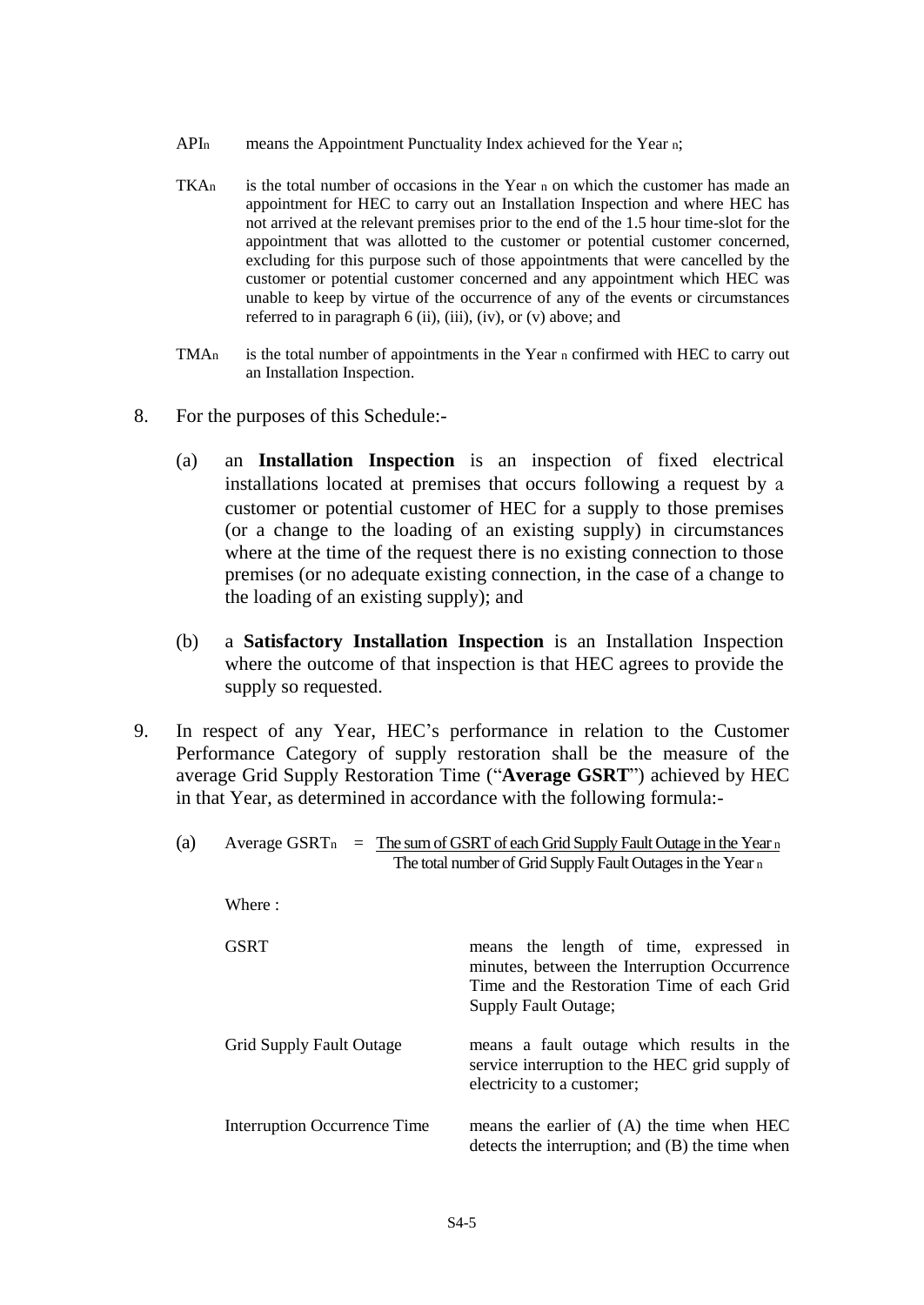the interruption is reported to HEC; and

Restoration Time means the time when the supply to the last customer affected by the fault outage:

- (i) is restored with a source provided by HEC; or
- (ii) is ready for restoration but the connection cannot be made by virtue of the request of, or the withholding of access or any necessary consent or support by, the affected customers; or
- (iii) for remote locations with prior agreement between the customers and HEC on supply restoration arrangement, is restored as per such agreement.
- (b) In determining whether a grid supply fault outage has occurred for the purpose of the above formula in sub-paragraph (a), no account shall be taken of any interruption to the grid supply of electricity to a customer where:-
	- (i) the duration of that interruption is less than one minute;
	- (ii) the interruption was at the request of the customer concerned or agreed by the customer concerned for any improvement work on equipment owned and operated by HEC to supply this customer or caused by equipment owned or operated by any customer; or
	- (iii) the interruption occurred on a Major Event Day as defined by IEEE 1366-2012 standard. The interruptions on the Major Event Day(s) shall be analysed by HEC, and a report on these interruptions and the results of the analysis shall be submitted by HEC to the Government to gather the information for determining whether there is a Major Event Day according to the IEEE 1366-2012 standard.
	- (iv) HEC was unable to restore the interrupted grid supply by virtue of the occurrence of any other event(s) or circumstance(s) beyond the control of HEC which is (are) agreed between the Government and HEC.
- 10. Modifications to the performance targets specified in the "Target" column of the table in paragraph 2 above shall be subject to agreement between the Government and HEC pursuant to clause 7(3) of this Agreement.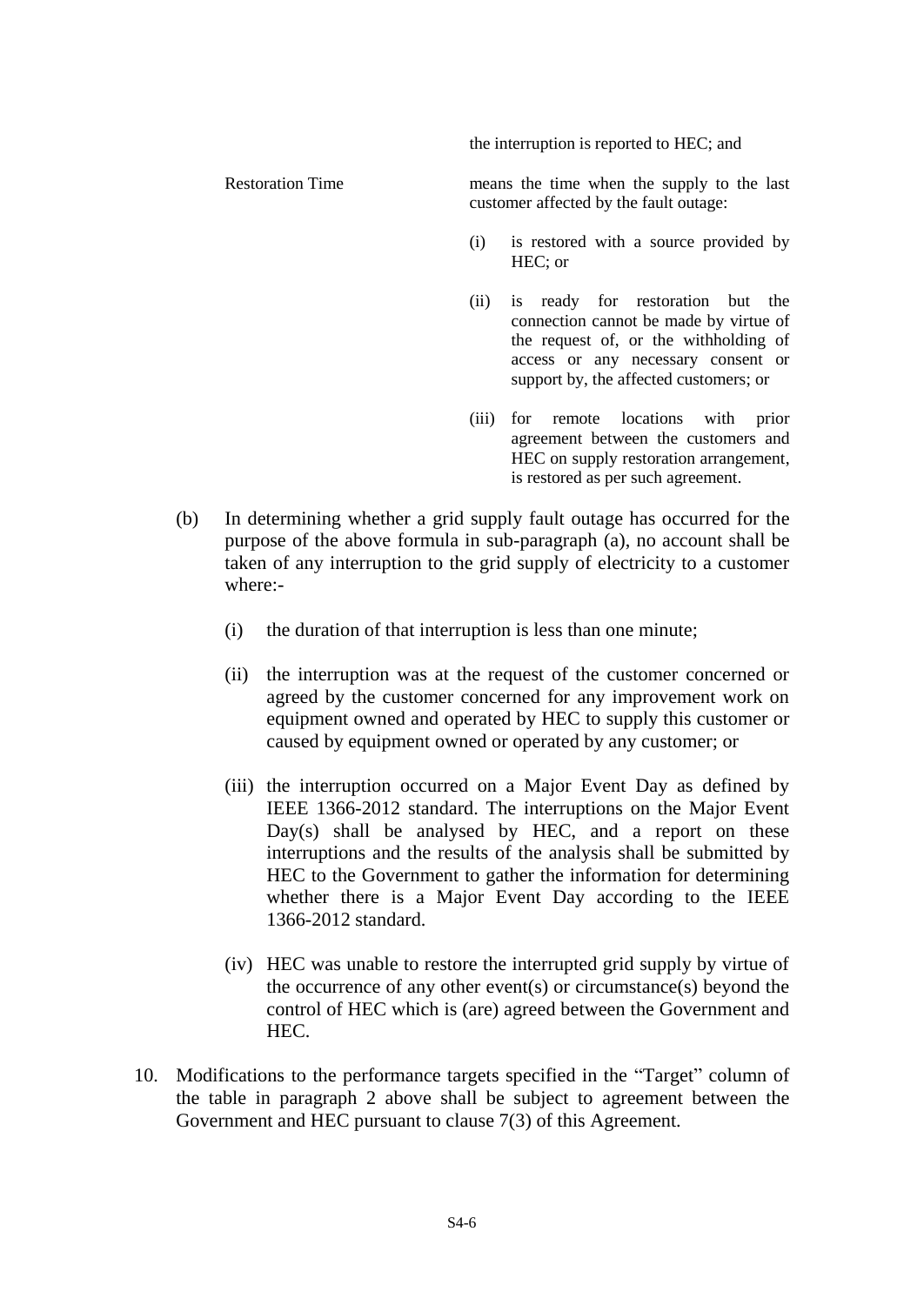- 11. The Customer Performance Incentive / Penalty Amount shall be zero for any Year in relation to which HEC's ability to meet or exceed any target specified in the Target column of the table in paragraph 2 has been materially constrained by the failure of the Government to provide in a timely manner, or at all, approval or support for:-
	- (a) capital projects to install new facilities or to retrofit existing facilities with appropriate technology, including granting of relevant sites, permits or licenses;
	- (b) feasibility studies or other work reasonably undertaken for the purpose of meeting any such targets; or
	- (c) other relevant activities reasonably undertaken by HEC that require support or approval of the Government.
- 12. In relation to any Year which is a full calendar year, the Customer Performance Incentive / Penalty Amount shall be the sum of:
	- (a) the Incentive Adjustment for the Customer Performance Category of supply reliability determined in accordance with paragraph 2;
	- (b) the Incentive Adjustment for the Customer Performance Category of operational efficiency determined in accordance with paragraph 2;
	- (c) the Incentive Adjustment for the Customer Performance Category of customer services determined in accordance with paragraph 2; and
	- (d) the Incentive Adjustment for the Customer Performance Category of supply restoration determined in accordance with paragraph 2,

multiplied by the total value of HEC's Average Net Fixed Assets for that Year. The Customer Performance Incentive / Penalty Amount shall be zero for any Year which is a part calendar year.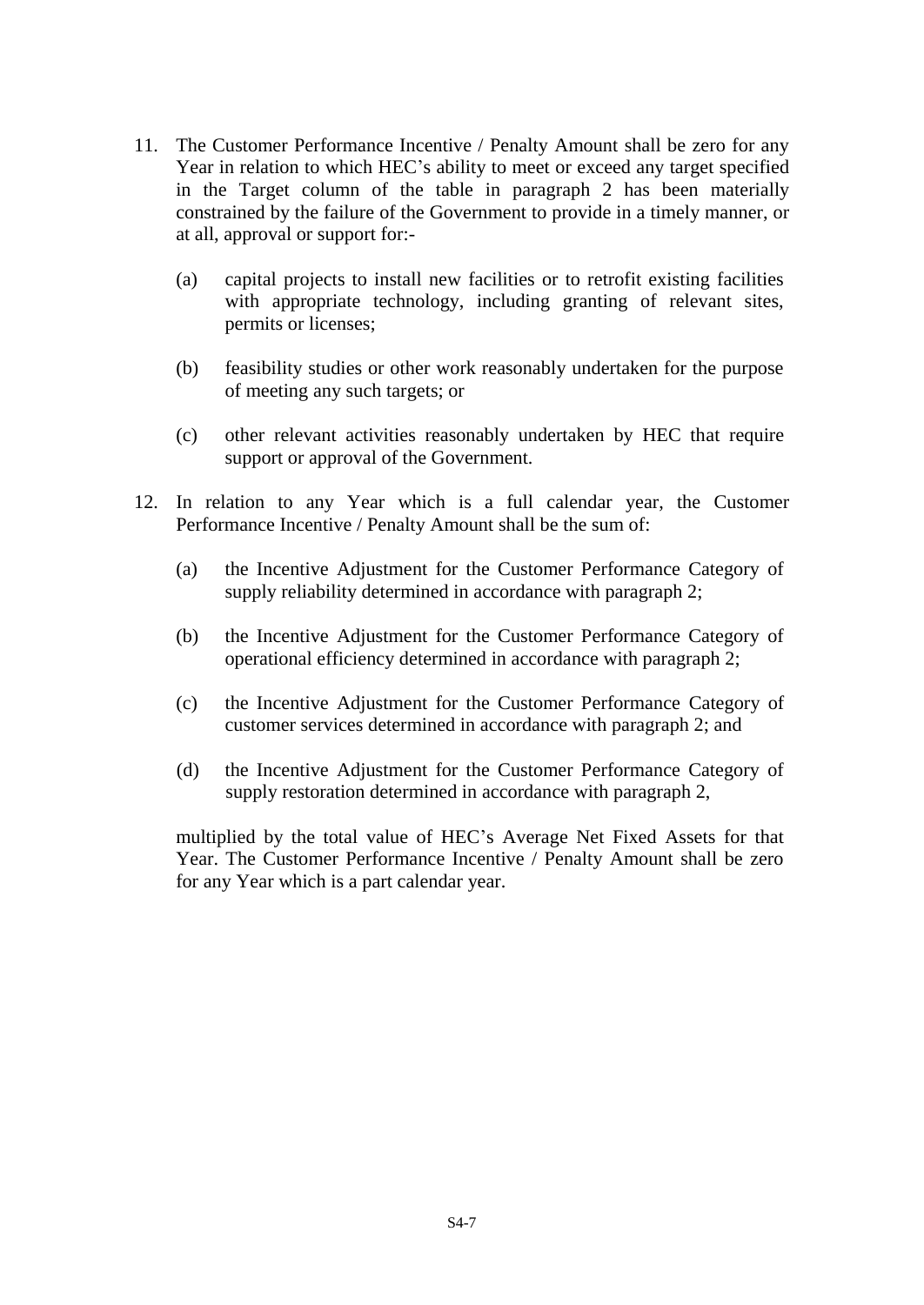## **Schedule 5**

## **ENERGY EFFICIENCY, DEMAND RESPONSE, RENEWABLES, INTERCONNECTION AND GRID ACCESS STUDY**

## **ENERGY EFFICIENCY**

1. Paragraphs 2, 3, 4, 5 and 6 of this Schedule set out the financial incentives in respect of performance of HEC in energy saving from audit, energy audit, the New Smart Power Fund and Five-Year Energy Saving (each of these four categories being an "**Energy Efficiency Performance Category**").

*Summary of Incentives*

| <b>Energy Efficiency</b><br><b>Performance Category</b> | <b>Incentive Factor</b>                                                                                                                  |
|---------------------------------------------------------|------------------------------------------------------------------------------------------------------------------------------------------|
| <b>Energy Saving from Audit</b>                         | Up to $0.1\%$ provided under<br>paragraph 2                                                                                              |
| Energy Audit                                            | Up to 0.04% provided under<br>paragraph 4                                                                                                |
| New Smart Power Fund                                    | Up to 0.02% provided under<br>paragraphs $5.4(a)$ and $5.4(b)$ ; and<br>Up to $0.1\%$ provided under<br>paragraphs $5.4(c)$ and $5.4(d)$ |
| Five-Year Energy Saving                                 | Up to $0.1\%$ provided under<br>paragraph 6.1                                                                                            |

*Energy Saving from Audit Performance*

- 2. The Energy Saving from Audit Incentive Factor for any Year which is a full calendar year shall be:-
	- (a) 0.1% where the Energy Saving from Audit performance in relation to that Year, expressed in GWh, is equal to or greater than 12GWh, or such other figure as may be agreed between the Government and HEC pursuant to clause 7(3) of this Agreement; or
	- (b) if the performance is lower than 12GWh in the Year, or such other figure as may be agreed between the Government and HEC pursuant to clause 7(3) of this Agreement, the incentive factor will be a pro-rata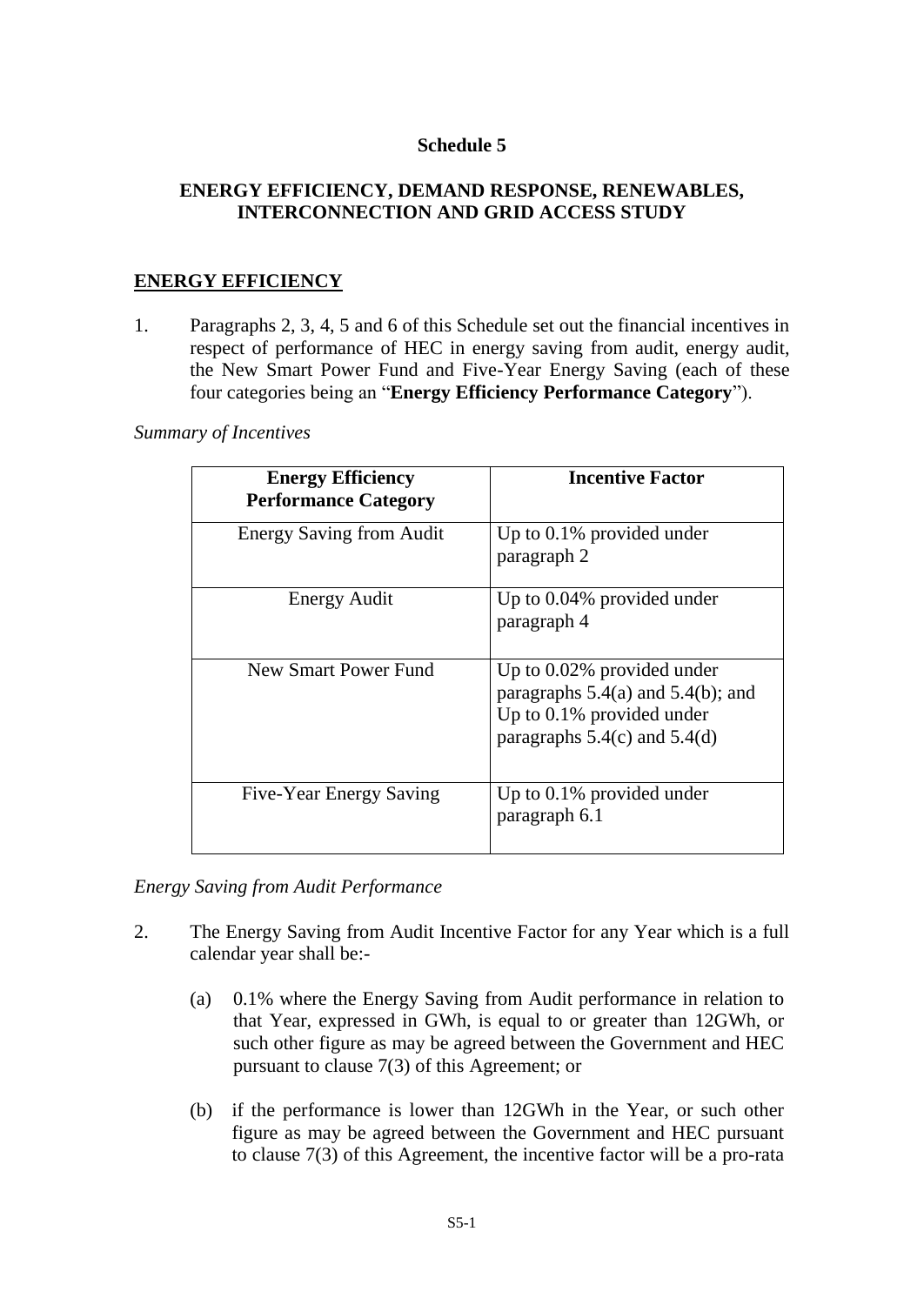amount based on the proportion of the actual target amount which is achieved.

3. The Energy Saving from Audit performance for any Year which is a full calendar year shall be equal to the aggregate energy saving, expressed in GWh, attributable to energy-saving technologies assessed on an engineering design basis, which are installed in that Year by customers of HEC. The aggregate energy saving shall be assessed by HEC pursuant to energy audits to be conducted by HEC under the Energy Audit Programme, or by other third party registered energy assessors under the Buildings Energy Efficiency Ordinance (Cap. 610) where the energy saving projects are directly facilitated by HEC. For the purposes of this Schedule, the Energy Audit Programme is a programme operated by HEC pursuant to which the industrial and commercial customers are offered by HEC an audit of their energy requirements based on the code of practice and technical guidelines relating to energy audit issued by the Electrical and Mechanical Services Department of the Government.

#### *Energy Audit Performance*

- 4. The Energy Audit Incentive Factor for any Year which is a full calendar year shall be:-
	- (a) 0.04% where the number of energy audits completed in the Year by HEC under the Energy Audit Programme is equal to or greater than 200, or such other figure as may be agreed between the Government and HEC pursuant to clause 7(3) of this Agreement; or
	- (b) if the number of energy audits completed in the Year is lower than 200, or such other figure as may be agreed between the Government and HEC pursuant to clause 7(3) of this Agreement, the incentive factor will be a pro-rata amount based on the proportion of the actual target amount achieved.

#### *New Smart Power Fund Performance*

5.1 From  $1<sup>st</sup>$  January 2019, a New Smart Power Fund shall be established by HEC to support the carrying out of retrofitting or retro-commissioning, implementation of building-based smart/IT technologies, or any other improvement measures as agreed between the Government and HEC to enhance the energy efficiency performance of building services installations for communal use in both commercial and non-commercial buildings as may be agreed between the Government and HEC. Without prejudice to the generality of the foregoing, the objective of the New Smart Power Fund may be reviewed by the Government and HEC from time to time, and the use of the New Smart Power Fund shall be agreed between the Government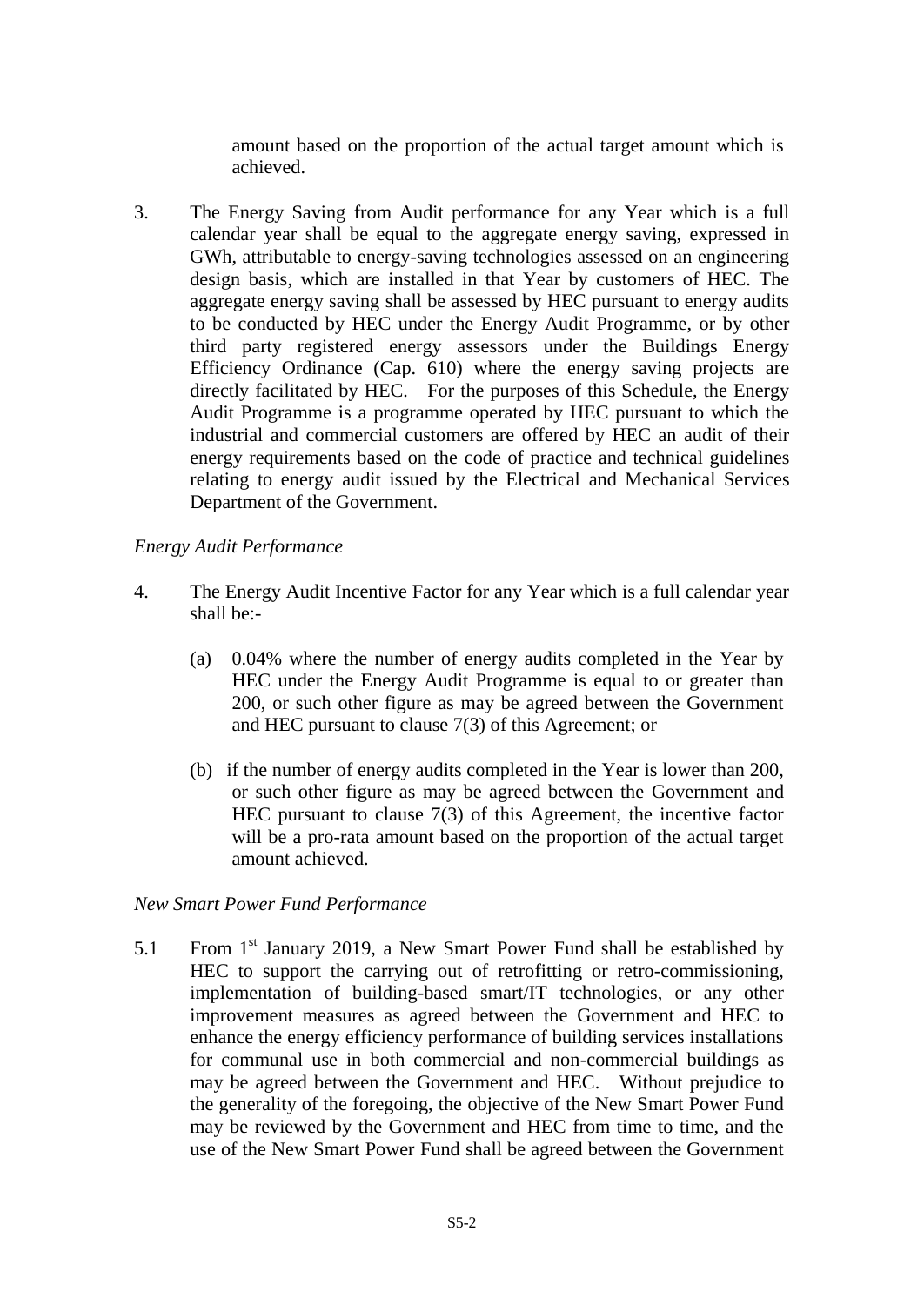and HEC from time to time.

- 5.2 For any Year, HEC shall contribute an amount, which is to be agreed with the Government from time to time, to the New Smart Power Fund, and such amount shall be part of Total Operating Costs.
- 5.3 The New Smart Power Fund shall be maintained and administered by HEC from the time of its establishment as specified in paragraph 5.1 until 31 $\mathrm{^{st}}$ December 2033. Whilst administering the New Smart Power Fund, HEC shall ensure that the costs incurred in the administration of the fund shall be kept to a minimum, and such administration costs shall be part of Total Operating Costs during the Term.
- 5.4 The New Smart Power Fund Incentive Factor for any Year which is a full calendar year shall be the sum of:-
	- (a) up to 0.02% where the number of buildings with confirmed projects which have commenced (including but not limited to cases where tender is awarded or works have commenced) under the New Smart Power Fund in that Year is equal to or greater than 100, or such other figure as may be agreed between the Government and HEC pursuant to clause 7(3) of this Agreement; or
	- (b) if the number of such buildings is lower than 100 in that Year, or such other figure as may be agreed between the Government and HEC pursuant to clause 7(3) of this Agreement, the incentive factor will be a pro-rata amount based on the proportion of the actual target amount achieved; and
	- (c) up to 0.1% where the New Smart Power Fund energy saving performance in relation to that Year, expressed in GWh, is equal to or greater than 12GWh, or such other figure as may be agreed between the Government and HEC pursuant to clause 7(3) of this Agreement; or
	- (d) if the performance is lower than 12GWh in that Year, or such other figure as may be agreed between the Government and HEC pursuant to clause 7(3) of this Agreement, the incentive factor will be a pro-rata amount based on the proportion of the actual target amount achieved.
- 5.5 The New Smart Power Fund energy saving for any Year shall be equal to the aggregate energy saving, expressed in GWh, attributable to (A) energy-saving technologies, assessed on an engineering design basis, installed in that Year from projects approved under the New Smart Power Fund; and (B) projected savings from completed projects approved under the New Smart Power Fund for the retro-commissioning of buildings,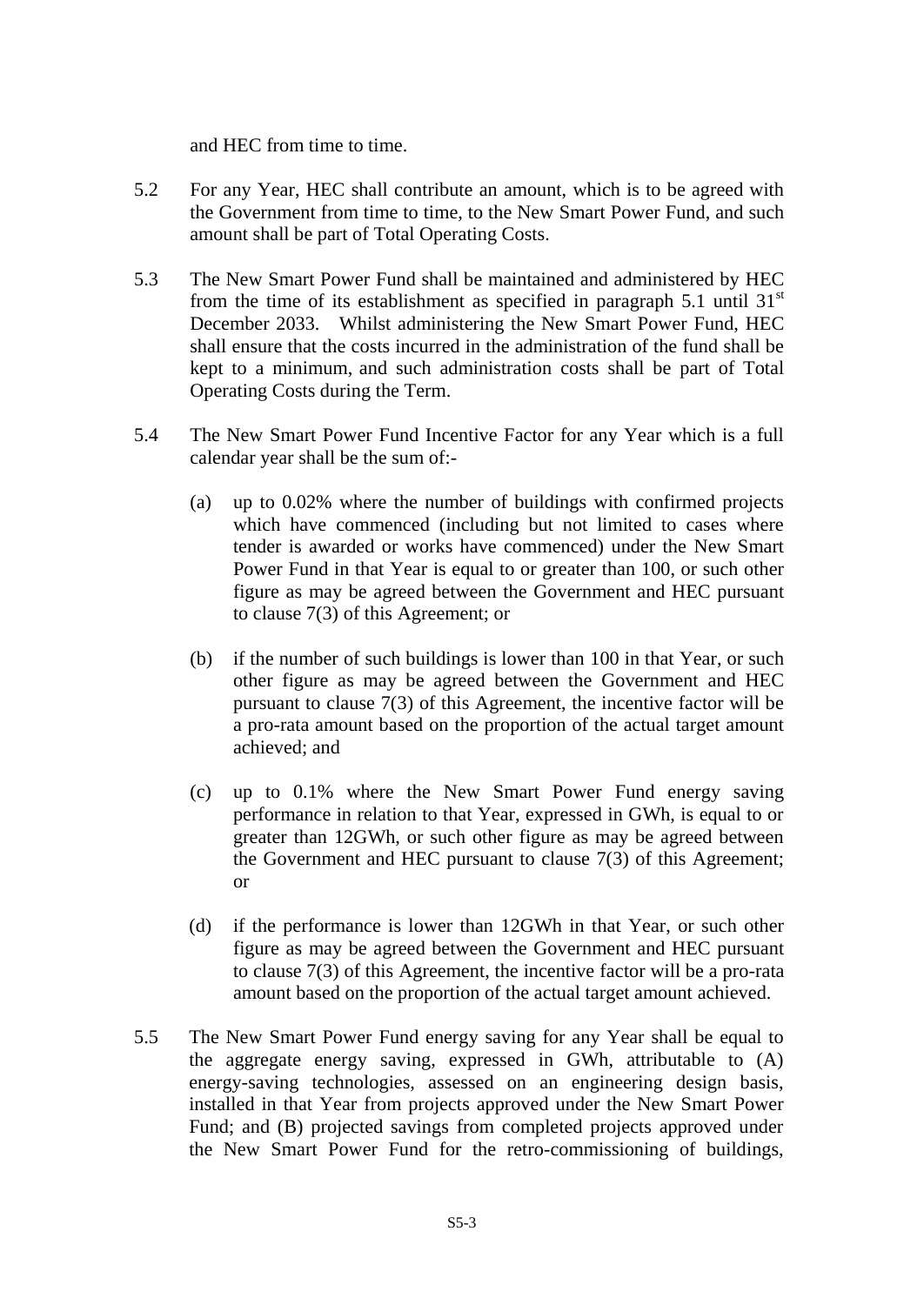assessed based on the Technical Guidelines on Retro-Commissioning issued by the Electrical and Mechanical Services Department of the Government.

## *Five-Year Energy Saving Incentive Performance*

- 6.1 The Five-Year Energy Saving Incentive Factor, for each 5-year Period, shall be:
	- (a) 0.06% where the Five-Year Energy Saving performance, achieved by HEC in respect of the 5-year Period is less than 5% but greater than or equal to 4%; or
	- (b) 0.1% where the Five-Year Energy Saving performance in respect of the 5-year Period is greater than or equal to 5%.
- 6.2 The Five-Year Energy Saving performance in respect of any 5-year Period shall be the total volume of electricity saved on a continuing benefit basis (in GWh) for each year of that 5-year Period and will be calculated in accordance with the following formula:-
	- (a) Energy Saving from Audit performance referred to under paragraphs 2 and 3 of Schedule 5; plus
	- (b) the New Smart Power Fund energy saving performance referred to under paragraphs 5.1 to 5.5 of Schedule 5; plus
	- (c) energy saved from programmes supported by HEC Community Energy Saving Fund referred to under paragraph 7.1 of Schedule 5;

## divided by

the average volume of annual local electricity sales (in GWh) of HEC in that 5-year Period; and

## multiplied by 100%.

6.3 For the avoidance of doubt, the total volume of electricity saved on a continuing benefit basis (in GWh) for the purpose of calculating the Five-Year Energy Saving performance shall be reset to zero upon the beginning of each 5-year Period.

## *HEC Community Energy Saving Fund*

7.1 No later than 1<sup>st</sup> January 2019, a HEC Community Energy Saving Fund shall be established with initial funding provided by the net closing balance as at 31<sup>st</sup> December 2018 of the Energy Efficiency Fund maintained under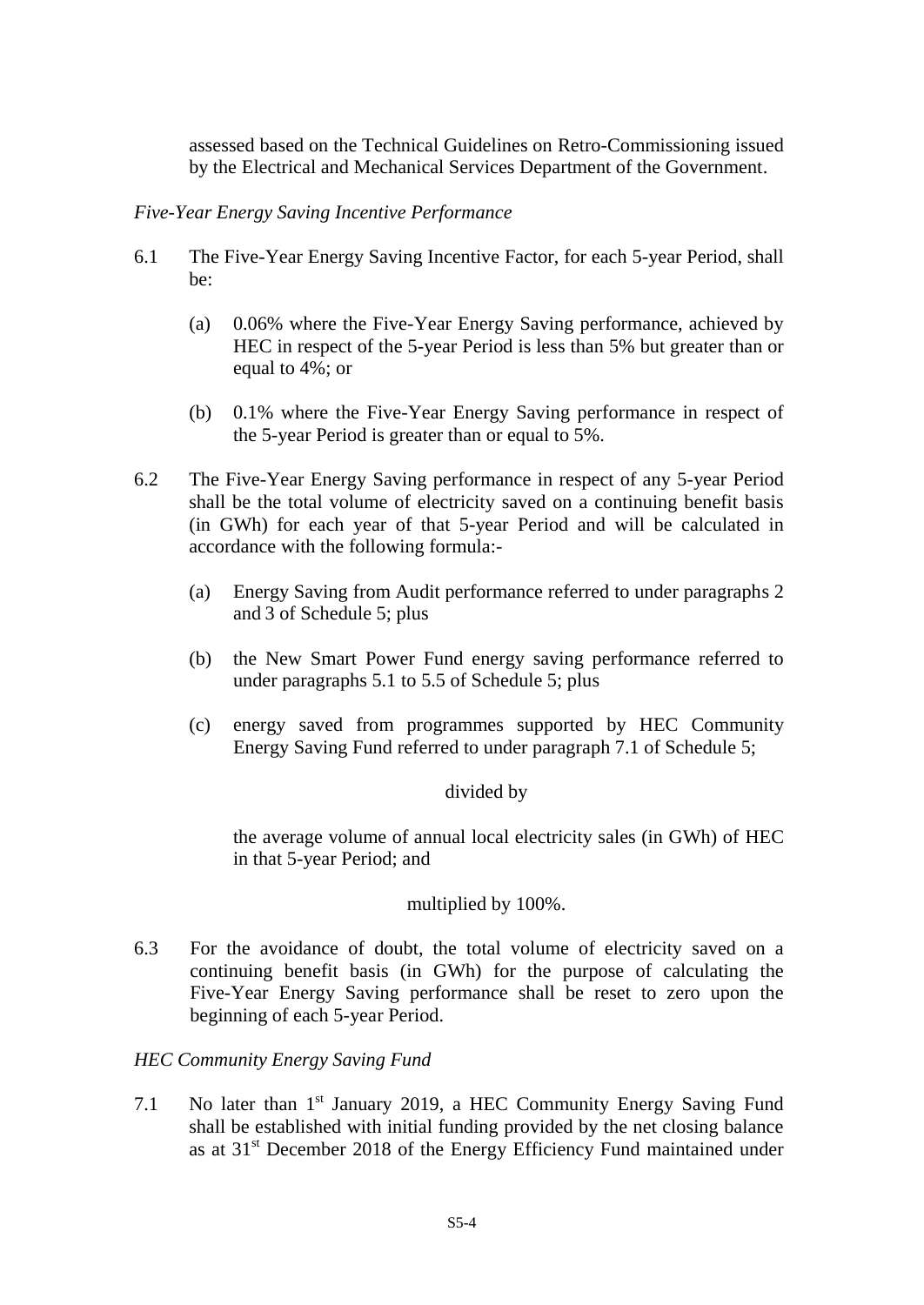the Old Agreement. The HEC Community Energy Saving Fund shall be further funded by HEC (in the manner specified in paragraph 7.2 below) to promote energy efficiency and conservation, such as accelerating end-use energy efficiency through programmes designed to help residential, industrial and commercial customers, and also disadvantaged customers/groups to replace or upgrade end-use appliances to more energy-efficient electrical models. Funds may also be provided to support other programmes such as green building initiatives; those to support the use of renewable energy to replace conventional supplies; and those to support disadvantaged groups, as agreed between the Government and HEC. The programmes under this HEC Community Energy Saving Fund together with their methods of assessing the energy saving achieved thereunder and the corresponding fund allocation shall be agreed between the Government and HEC.

- 7.2 HEC shall make a non-refundable contribution to the HEC Community Energy Saving Fund each year (a "**CESF Contribution**") of an amount equal to sixty-five percent (65%) of the total incentive amount awarded from (i) the Energy Saving from Audit performance, (ii) the Energy Audit performance, and (iii) the New Smart Power Fund performance (collectively the "**Energy Efficiency Incentive Amount**"). To the extent that there is no Energy Efficiency Incentive Amount in respect of any Year, HEC shall have no obligation to make any CESF Contribution in respect of that Year.
- 7.3 HEC shall, no later than one month after the Government's confirmation of the amount of the Energy Efficiency Incentive Amount in respect of a Year, make a CESF Contribution (if any) to the HEC Community Energy Saving Fund. The CESF Contribution (if any) to be made during the Year ending 31<sup>st</sup> December 2033 shall be further discussed and agreed between the Government and HEC provided that such CESF Contribution shall not be retained by HEC. Such discussion should be initiated no later than 1<sup>st</sup> January 2033.
- 7.4 CESF Contributions to the HEC Community Energy Saving Fund shall not have any impact on tariffs. Without prejudice to the generality of the foregoing, HEC shall not include any CESF Contribution as Total Operating Costs.
- 7.5 The HEC Community Energy Saving Fund shall be maintained and administered by HEC from the time of its establishment as specified in paragraph 7.1 to  $31<sup>st</sup>$  December 2033. Whilst administering the HEC Community Energy Saving Fund, HEC shall ensure that the costs incurred in the administration of the fund shall be kept to a minimum. Such administration costs shall be part of Total Operating Costs during the Term. The treatment of any available balance in the HEC Community Energy Saving Fund after 31<sup>st</sup> December 2033 shall be further discussed and agreed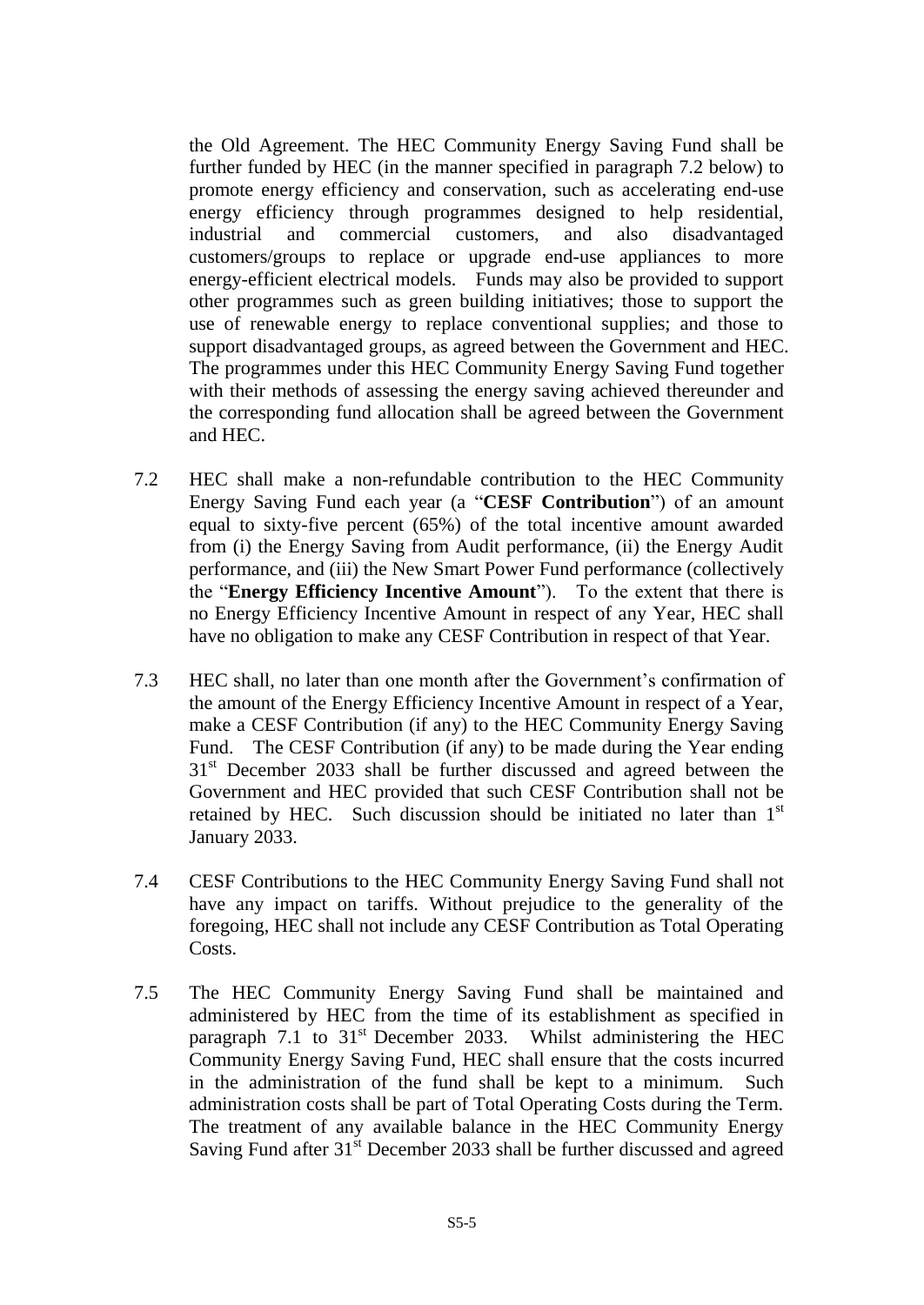between the Government and HEC provided that such balance will not be refunded to HEC. Such discussion should be initiated no later than 1<sup>st</sup> January 2033.

## *Energy Saving Loan Fund*

- 8.1 A loan fund ("**Energy Saving Loan Fund**") over the period from 1<sup>st</sup> January 2019 to 31st December 2033 ("**Loan Fund Period**") shall be established by HEC to provide loans to non-Government customers of HEC ("**Borrowers**") to implement energy-saving initiatives identified in the energy audits under the Energy Audit Programme or the New Smart Power Fund. In respect of each year of the Loan Fund Period which is a full calendar year, HEC shall make available HK\$12.5 million in terms of principal amount to be advanced under the Energy Saving Loan Fund to the Borrowers for the aforesaid purposes. The total principal amount to be made available during the Loan Fund Period shall not exceed HK\$62.5 million at any time.
- 8.2 The Energy Saving Loan Fund maintained under the Old Agreement shall terminate on  $31<sup>st</sup>$  December 2018 and the total outstanding principal amount, together with all related obligations and liabilities outstanding as at  $31<sup>st</sup>$ December 2018, shall be transferred to form part of the new Energy Saving Loan Fund.
- 8.3 During the Loan Fund Period, HEC may arrange banks as the lender to extend commercial loans under the Energy Saving Loan Fund to Borrowers in lieu of making the funds available themselves. HEC shall reimburse Borrowers for interest accruing on such loans and paid to banks. Such reimbursements shall be treated as Total Operating Costs whilst this Agreement continues.
- 8.4 The Government and HEC shall at least 12 months before 31<sup>st</sup> December 2033 institute specific discussions which may include recovery of amounts, losses and/or expenditure incurred or to be incurred by HEC in connection with the operation and administration of the Energy Saving Loan Fund after  $31<sup>st</sup>$  December 2033 including (a) all amounts which may be reimbursed by HEC after  $31<sup>st</sup>$  December 2033 to Borrowers for their interest payments as mentioned in paragraph 8.3 above; (b) if HEC takes up the lender role to advance loans to Borrowers, any bad debts arising after 31st December 2033 representing the un-repaid principal amounts of the loans advanced by HEC to the Borrowers during the Loan Fund Period; and (c) administrative and legal costs incurred by HEC after  $31<sup>st</sup>$  December 2033 in relation to the general administration of the Energy Saving Loan Fund (to the extent necessary to discharge HEC's obligations to reimburse interest under paragraph 8.3 above) and in the recovery and enforcement of the loans under the Energy Saving Loan Fund advanced by HEC as lender during the Loan Fund Period.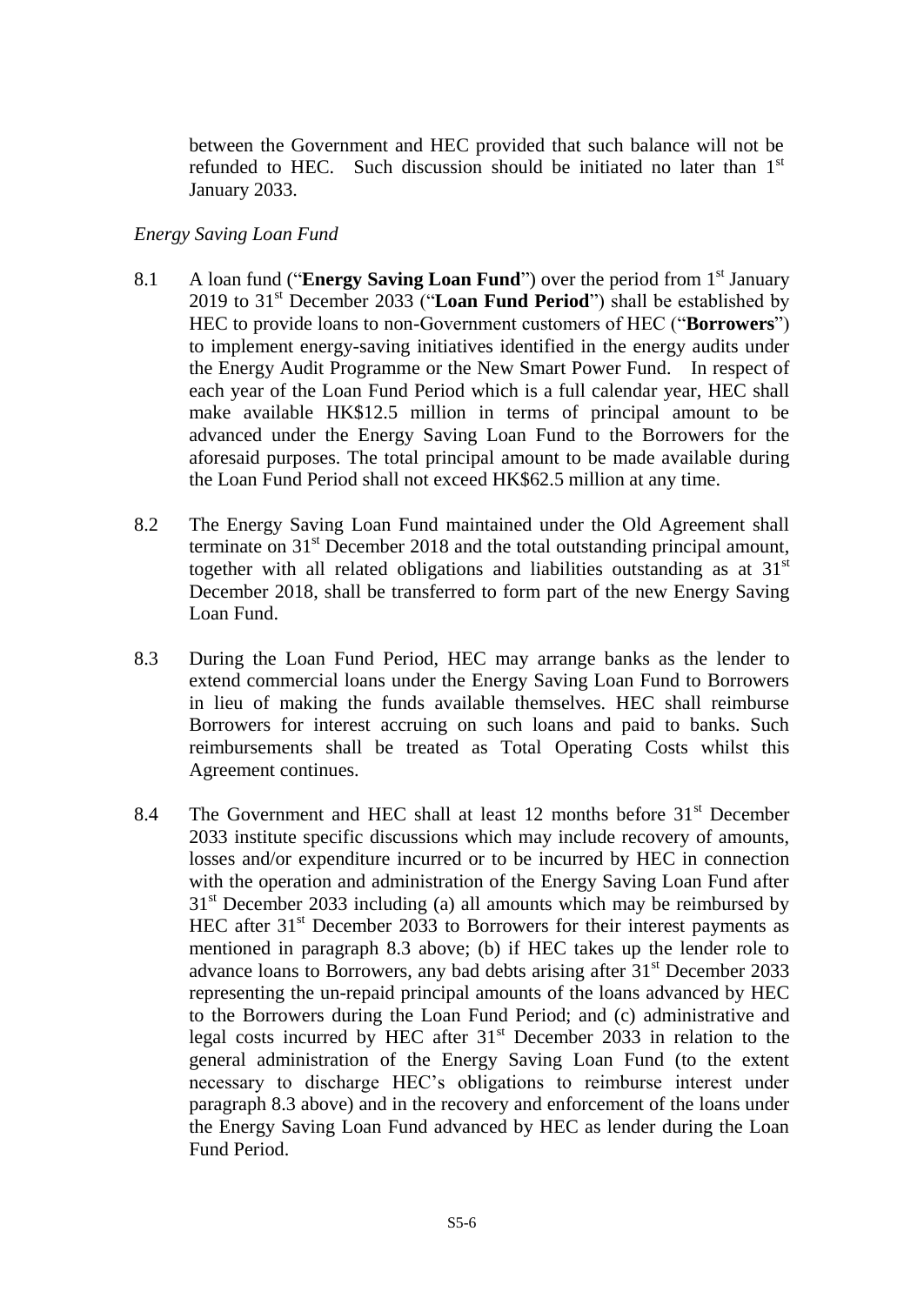## *Education Fund*

- 8.5 An education fund of HK\$5 million per annum, which shall be part of Total Operating Costs, shall be established by HEC for energy efficiency and promotion activities, administered by HEC and involving stakeholder representation.
- 8.6 The procedures for administering the New Smart Power Fund, HEC Community Energy Saving Fund, Energy Saving Loan Fund and the Education Fund shall be subject to the prior written agreement of the Government.

## **DEMAND RESPONSE**

## *Demand Response Incentive*

9. The Demand Response Incentive Factor for any Year which is a full calendar year is the figure shown in the right hand column of the table below which corresponds with the Demand Response Reduction Performance in the left hand column. The Demand Response Reduction Performance achieved by HEC in each Year shall be determined in accordance with paragraphs 9 and 10.

| <b>Demand Response Reduction Performance</b>     | <b>Demand Response</b><br><b>Incentive Factor</b> |
|--------------------------------------------------|---------------------------------------------------|
| Equal to or greater than 30MW                    | $+0.025%$                                         |
| Equal to or greater than 25MW but less than 30MW | $+0.02\%$                                         |
| Equal to or greater than 20MW but less than 25MW | $+0.015%$                                         |
| Equal to or greater than 15MW but less than 20MW | $+0.01%$                                          |
| Equal to or greater than 10MW but less than 15MW | $+0.005%$                                         |
| Less than 10MW                                   | $0\%$                                             |

10. The Demand Response Reduction Performance for any Year shall be a measure of the difference between (i) the maximum demand in the Year deemed to have occurred if no Demand Response Reduction events were initiated and (ii) the actual maximum demand in the Year with Demand Response Reduction events initiated, expressed in megawatts (MW), in that Year, where: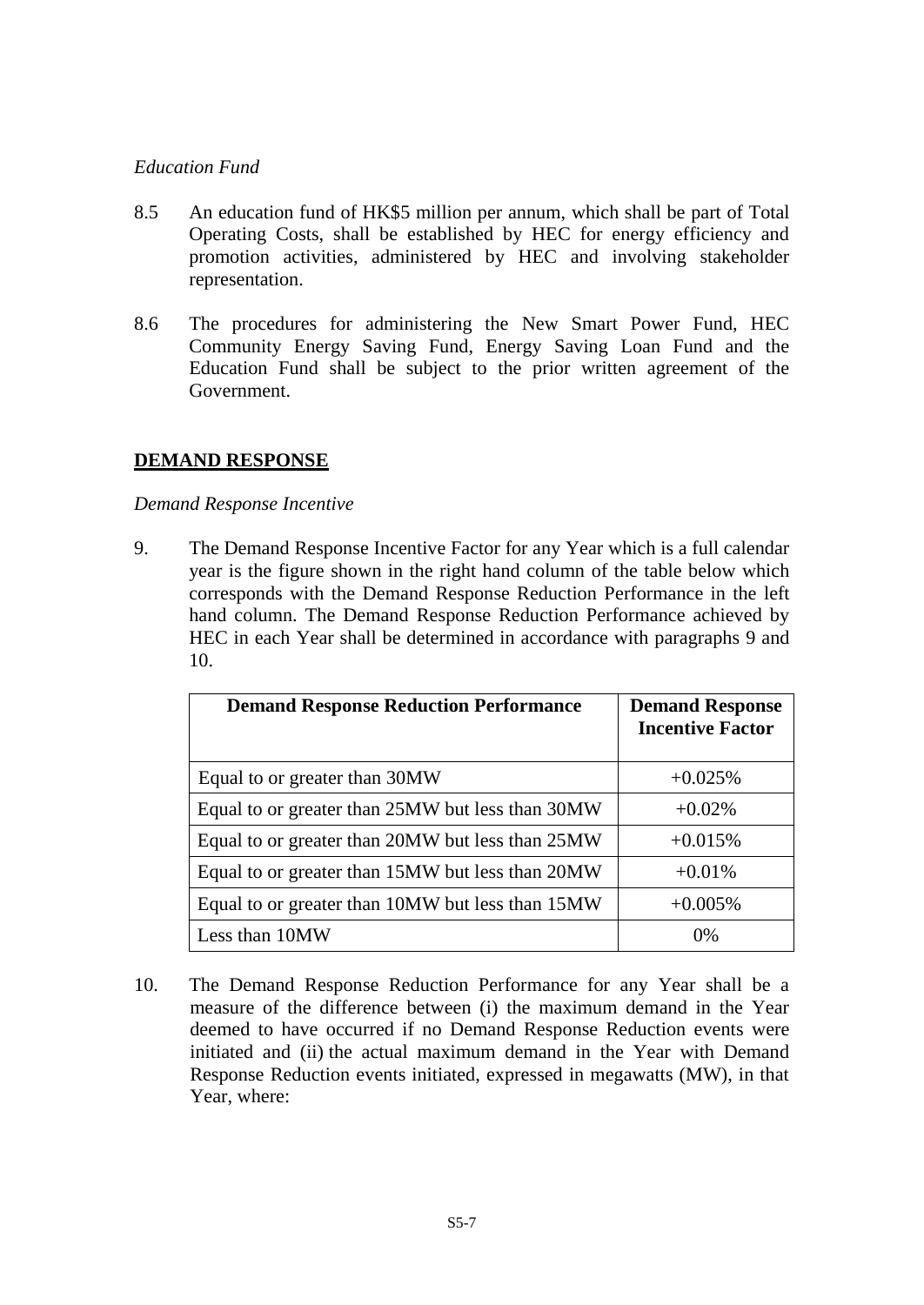- (a) the demand reduction delivered by a Demand Response Reduction event shall be the sum of the demand reductions realised by the participating customers and recorded by the automatic demand response (ADR) programme or the bilateral demand response (BDR) programme during the relevant period; and
- (b) the demand reduction realised by each participating customer shall be the difference, where positive, between (A) the normalised baseline of the average demand of the customer (in the same time period) of the three highest demand days in the ten preceding non-event days prior to the day of such event; and (B) the actual customer demand during the relevant time period.

## **RENEWABLES**

## *Renewable Energy Development*

- 11.1 HEC will, in consultation with the Government, establish appropriate mechanisms such as feed-in tariffs ("**FiT**") for the promotion and development of renewable energy in Hong Kong taking into account of the environmental benefits, cost, tariff impact, timing, reliability and power quality characteristics of the energy produced.
- 11.2 Pursuant to paragraph 11.1 above, the detailed arrangements of the FiT scheme will be agreed between the Government and HEC from time to time ("**FiT Scheme**").
- 11.3 The costs of FiT less the proceeds from the sale of RE Certificates referred to in paragraph 14 below during any given Year will form part of the cost of fuels of HEC for that Year under this Agreement.
- 11.4 The Government and HEC will from time to time review the FiT Scheme and other renewable energy development mechanisms for the time being in force and their impact on HEC and customers of HEC.

## *FiT Scheme*

12. Subject to the terms of the FiT Scheme, HEC will, during the Term purchase electricity produced by any of its customers with an embedded Renewable Energy System (hereinafter referred to as "**RE System Participating in the FIT Scheme**") that is connected to HEC's grid and has a generating capacity of up to 1 MW. A customer with an embedded Renewable Energy System that has a generating capacity exceeding 1MW may also be considered for the above purchase and payment of FiT by HEC on a case by case basis, as agreed by the Government and HEC, taking into account of safety and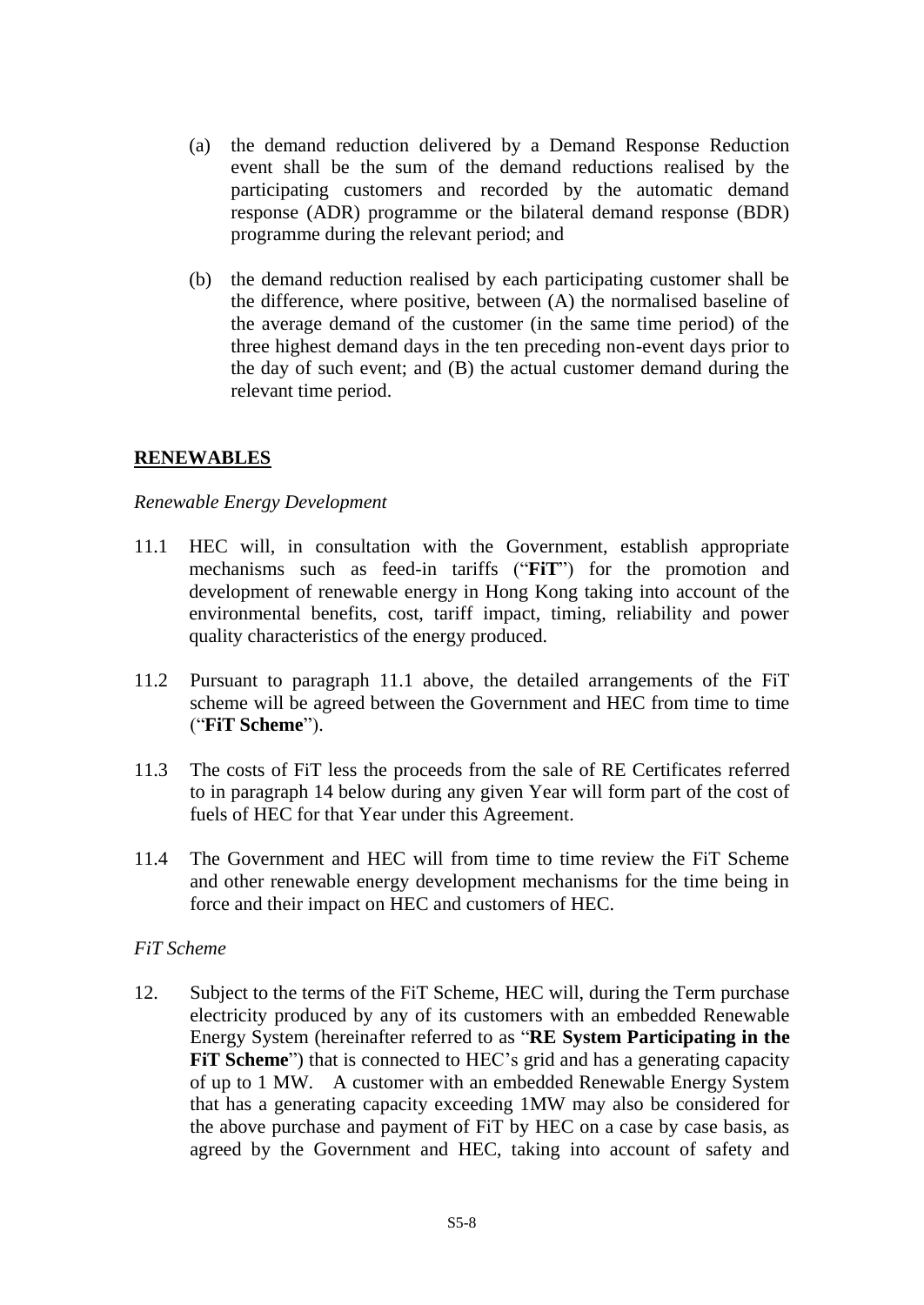technical standards, as well as the impact on HEC and other customers of the HEC.

13. Subject to the terms of the FiT Scheme, FiT will be payable by HEC during the Term in respect of each unit of electricity generated by an RE System Participating in the FiT Scheme. Any unit of electricity consumed on site of an RE System Participating in the FiT Scheme (whether generated by an embedded Renewable Energy System or supplied from the HEC's grid) will be charged by HEC at its prevailing tariff rate.

## *RE Certificates*

14. HEC will introduce arrangements for the sale of renewable energy certificates ("**RE Certificates**") designed to allow customers to purchase the RE Certificates which represent locally generated renewable energy purchased or generated by HEC. The detailed arrangements of the RE Certificate scheme will be agreed between the Government and HEC from time to time.

## *Grid Connection for Embedded Renewables*

- 15.1 HEC will offer standardised grid connection arrangements in Hong Kong, including provision of backup power supply, for small embedded Renewable Energy Systems on reasonable terms. A "small embedded Renewable Energy System" is one with a maximum generating capacity of 200kW or less (or as otherwise agreed between the Government and HEC).
- 15.2 A customer of HEC with an embedded Renewable Energy System with a maximum generating capacity of over 200kW may be allowed grid connection on reasonable terms on a case by case basis taking into account the embedded Renewable Energy System's safety and technical standards, as well as any impact such grid connection may have on HEC's electricity system and on other customers of HEC.
- 15.3 All grid connection arrangements shall be subject to applicable technical and safety standards, including the technical and safety requirements stipulated in the latest Technical Guidelines on Grid Connection of Renewable Energy Power Systems issued by the Electrical and Mechanical Services Department of the Government.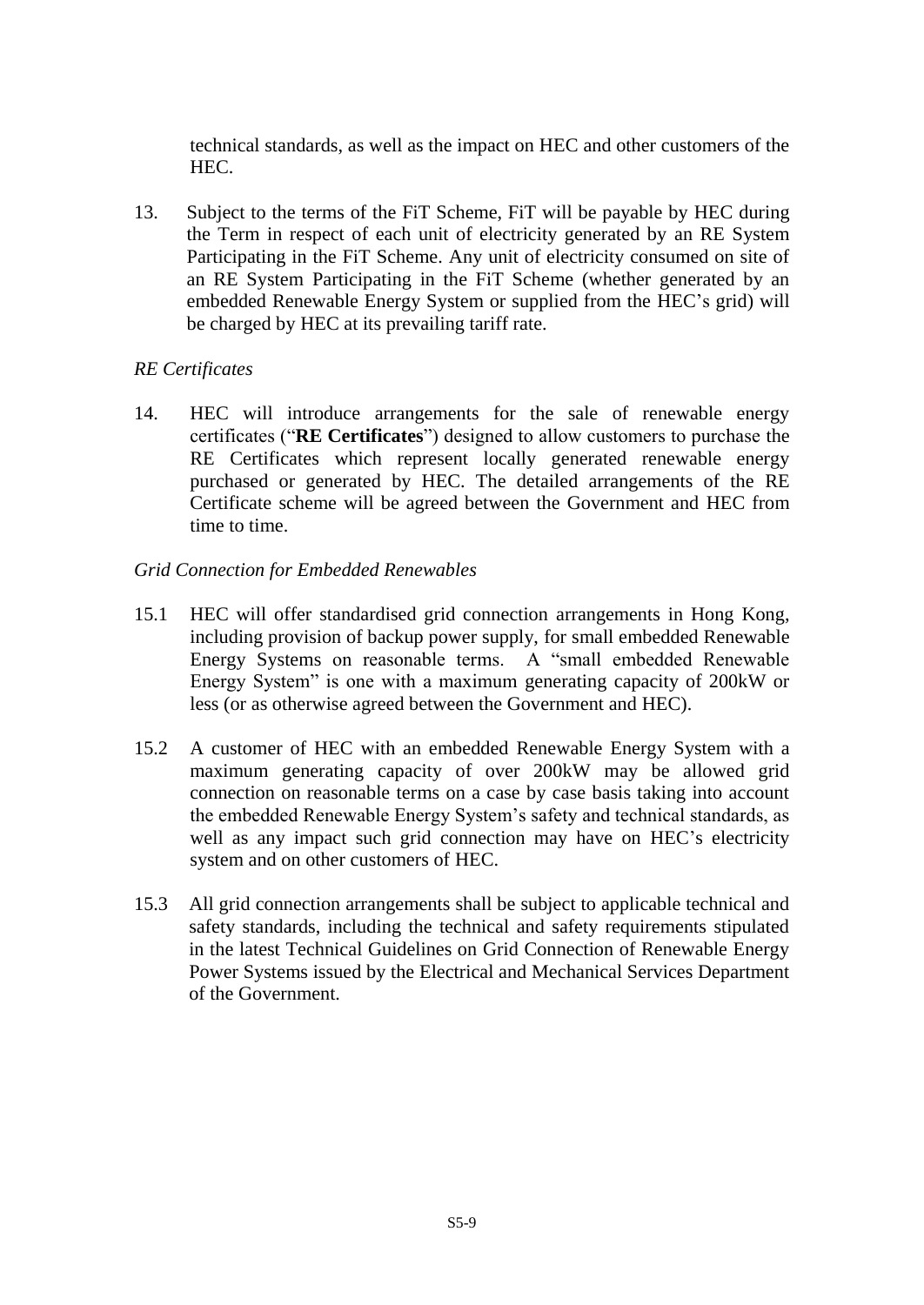# *Renewable Energy Incentive*

16. The Renewable Energy Incentive Factor for any Year which is a full calendar year is the figure shown in the right hand column of the table below which corresponds with the Renewable Energy Performance, expressed as a percentage, achieved by HEC in respect of that Year determined in accordance with paragraph 17.

| <b>Renewable Energy Performance</b>                       | <b>Renewable Energy</b><br><b>Incentive Factor</b> |
|-----------------------------------------------------------|----------------------------------------------------|
| 5% or above                                               | $+0.05%$                                           |
| Less than 5% and greater than or equal to 2%              | $+0.025%$                                          |
| Less than 2% and greater than or equal to 0.75%           | $+0.02%$                                           |
| Less than $0.75\%$ and greater than or equal to $0.05\%$  | $+0.015%$                                          |
| Less than $0.05\%$ and greater than or equal to $0.025\%$ | $+0.01%$                                           |
| Less than $0.025\%$                                       | $0\%$                                              |

17. The Renewable Energy Performance for any Year which is a full calendar year shall be the proportion of the total volume of electricity generated (in kWh) by Renewable Energy Systems in the areas served by HEC, excluding those directly owned by the Government, compared to the total volume of electricity generated (in kWh) by HEC in Hong Kong in that Year, expressed as a percentage.

## *Renewable Energy Connections Incentive*

18. The Renewable Energy Connections Incentive Factor for any Year which is a full calendar year is the figure shown in the right hand column of the table below which corresponds with the Renewable Energy Connections Performance, achieved by HEC in respect of that Year determined in accordance with paragraph 19.

|                                                                      | <b>Renewable Energy</b><br><b>Connections</b><br><b>Performance</b>                    | <b>Renewable Energy</b><br><b>Connections Incentive</b><br><b>Factor</b> |
|----------------------------------------------------------------------|----------------------------------------------------------------------------------------|--------------------------------------------------------------------------|
| Number of new<br><b>Renewable Energy</b><br><b>Systems connected</b> | Equal to or more than 20<br>new connections and less<br>than 40 new connections;<br>or | $+0.00125%$                                                              |
|                                                                      | Equal to or more than 40<br>new connections                                            | $+0.0025%$                                                               |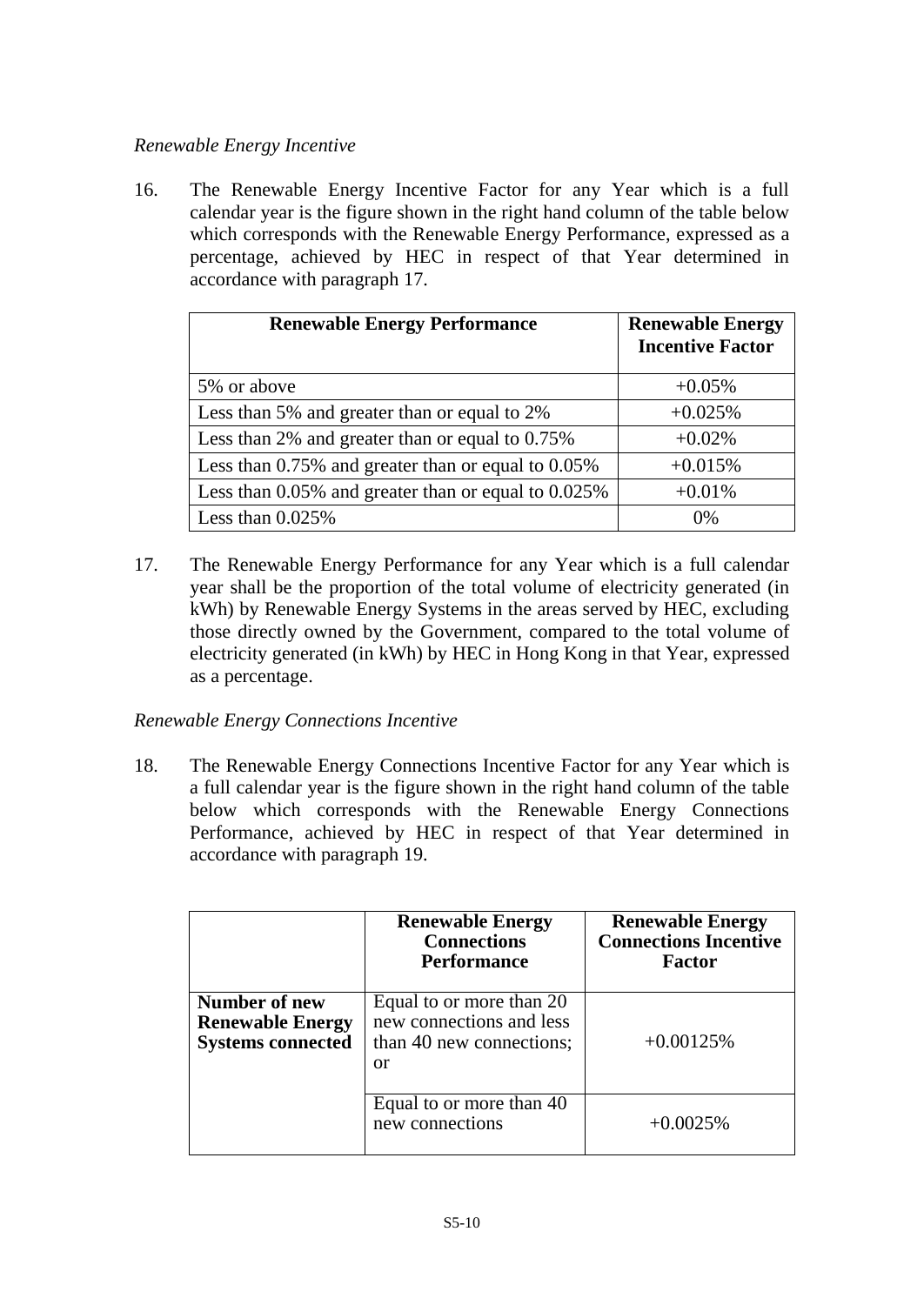| Number of new<br><b>Renewable Energy</b><br><b>Systems that</b><br>generate electricity<br>regularly | Equal to or more than 40<br>new connections which<br>generate electricity on a<br>regular basis | $+0.0025%$ |
|------------------------------------------------------------------------------------------------------|-------------------------------------------------------------------------------------------------|------------|
|------------------------------------------------------------------------------------------------------|-------------------------------------------------------------------------------------------------|------------|

- 19. The Renewable Energy Connections Performance for any Year shall be a measure of both:
	- (a) the number of new Renewable Energy Systems connected to HEC's grid in that Year; and
	- (b) the number of these connections which generate electricity regularly.
- 20. For each 5-year Period, an additional Five-Year Renewable Energy Connections Incentive Factor of 0.01% will apply if there are more than 250 new Renewable Energy Systems connections in that 5-year Period which generate electricity on a regular basis.
- 21. For the avoidance of doubt, the number of Renewable Energy Systems connections shall be reset to zero upon the beginning of each 5-year Period for the purpose of determining the applicability of the additional Five-Year Renewable Energy Connections Incentive Factor of 0.01%.

## *RE Certificate Sales Incentive*

22. The RE Certificate Sales Incentive Amount for any Year which is a full calendar year shall be ten percent (10%) of the total revenue generated from sale of RE Certificates by HEC to customers pursuant to paragraph 14 in that Year.

## **ENERGY EFFICIENCY, DEMAND RESPONSE AND RENEWABLES INCENTIVE AMOUNT**

- 23. In relation to any Year which is a full calendar year, the Energy Efficiency, Demand Response and Renewables Incentive Amount shall be the sum of:-
	- (a) the Energy Saving from Audit Incentive Factor for that Year determined in accordance with paragraph 2;
	- (b) the Energy Audit Incentive Factor for that Year determined in accordance with paragraph 4;
	- (c) the New Smart Power Fund Incentive Factor for that Year determined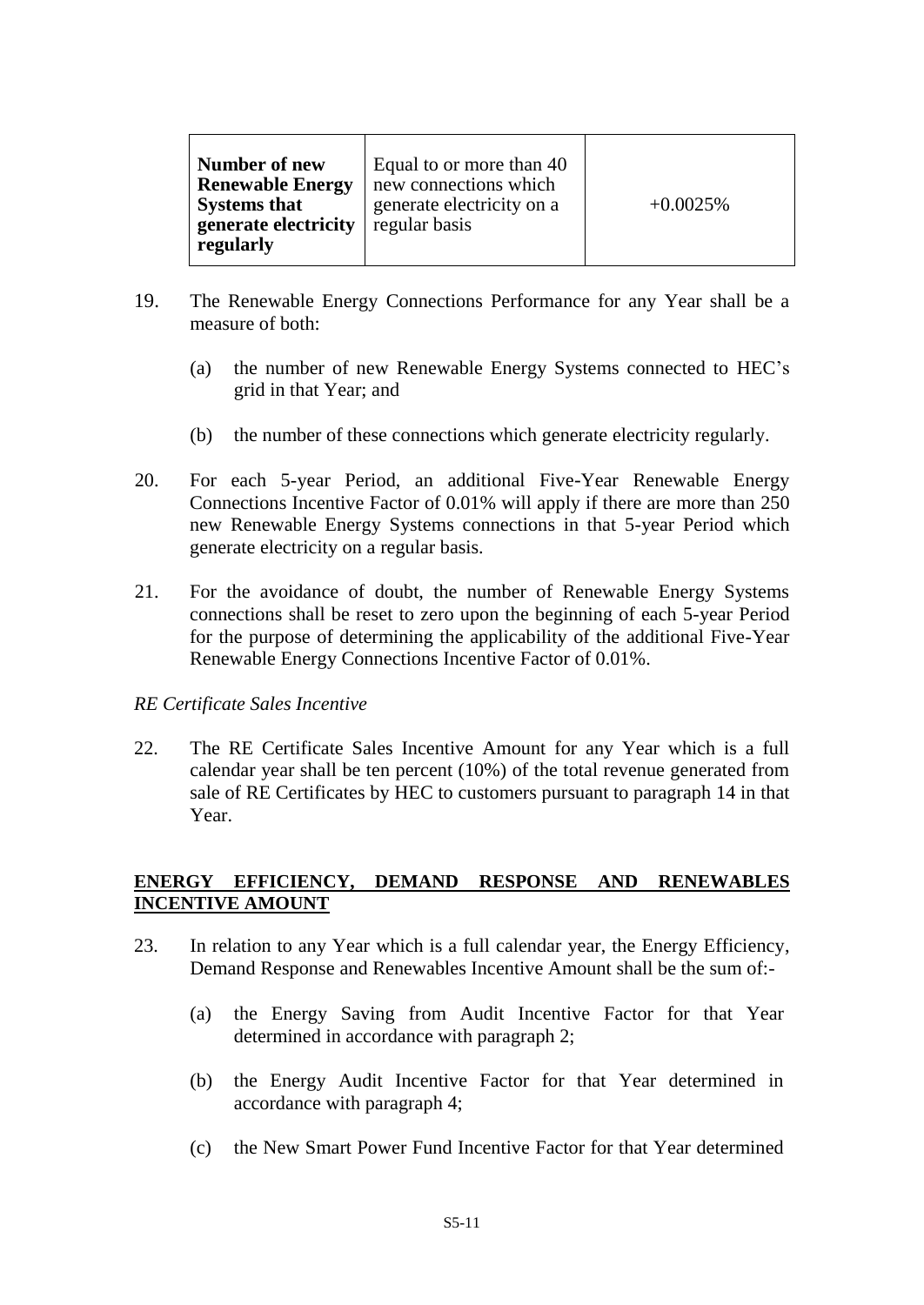in accordance with paragraph 5.4;

- (d) the Demand Response Incentive Factor for that Year determined in accordance with paragraph 9;
- (e) the Renewable Energy Incentive Factor for that Year determined in accordance with paragraph 16; and
- (f) the Renewable Energy Connections Incentive Factor for that Year determined in accordance with paragraph 18,

multiplied by the total value of HEC's Average Net Fixed Assets for that Year.

- 24. In relation to any Year which is a full calendar year, the RE Certificate Sales Incentive Amount for that Year shall be determined in accordance with paragraph 22.
- 25. In relation to each 5-year Period, the Five-Year Energy Saving Incentive Amount and Five-Year Renewable Energy Connections Incentive Amount shall be the sum of:-
	- (a) the Five-Year Energy Saving Incentive Factor for that 5-year Period determined in accordance with paragraphs 6.1 to 6.3; and
	- (b) the Five-Year Renewable Energy Connections Incentive Factor for that 5-year Period determined in accordance with paragraphs 20 to 21;

multiplied by the total value of HEC's Average Net Fixed Assets for the final year of that 5-year Period.

## **INTERCONNECTION STUDY**

26. HEC will cooperate with the Government in a study ("**Interconnection Study**") to consider the detailed arrangements for strengthening the interconnection between Mainland China and Hong Kong, as well as that between the existing grids in Hong Kong, taking into account the technical feasibility, the implications to the overall performance of the power supply including safety, reliability, tariffs and environmental performance, efficiency of the power system, cost and benefit to consumers, and the impact to HEC.

## **GRID ACCESS STUDY**

27. HEC will cooperate with the Government in a study of potential access to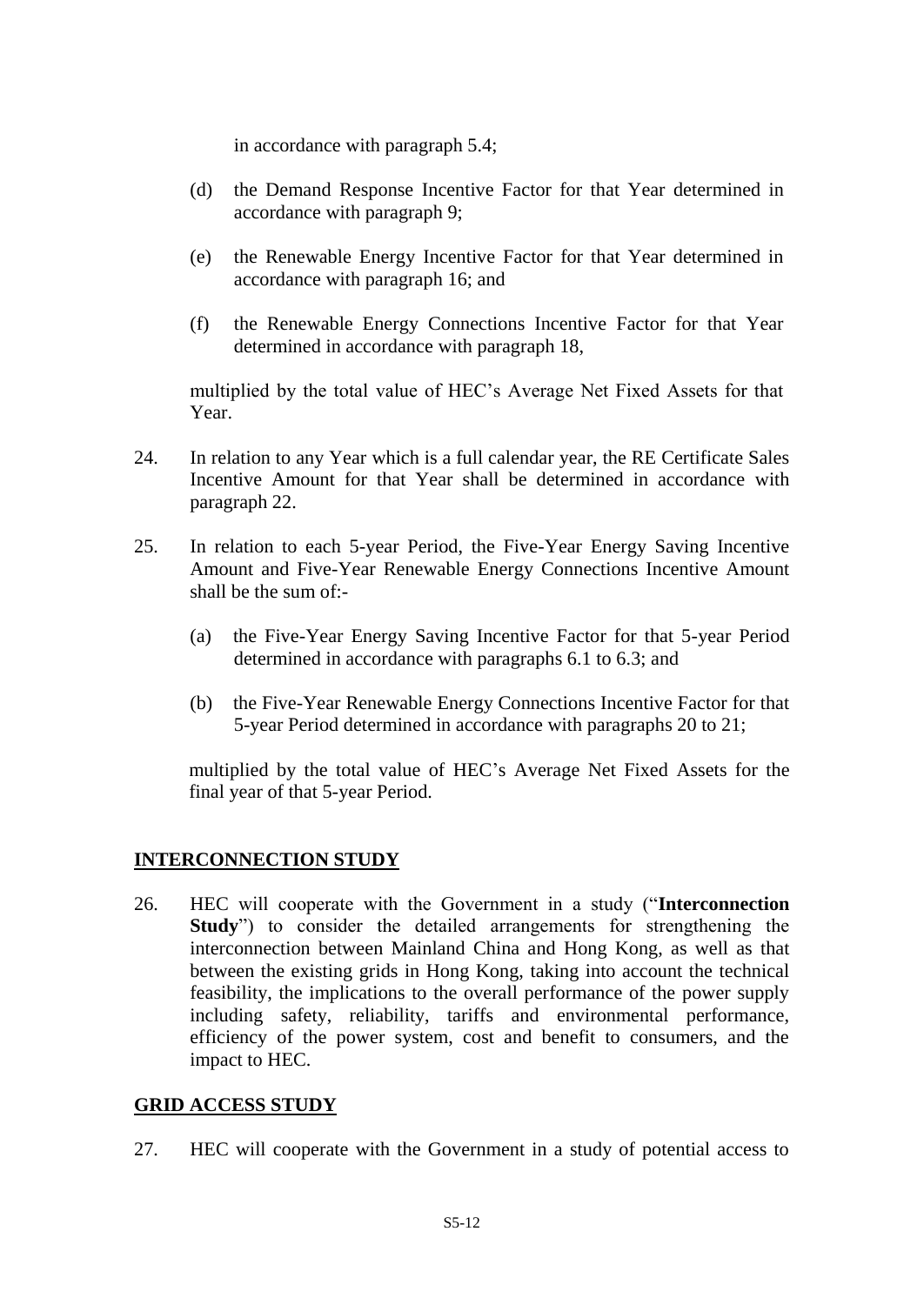the electricity grid by third parties, taking into consideration the results of the Interconnection Study and taking full account of safety, reliability, technical feasibility, environmental performance, efficiency of the power system, cost and benefit to consumers, possible changes to be implemented to the future regulatory framework and the impact to HEC.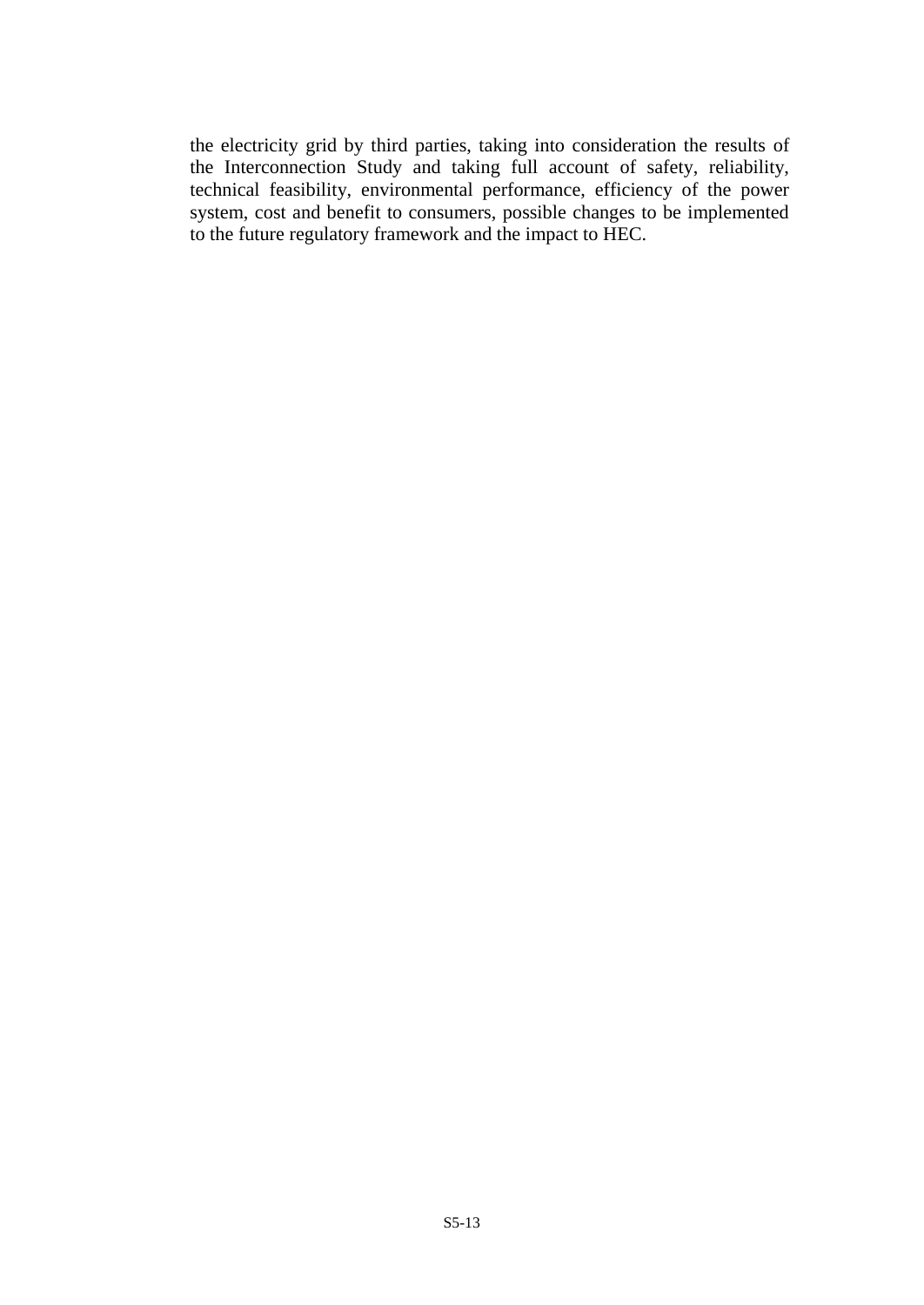## **Schedule 6**

# **MECHANISM FOR TREATMENT OF EXCESS GENERATING CAPACITY**

# **1. TEST FOR EXCESS GENERATING CAPACITY**

- (1) The test for excess generating capacity shall apply to each additional generating unit ("**Additional Unit**") to be installed. An Additional Unit includes the installation of a new generating unit or the addition of capacity to an existing generating unit, but excludes generating capacity of any Renewable Energy Systems, or any new gas combined-cycle generating units to be installed solely for the purpose of enabling HEC to meet mandated targets related to air pollutant emissions reductions, including emission requirements as stipulated in the Specified Process Licences, and/or the Government's targets related to carbon emissions reductions for Hong Kong.
- (2) Each Additional Unit shall be subject to an overall test comprising the Excess Capacity Threshold ("**ECT**") test and Reserve Capacity ("**RC**") test in the Year in which its Commissioning takes place. If the Additional Unit fails both the ECT and RC tests, it shall be subject to another overall test in each of the subsequent Years until it passes either the ECT or RC test. If the Additional Unit passes either the ECT or RC test in the Year its Commissioning takes place or any time thereafter, it will not be tested again in the subsequent Years.
- (3) The capacity of Renewable Energy Systems should be excluded as part of the overall installed capacity for the purpose of the overall test.
- (4) The ECT and RC tests are described below:-
	- (a) ECT Test
		- (i) The criterion to be used for the test is the ECT Loss of Load Probability (LOLP), further details of which are given in Section 4 below. The ECT LOLP is derived from the actual local maximum demand, with 4% allowance added, in the Year in which Commissioning of the Additional Unit takes place and the installed capacity at the time of maximum demand for that Year excluding the capacity of the Additional Unit.
		- (ii) The Additional Unit will pass the ECT test if the ECT LOLP of the Year in which Commissioning of the Additional Unit takes place is found to be equal or above the target LOLP (20 hours/year at present) ("**Target LOLP**") adopted for planning the installation of the unit.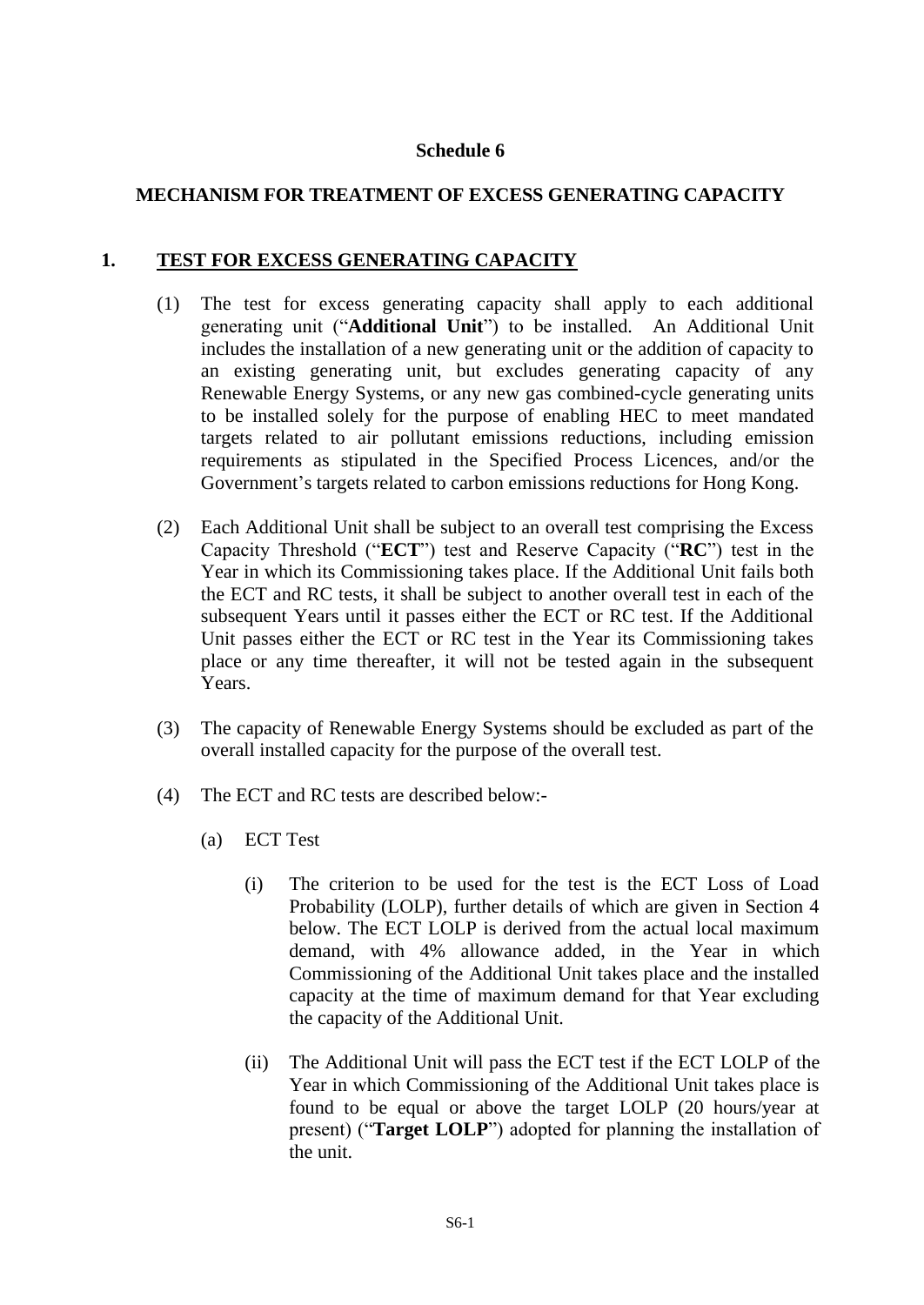- (iii) The Additional Unit will fail the ECT test if the ECT LOLP is found to be below the Target LOLP. If it also fails the RC test, the Additional Unit will then be subject to a second overall test in the following, i.e., second Year. The ECT LOLP for the second test will be derived from taking 104% of the actual maximum demand of the second Year and the installed capacity at the time of maximum demand of the first Year excluding the capacity of the Additional Unit. The Additional Unit will fail the ECT test for the second time if the ECT LOLP for the second Year is also found to be below the Target LOLP. The same principle for the ECT test described above will be followed if the Additional Unit is subject to the overall test in subsequent Years.
- (b) RC Test

-

If the Additional Unit is commissioned when the reserve capacity available before such Commissioning exceeds the capacity of the largest unit (the number of units shall be subject to review and agreement of the Government and HEC in future) on HEC's system plus the hot standby reserve requirement, the Additional Unit fails the RC test.

(5) If the Additional Unit fails both the ECT test and the RC test described above for two years in succession, an Excess Capacity Adjustment described in Section 2 will be deducted from the Permitted Return of the second Year and each of the following Years until (but excluding) the Year in which the Additional Unit shall pass either the ECT or the RC test.

# **2. DEDUCTION FROM THE PERMITTED RETURN**

- (1) Commencing from the second Year in which the Additional Unit fails both the ECT and RC tests, in principle, a portion of the cost of the Additional Unit will not be counted as Fixed Assets for the purpose of calculating the Permitted Return under clause 4(2) of this Agreement until (but excluding) the Year in which the Additional Unit passes either the ECT or RC test. For the avoidance of doubt, this means that though the full cost of the Additional Unit will remain as cost of Fixed Assets, a portion of it will not attract a Net Return for the shareholders of HEC until it passes either the ECT or RC test.
- (2) The portion of the cost referred to in clause 2(1) is 100% of the overall mechanical and electrical (M&E) equipment costs<sup>1</sup> of the Additional Unit,

<sup>1</sup> Mechanical and electrical equipment costs mean the cost of those mechanical and electrical components, including the cost of their erection on site, associated solely with the Additional Unit in question. It excludes the costs of site formation, civil engineering and construction works, plant and services that are common to more than one unit, project management costs and financing costs.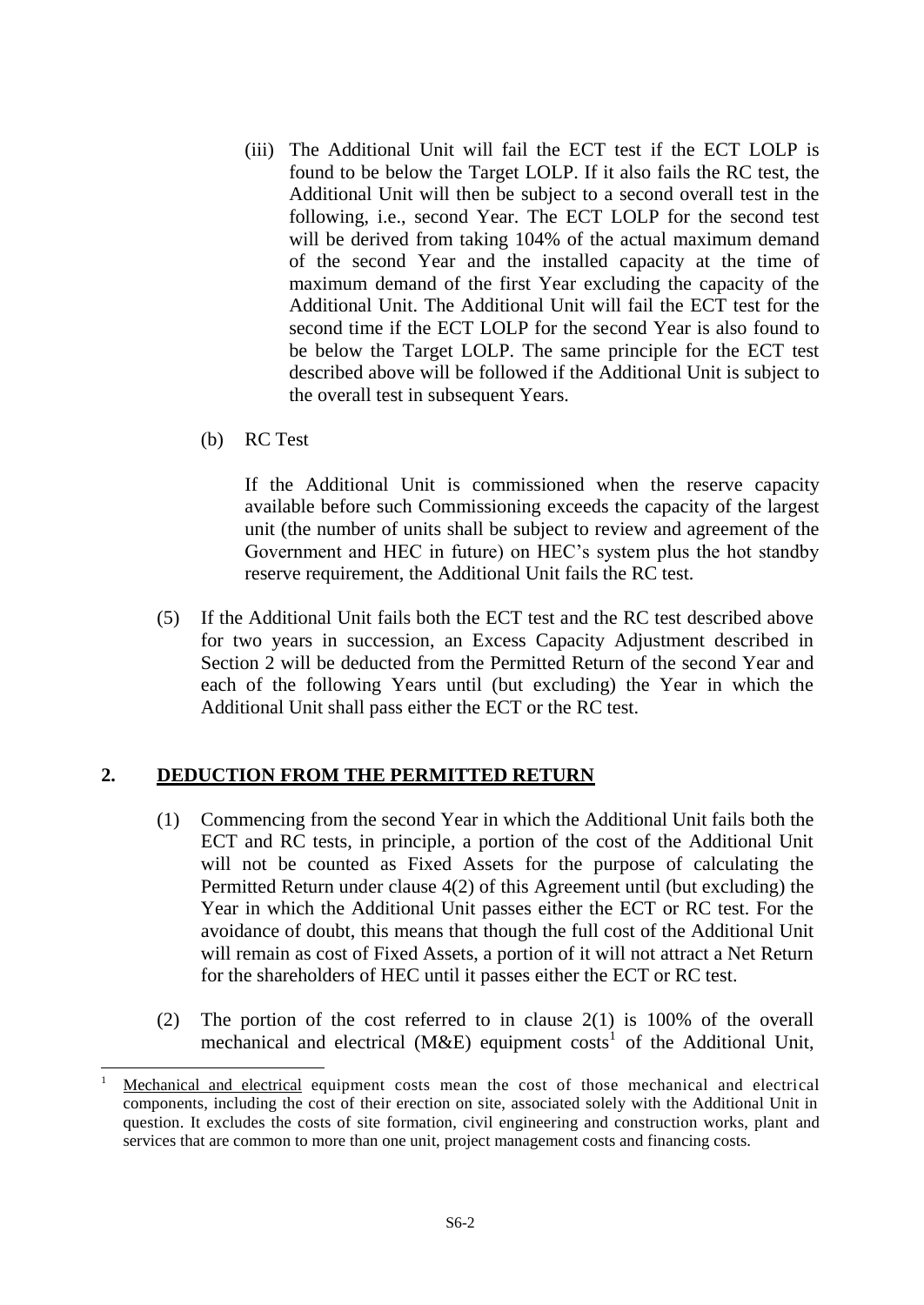that gives rise to excess generating capacity, plus the capitalised interest<sup>2</sup> attributable to the 100% of the M&E costs last incurred up to (but excluding) the day of Commissioning of the Additional Unit, less Depreciation accumulated to the end of the Year in which Excess Capacity Adjustment applies. This cost is herein referred to as "**Excess Capacity Expenditure**".

(3) For each Year in which the deduction from the Permitted Return applies, the Excess Capacity Adjustment (referred to in clause 4(3)(e) of this Agreement) shall be calculated as follows:-

Excess Capacity Adjustment for the Year

= Permitted Return Adjustment, less Allowed Interest Charge on the Excess Capacity Expenditure

where

-

Permitted Return Adjustment

= 8% x the average of the opening and closing balances of the Excess Capacity Expenditure

Allowed Interest Charge

- Weighted average interest rate of the Borrowed Capital associated with the total M&E costs of the Additional Unit up to 7% per annum x the average of the opening and closing balances of the Excess Capacity Expenditure.
- (4) Post-Commissioning interest, Depreciation and all other operating costs attributable to the Additional Unit will form part of the Total Operating Costs.
- (5) In the event that any other electricity supplier is permitted to supply electricity to customers in any area currently served by HEC, the Mechanism For Treatment Of Excess Generating Capacity set out in this Schedule and in clauses 4 and 5 of this Agreement shall cease to have effect and thereafter Excess Capacity Adjustment (if any) shall not be deducted from the Permitted Return.

<sup>2</sup> The amount of capitalised interest will be the product of the average accumulation of the 100% of the M&E costs last incurred up to but excluding the day of Commissioning and the weighted average interest rate of the loans associated with the overall M&E costs of the Additional Unit times the number of days that represents the period in which the aforementioned 100% of the M&E costs were incurred, divided by 365.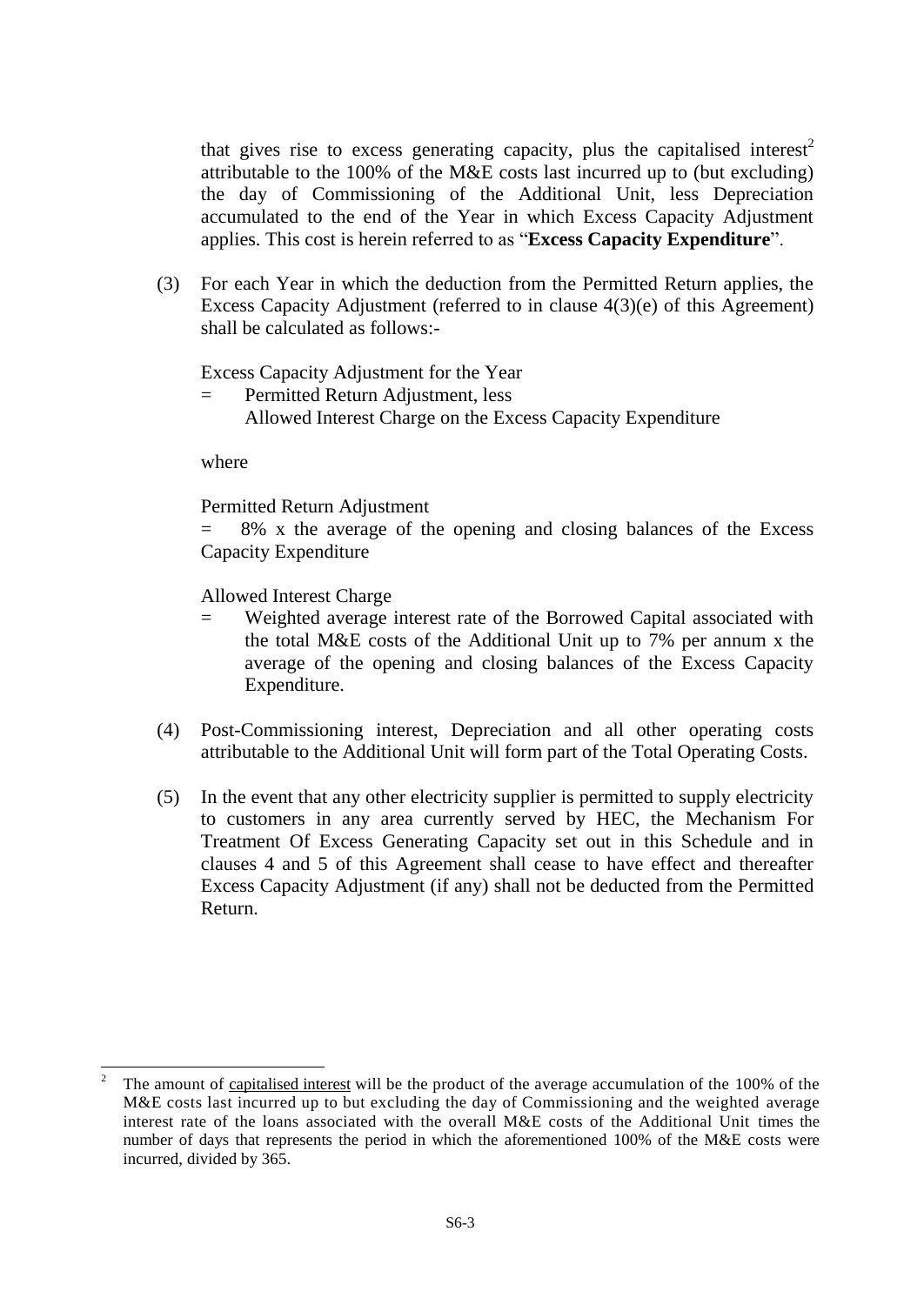# **3. DEFERRAL OPTION**

- (1) The actual installation date of each Additional Unit will be subject to load growth. Near the time for and before making a firm commitment on a contract for procurement of an Additional Unit to ensure that it will be commissioned at the original scheduled time to meet the expected growth in demand, HEC will assess the actual installation and commissioning schedule in the light of the latest forecast demand in consultation with the Government.
- (2) HEC may defer installation of the Additional Unit after they have entered into a firm commitment on a contract for procurement of the M&E equipment of the Additional Unit, only if they are able to demonstrate to the Government that the net present value (NPV) of the overall cost to consumers of the Additional Unit with such a deferral would be lower than the NPV, incorporating the Excess Capacity Adjustment, assuming the original installation schedule were not changed.
- (3) For the purpose of calculating the NPV, the cost components for calculating the NPVs include all items associated with the deferred installation of the Additional unit and the return to shareholders. The discount rate to be used is equal to that adopted in the latest approved Development Plan.

#### **4. PARAMETERS AND ASSUMPTIONS TO BE USED UNDER THE MECHANISM**

(1) (a) The parameters to be used under the mechanism are as follows:

## ECT LOLP

 $=$  LOLP<sup>3</sup> as derived from 104% of the actual local maximum demand in the Year the ECT test applies and the installed capacity at the time of maximum demand of the Year in which Commissioning of the Additional Unit takes place, excluding the capacity of the Additional Unit.

#### Reserve Capacity

= The capacity of the largest unit (the number of units shall be subject to review and agreement of Government and HEC in future)

 $\mathfrak{Z}$ LOLP is a measurement of how secure and reliable a generation system is. It measures, in terms of days or hours per year, the probability of the generation system not meeting the demand. LOLP of a year is the sum of the probabilities of every combination of generation unit being out of service which will result in operating capacity<sup>4</sup> being less than the maximum demand for a given hour or day in the year.

<sup>&</sup>lt;sup>4</sup> Operating capacity is defined as the sum of capacity of all available units<sup>5</sup> minus sum of capacity of all available units which are under unplanned outage.

<sup>&</sup>lt;sup>5</sup> Available unit is defined as the generating unit that has entered into service, has not yet been retired, and is not put out of service for scheduled maintenance.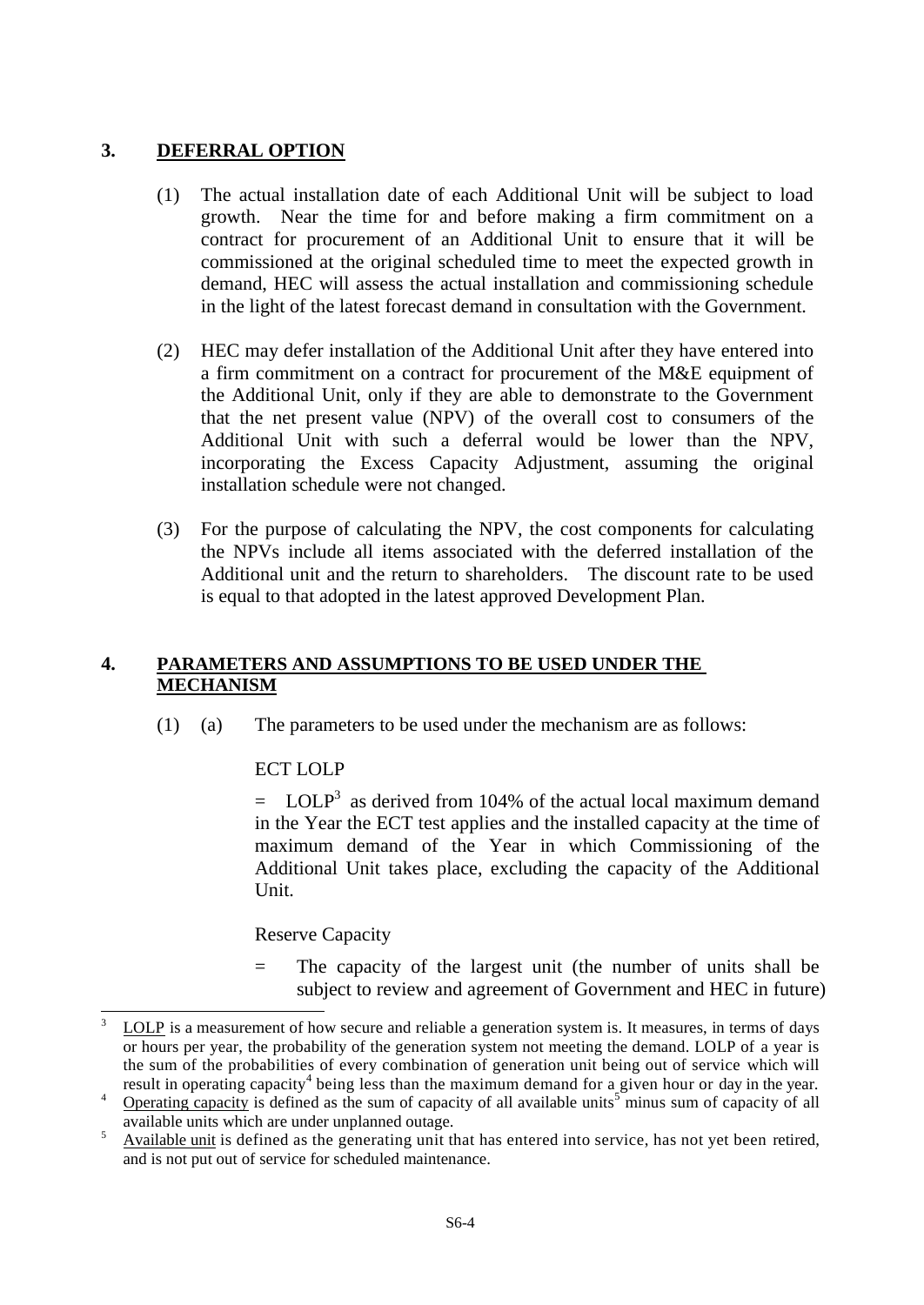on HEC's system plus the hot standby reserve requirement.

Excess Capacity Expenditure

- = 100% of the overall mechanical and electrical (M&E) equipment costs of the Additional Unit, that gives rise to excess generating capacity, plus the capitalised interest attributable to the 100% of the M&E costs last incurred up to (but excluding) the day of Commissioning the Additional Unit, less Depreciation accumulated to the end of the Year in which Excess Capacity Adjustment applies.
- (b) The financial assumptions to be used are as follows:

Financing of the Excess Capacity Expenditure:

100% financed by Borrowed Capital

Discount rate

= Same as that adopted in the latest approved Development Plan.

Rate of Permitted Return: 8%

(2) The technical assumptions to be used in the calculation of ECT LOLP under the Excess Capacity Threshold test are as follows:-

| <b>Model</b>                                      | <b>Assumptions</b>                                                                                                                                                                                                                                      |  |
|---------------------------------------------------|---------------------------------------------------------------------------------------------------------------------------------------------------------------------------------------------------------------------------------------------------------|--|
| LOLP computer model                               | Use single-area LOLP model in unit<br>generation (UG) basis. The model should<br>take into account the parameters listed<br>below. The model to be used will be the one<br>agreed by the Government and HEC during<br>the Development Plan (DP) Review. |  |
| <b>Parameters</b>                                 |                                                                                                                                                                                                                                                         |  |
| Interconnection capacity<br>between CLP Power-HEC | The effect of interconnection between HEC<br>& CLP Power is incorporated by adopting<br>20 hours per year as the planning criterion<br>for HEC's isolated system.                                                                                       |  |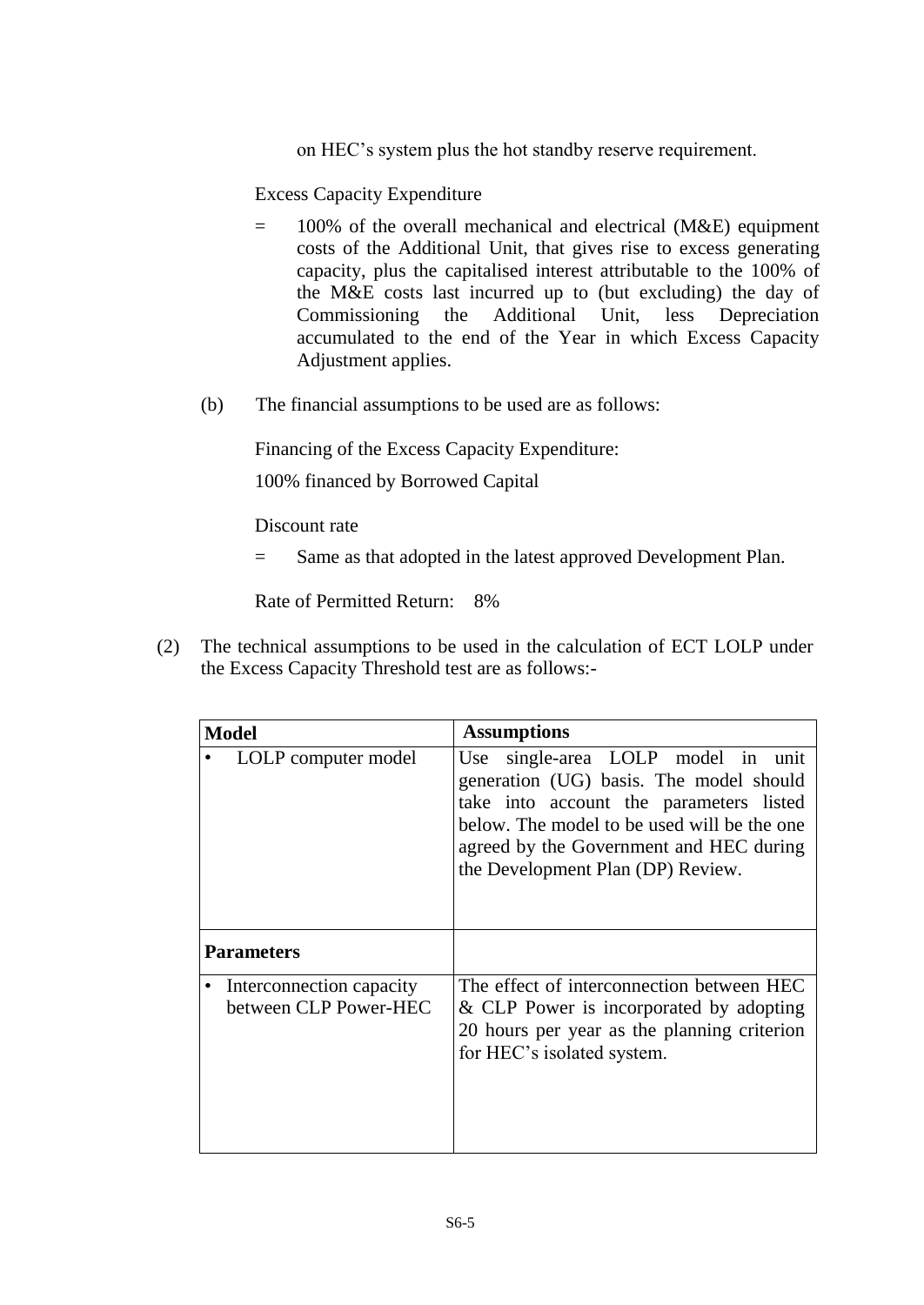| <b>HEC</b> system                                                              |                                                                                                                                                                |
|--------------------------------------------------------------------------------|----------------------------------------------------------------------------------------------------------------------------------------------------------------|
| $\circ$ Maximum demand                                                         | $\circ$ Use (100 +4) % of the actual local<br>maximum demand.                                                                                                  |
| o Load pattern                                                                 | o Use the assumptions for all 365 days of<br>the Year in UG basis adopted to derive<br>generating<br>unit<br>installation<br>the<br>programme for approved DP. |
| o Units in system                                                              | o Use the actual units in system excluding<br>the Additional Units.                                                                                            |
| <b>Q</b> Unit characteristics<br>(i.e. rating and forced<br>outage rate, etc.) | o Use the assumptions adopted to derive<br>generation unit<br>installation<br>the<br>programme for approved DP.                                                |
| o Maintenance<br>schedule of units                                             | o Ditto.                                                                                                                                                       |
| <b>CLP Power System</b>                                                        |                                                                                                                                                                |
| o Maximum demand                                                               | o Use the assumptions adopted to derive<br>generating<br>unit<br>installation<br>the<br>programme for approved DP.                                             |
| ○ Load pattern                                                                 | o Ditto                                                                                                                                                        |
| o Units in system                                                              | o Ditto                                                                                                                                                        |
| o Unit characteristics<br>(i.e. rating and forced<br>outage rate, etc.)        | o Ditto                                                                                                                                                        |
| o Maintenance schedule<br>of units                                             | o Ditto                                                                                                                                                        |